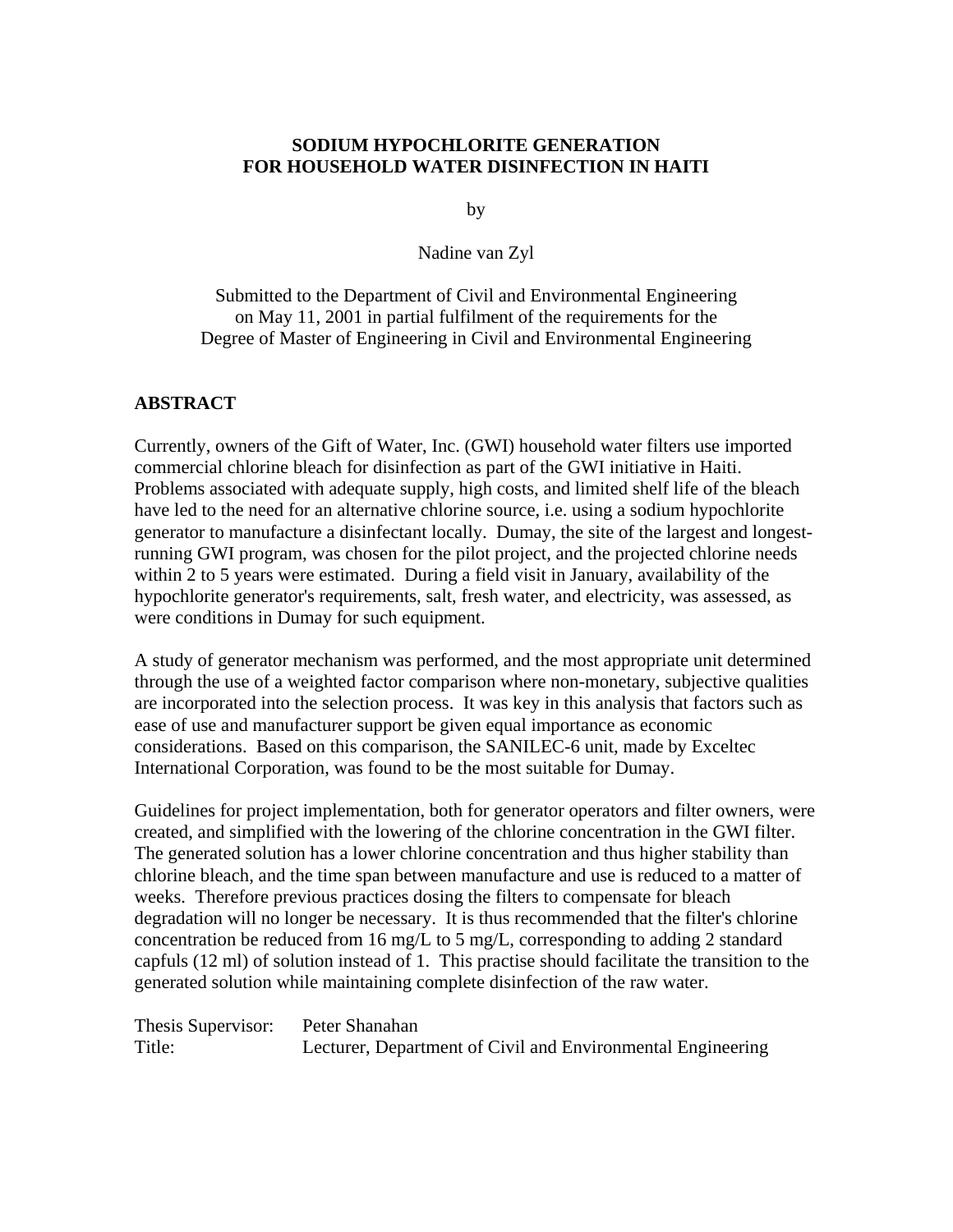### **Acknowledgements**

I would like to express great thanks to:

Dr. Peter Shanahan, for his generous guidance and attentiveness throughout this project. I have so appreciated his input and support, helping me with everything from grammar to patience.

Susan Murcott, for initiating this project, and her knowledge and experience with point-ofuse water treatment.

The staff of Gift of Water, Inc., particularly Trudi Onek, for her patience with endless questions, helpful advice and hospitality. Bill Gallo, for travelling to Haiti with us, keeping it and us together. In Haiti, Nathan Dieudonné and all the technicians (especially Wilberne and Remus) for their generosity and help.

Jim Brannen of Exceltec International Corporation, Jim Mahoney of Ionic, Inc. and Ed O'Sullivan of Equipment and Engineering Systems, Inc. for advice and ready supply of information.

Hugo Navarro, for his Major in Economics.

My Anarchy, Inc. colleagues, Pete Oates, Daniele Lantagne and Farzana Mohamed.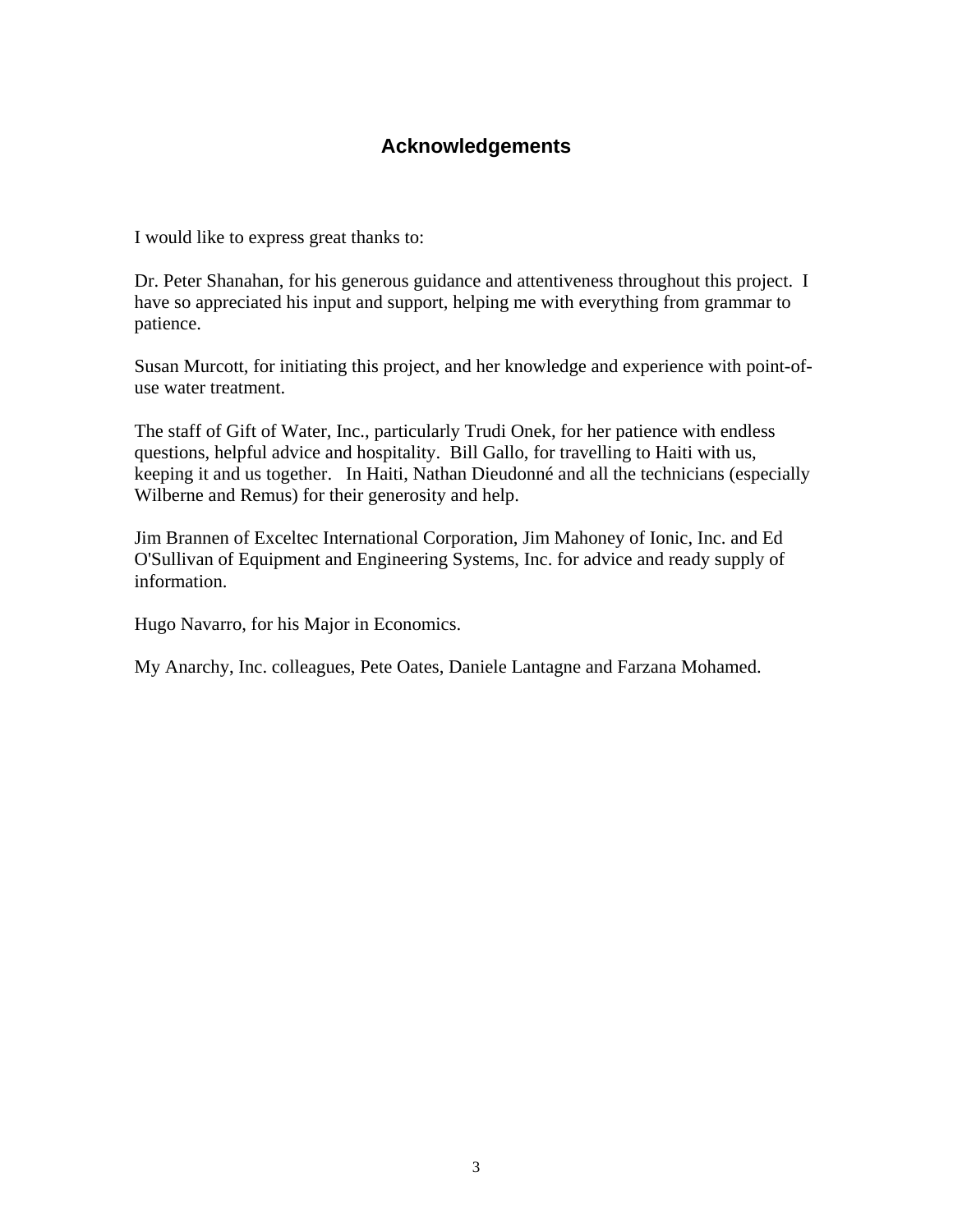## **Table of Contents**

| 1.0 | <b>Introduction</b><br>6                 |                                              |       |  |  |
|-----|------------------------------------------|----------------------------------------------|-------|--|--|
| 2.0 |                                          | <b>Appropriate Water Quality Technology</b>  | 7     |  |  |
| 3.0 | Haiti                                    | 8                                            |       |  |  |
|     | 3.1                                      | <b>History and Politics</b>                  | 8     |  |  |
|     | 3.2                                      | <b>Environment and Economy</b>               | $8\,$ |  |  |
|     | 3.3                                      | Water Management                             | 9     |  |  |
|     | 3.4                                      | Haiti Field Study                            | 11    |  |  |
| 4.0 |                                          | <b>Chlorination</b>                          |       |  |  |
|     | 4.1                                      | Disinfection Using the GWI Filter            | 13    |  |  |
|     | 4.2                                      | <b>Chlorination Fundamentals</b>             | 14    |  |  |
|     | 4.3                                      | <b>Hypochlorite Generation</b>               | 15    |  |  |
|     | 4.4                                      | Assessment of Dumay's Chlorine Demand        | 17    |  |  |
| 5.0 |                                          | <b>Brine in Hypochlorite Generation</b>      | 19    |  |  |
|     | 5.1                                      | <b>Brine Solution</b>                        | 19    |  |  |
|     | 5.2                                      | Salt                                         | 19    |  |  |
|     | 5.3                                      | Solar Evaporation                            | 20    |  |  |
|     | 5.4                                      | Salt Production in Haiti                     | 21    |  |  |
| 6.0 |                                          | <b>Photovoltaic Power</b>                    | 23    |  |  |
| 7.0 | <b>Economics and Generator Selection</b> | 25                                           |       |  |  |
|     | 7.1                                      | <b>Cost-Benefit Analysis</b>                 | 25    |  |  |
|     | 7.2                                      | <b>Alternative Project Analyses</b>          | 27    |  |  |
|     | 7.3                                      | <b>Weighted Factor Comparison</b>            | 28    |  |  |
|     | 7.4                                      | <b>Generator Selection</b>                   | 29    |  |  |
|     | 7.5                                      | <b>Generator Specifications</b>              | 29    |  |  |
|     | 7.6                                      | Generator Weighted Factor Comparison         | 31    |  |  |
| 8.0 |                                          | <b>Project Implementation</b>                | 32    |  |  |
|     | 8.1                                      | <b>Generator and Operator Requirements</b>   | 33    |  |  |
|     | 8.2                                      | <b>Community and Technician Requirements</b> | 34    |  |  |
|     | 8.3                                      | <b>Cost Recovery</b>                         | 35    |  |  |
|     | 8.4                                      | <b>Sensitivity Analysis</b>                  | 37    |  |  |
| 9.0 |                                          | <b>Conclusions and Recommendations</b>       | 38    |  |  |
|     |                                          | <b>References</b>                            | 39    |  |  |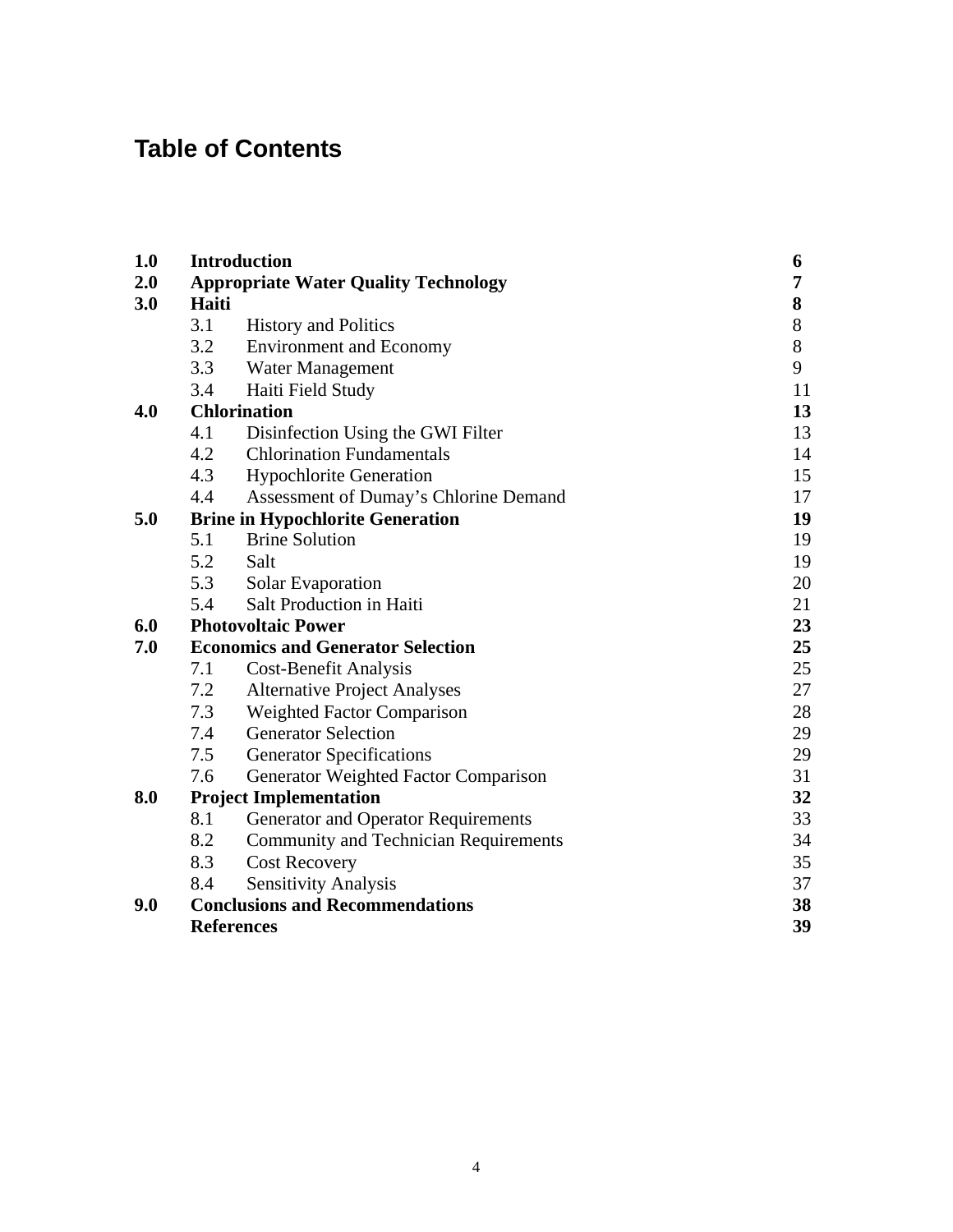# **List of Figures**

| Figure 1: Map of Haiti        |                 |
|-------------------------------|-----------------|
| Figure 2: GWI Filter          |                 |
| Figure 3: Salt Lagoon         |                 |
| Figure 4: Raw Salt            | 22 <sub>1</sub> |
| Figure 5: SANILEC 6 Generator |                 |

## **List of Tables**

| Table 1: Generator Specifications             |  |
|-----------------------------------------------|--|
| Table 2: Generator Weighted Factor Comparison |  |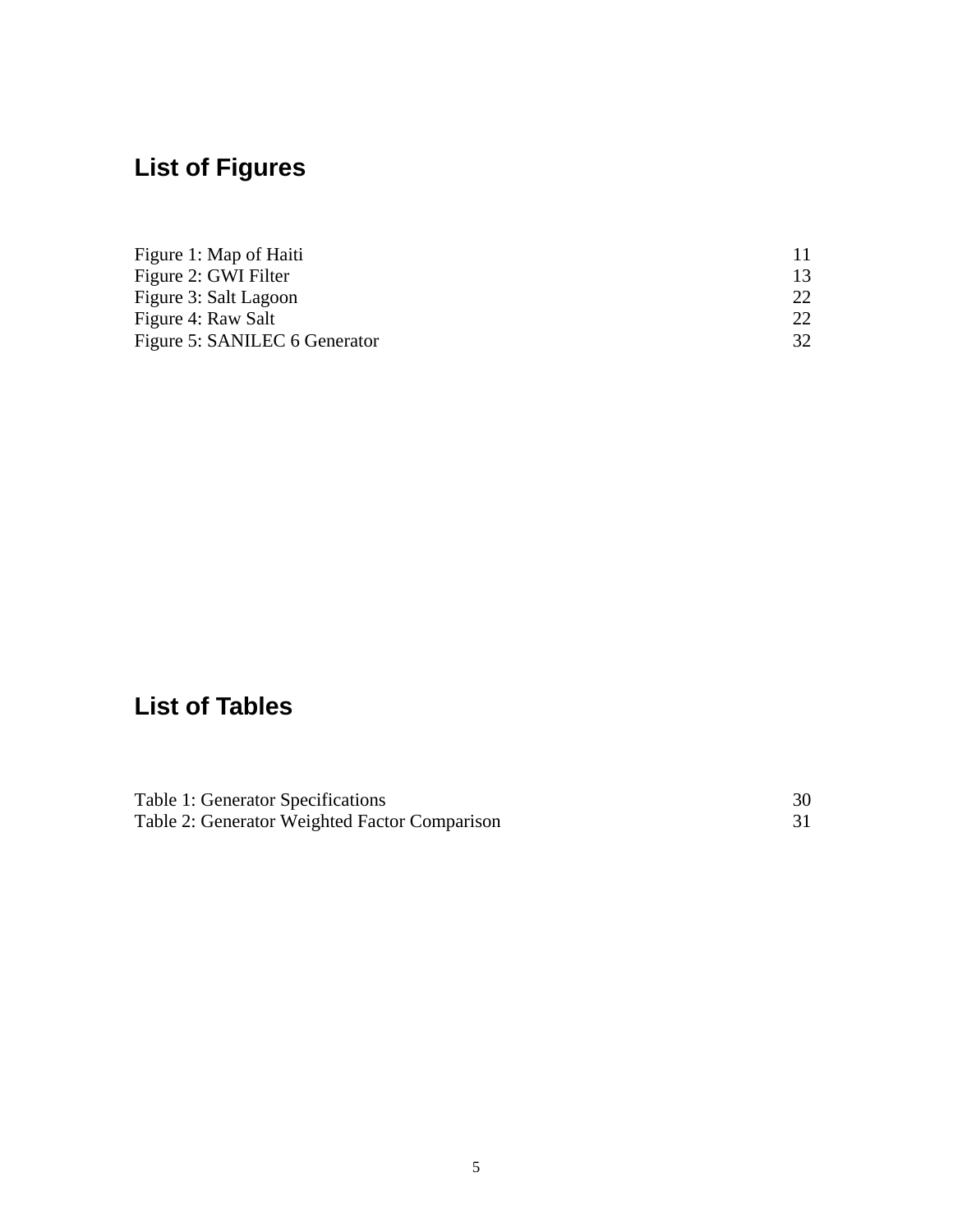## **1.0 Introduction**

The non-profit group Gift of Water Inc. (GWI), based in Satellite Beach, Florida, has been working to improve the quality of drinking water in Haiti since 1995. GWI provides rural Haitians with simple point-of-use water systems, enabling them to treat their own drinking water in an effective and appropriate manner. The seven Haitian communities with GWI programs have achieved significant measures of success regarding water treatment, yet some problems continue to hinder the progress and efficacy of this initiative. A critical issue involves drinking water disinfection, i.e. the filters' source of chlorine is inconvenient and expensive, and current practices impede the program's self-sufficiency. The purpose of the following thesis is to provide a solution to the difficulties associated with the generation, transportation, and longevity of chlorine sources used in Gift of Water purifiers in Haiti.

Currently, commercial chlorine bleach is used as a disinfectant in the GWI filter, bought locally by technicians or filter-owners. All commercial bleach in Haiti, however, is imported from the United States or the Dominican Republic. This practice is becoming increasingly problematic due to issues of availability and stability of the bleach, as well as problems associated with Haiti's dependence on foreign products. Recent escalation of political instability has further jeopardised GWI's source of chlorine, and the future looks to be no less difficult. The solution I propose here is to generate sodium hypochlorite as a chlorine source within Haiti, replacing imported chlorine bleach, thus alleviating the above problems. Moreover, in-country chlorine generation gives Haitians a greater stake in the GWI initiative, provides jobs and skills, and represents a move towards a self-sufficient and sustainable water purification project.

In order to ascertain the most appropriate hypochlorite generator and implementation of it, I have structured the project so as to assess Haiti's particular needs and how they might realistically be met. A study of appropriate technology is important in pinpointing the most effective ways of introducing this technology to Haiti, and in balancing technological and social factors in such an intervention. Further, I have studied the context of the GWI project, i.e. the current situation in Haiti with respect to its economy, politics, and environment. This field study involved a site visit in January 2001, where I visited six communities with GWI programs.

In this thesis, the mechanics of chlorination as a disinfection method are investigated, as well as the operation of point-of-use hypochlorite generators. The requirements of a generator, including brine solution and electricity, are reviewed under Haitian conditions, as are the economic and project comparison evaluation methods of selecting a specific generator. Finally, a generator is recommended and I provide guidelines for its implementation and use in the community of Dumay as a pilot project.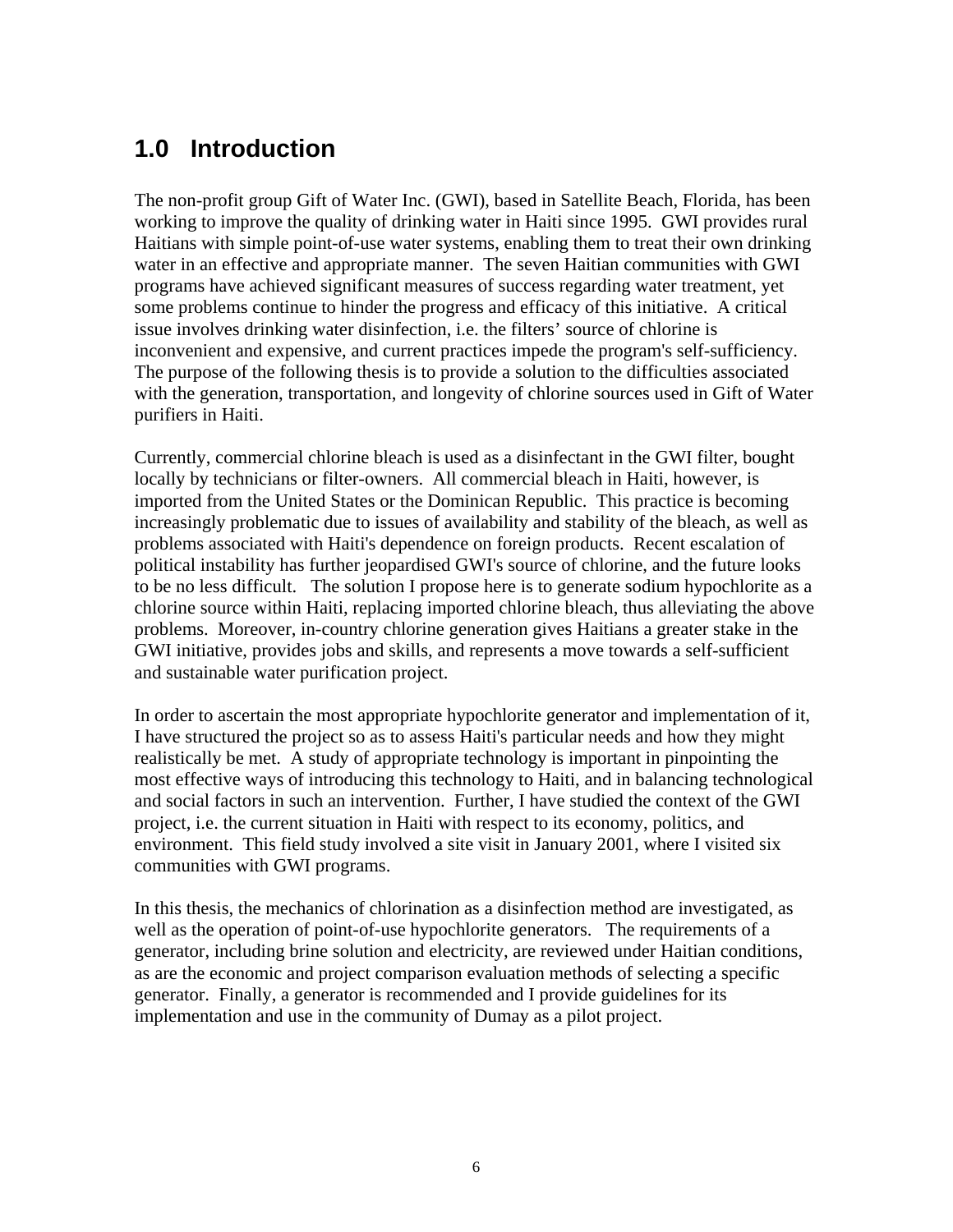## **2.0 Appropriate Water Quality Technology**

Before researching and recommending action with respect to sodium hypochlorite generation in Dumay, I thought it important to study the concept of "appropriate technology" and how to factor this concept into my project decisions. The best technical solution is not necessarily the best overall solution, and cost cannot be the ultimate measure in project evaluation. Some criteria are more qualitative than others, such as cultural appropriateness and ease of use, however I strove to consider them equally with numerical aspects including cost and system life cycle. It was my goal to balance each of these criteria and develop a solution and implementation plan specifically appropriate for Dumay, Haiti. Although this type of project will be readily transferable to other communities in Haiti, as well as to other developing countries, some factors (e.g. community support and availability of fresh water, salt, and power) will demand reassessment.

The success of a new facility primarily depends on proper and effective operation, as well as acceptance and use by its beneficiaries. Technology must be in balance with the circumstances under which it operates, and appropriateness must be considered on a longterm basis. Common problems associated with projects in developing countries include lack of qualified and motivated labour, lack of community support, bad management, and limited financial resources (Lawrence and Block, 1968). The use of sophisticated methods and expensive imported equipment is less likely to be locally accepted or sustainable over the long term.

An important benefit of sodium hypochlorite generation is its effect on Haiti's dependence on imported products. A Haitian dollar is better spent on Haitian-made salt and labour than on imported commercial bleach. Such initiatives will allow Haiti to grow in a sustainable and realistic manner, and work toward gaining self-sufficiency. Local production is associated with questions of local skills and materials, however, but a wellchosen system should not be hindered by such conditions. The training and employment of community members to operate the generator and distribute sodium hypochlorite solution further place the project in local hands. Because sodium hypochlorite generation gives Dumay's residents the responsibility of disinfecting their water as well as producing the disinfectant, it progresses towards GWI's ultimate goal of putting the entire project under Haitian control.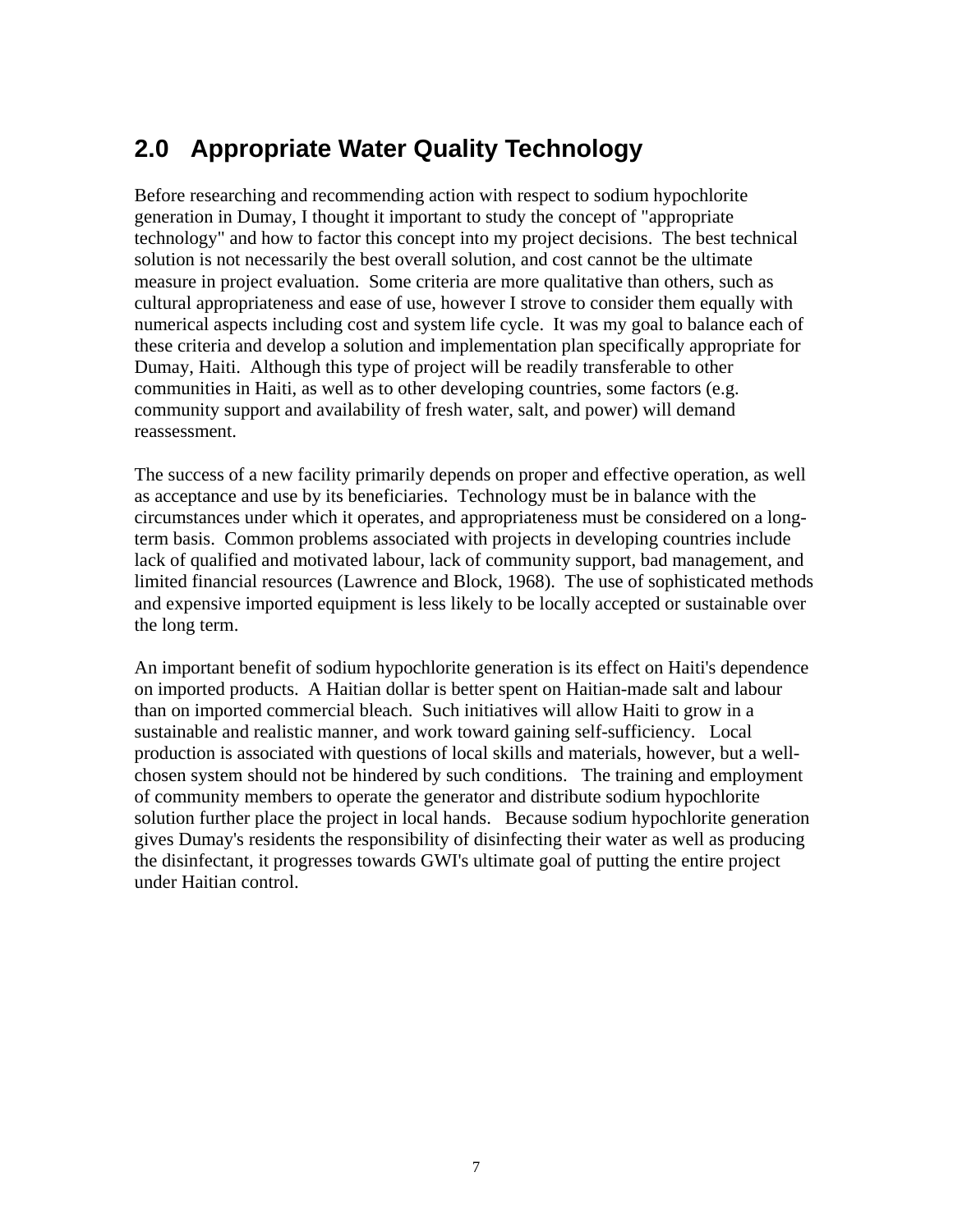## **3.0 Haiti**

## **3.1 History and Politics**

Of all the countries in the Caribbean, Haiti has remained closest to its African roots. Unfortunately, this connection includes the degree of poverty experienced by the Haitian people, as well as its widespread political instability and corruption. Haiti is an unexpectedly beautiful and vibrant country, however in addition to economic and social turmoil, much of its population is struggling with basic survival.

Haiti gained independence from France in 1804, and since that time has been in a continual state of flux marked by a lack of infrastructure and severe poverty. Its history has seen corrupt political leaders, dictatorships and international, primarily US, intervention and occupation. The most recent political activity is centred on Jean-Bertrand Aristide, first elected president in 1990. This election was followed by ten years of upheaval, with a coup, condemnation by the United States and the Organisation of American States (OAS), and subsequent sanctions and embargoes. Ultimately such actions were most felt by the innocent Haitian population. Although the US was heavily involved in returning Aristide to power in 1994, doubts were beginning to circle regarding his mental stability.

In November 2000's heatedly contested election, Aristide was again elected President of Haiti. Both violence and apathy have marked the period between Aristide's election and inauguration in February 2001. In the cities, primarily the capital of Port-au-Prince, clashes occurred between Aristide supporters and opposition parties, whereas in the rural areas, even during our field visit in January, little was mentioned regarding Haiti's political situation. Perhaps the rural population believe that the government, regardless of who holds power, has no real influence over their lives as virtually no infrastructure exists, and the little that has been implemented is due to efforts by international aid organisations.

### **3.2 Environment and Economy**

Occupying roughly one third of the tropical island Hispaniola, Haiti is 27750 square kilometres in area, over 60% of which lies on a gradient of above 20% (Dogget and Gordon, 1999). As one of the most densely populated countries in the Western Hemisphere, the combination of human stress on the land and demand for charcoal as fuel has caused severe deforestation. It has been estimated that from 2 to 5% of the country's original forest cover remains (Dogget and Gordon, 1999), associated with massive erosion and significant loss of rich topsoil. Further, 1998's Hurricane Georges catastrophically affected the country, virtually destroying communities such as Fonds Verets, a southwestern village with a GWI program. Environmental degradation is not the most pressing issue in Haiti however; first and foremost problems associated with poverty and overpopulation must be addressed.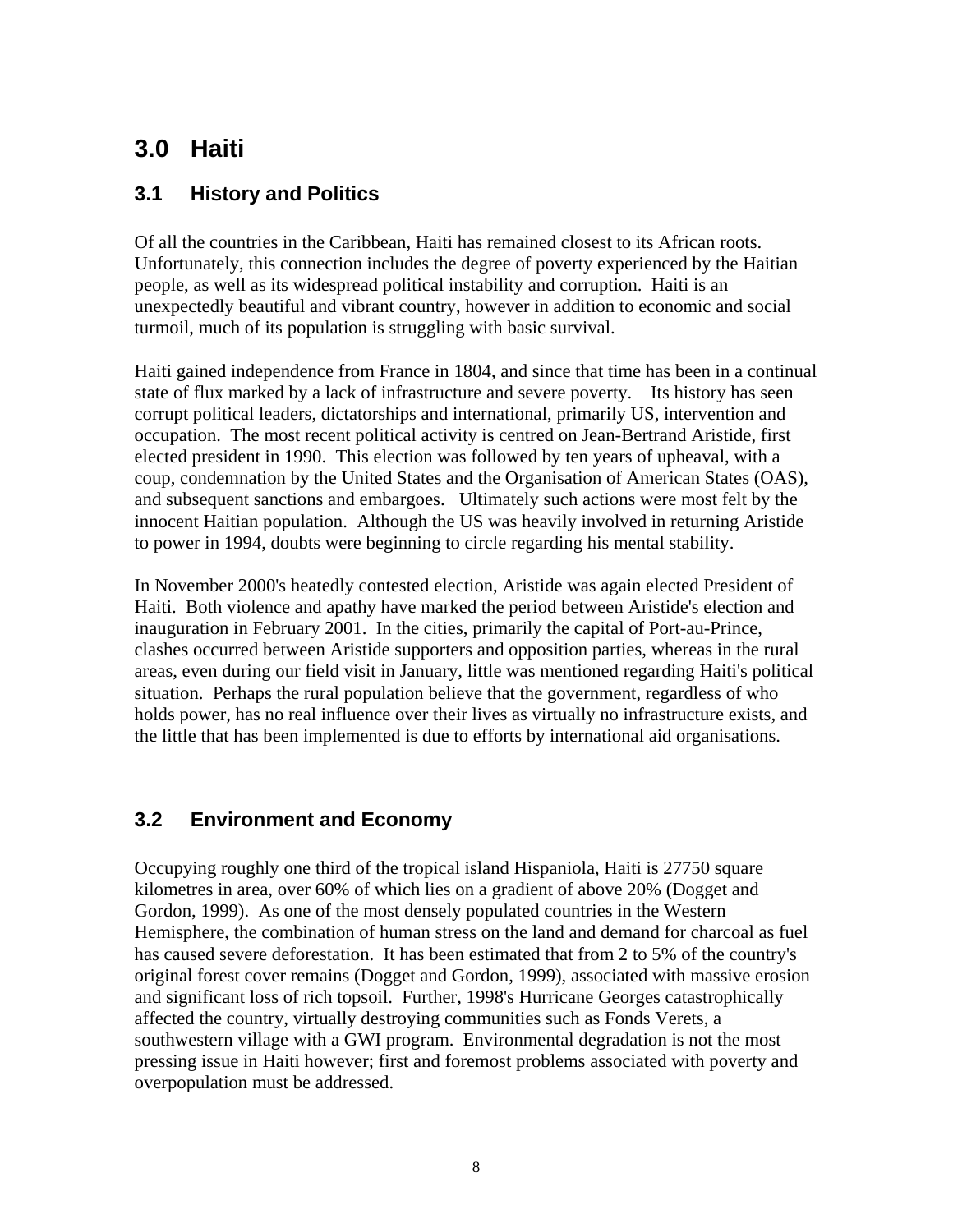Approximately 80% of Haiti's population are rural, living off agriculture within the lower of the two Haitian economies. This agrarian peasant economy relies on subsistence farming and the selling of produce (maize, rice) at local markets. At the other end lies Haiti's business class, located in Port-au-Prince and primarily involved in import and export activities. Being the poorest country in the Americas, Haiti is greatly dependent on foreign aid and as the government remains unstable and the economy continues to fall, this dependence will most likely continue. To a significant extent, Haiti's economy relies on its extensive population living throughout North America. In 1999, Haitians abroad sent an estimated US\$300 million to their families who remain (Dogget and Gordon, 1999).

In 1999, the World Bank listed Haiti's population as 7.7 million, with a growth of 2.4% and doubling time of 31 years (World Bank, 2001). Average life expectancy was 54 years, with an infant mortality rate of 71 in 1000 live births. Of this population, 28% had access to "safe water". According to the Economist Intelligence Unit (1999), Haiti's 1998 GDP growth, which had been negative in 1994, was 2.7%, with 24% of it coming from agriculture. Haiti's main exports are manufactured goods while the principal import is food, and the primary destination of imports and exports is the United States. As political chaos continues, there is little hope of recovering millions of dollars worth of unreleased aid from the US and elsewhere. Despite the GDP growth, the continuing Haitian political crisis is preventing passage of legislation, such as a new budget, thus much external funds cannot be disbursed and the government must rely on the central bank.

The Economist's outlook for 2001 is dominated by Haiti's recent elections, local and presidential, because of the associated and unceasing turbulence (The Economist Intelligence Unit, 1999). This tense social climate leads to little confidence in business opportunities, and Aristide's return is unwelcome to local businesses because of his socialist leanings. Moreover, uncertainty surrounds Aristide's economic policies, labour relations and relations with the US, particularly as the Republicans now hold power. The Economist predicts a dip in the GDP growth below 2% and a widening of the already high trade deficit. From 1998 to 1999, growth in exports fell from 46% to 10% while import growth grew from 24% to 32% (The Economist Intelligence Unit, 1999). The Haitian dollar, once fixed to equal a US dollar, was worth approximately 20 cents during our trip in January 2001.

#### **3.3 Water Management**

Although the focus of this project is drinking water quality, I cannot address this issue without first discussing Haiti's severe water resources problem. The GWI purifiers are of no use if owners are unable to fill them with raw water. Even during our short stay in January, not considered one of the driest months, we witnessed water shortages in some GWI communities. It was fairly common to find wells or fountains running dry over the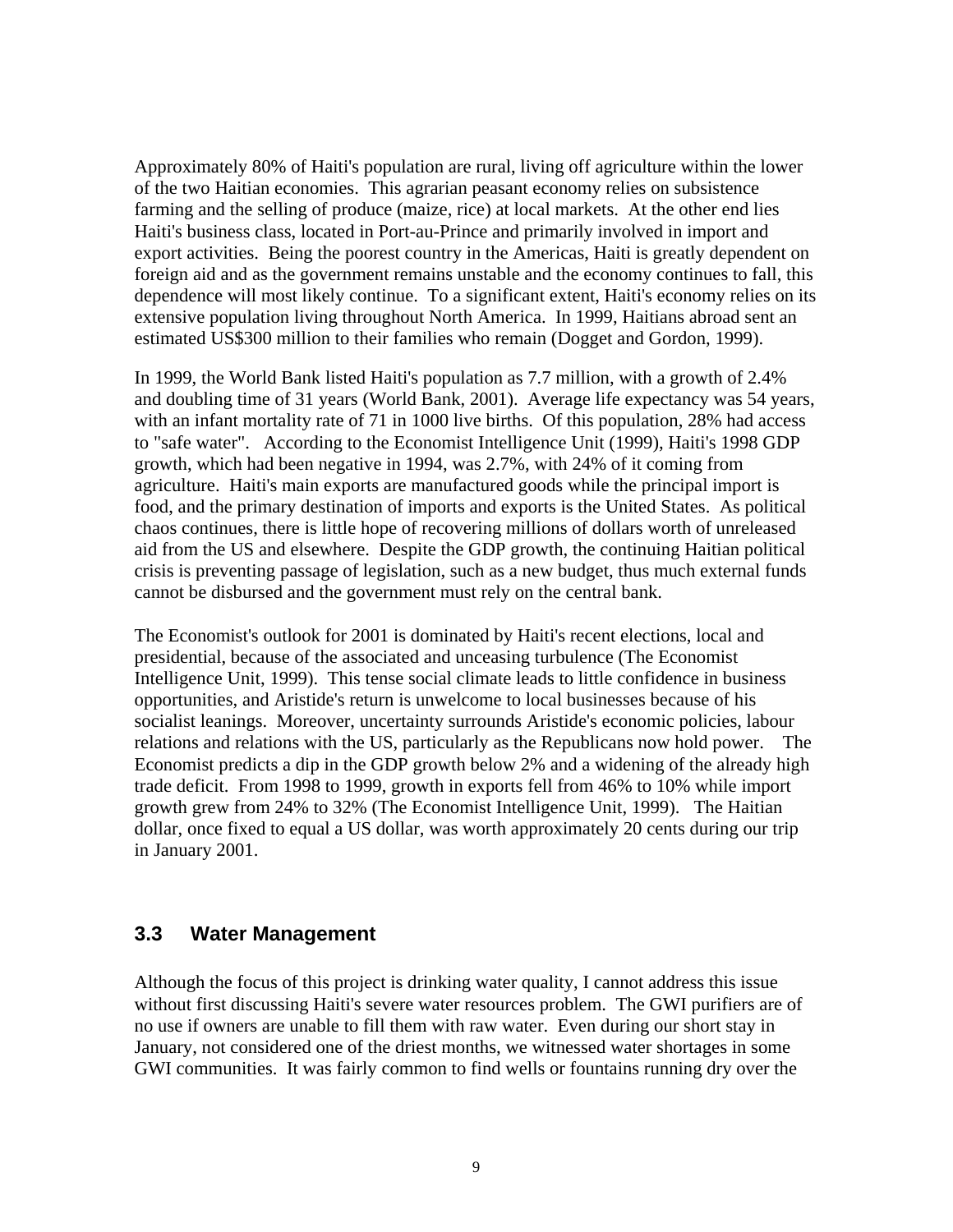course of a week's stay in an area, and some purifier owners resorted to buying water from other community members, usually those with private cisterns. According to GWI, even those with cisterns occasionally purchase large quantities of water from tanker trucks.

Essentially, Haiti's water problem lies in its management for a population that continues to grow in cities and rural areas, with an increasing agricultural water demand. Water supply is a significant problem for both rural and urban areas; however some Haitians believe that the situation should be viewed in terms of water resources management, not water scarcity. A 2000 World Health Organisation (WHO) report stated that Haiti's national services for the provision of drinking water were meeting 46% of the population's needs (WHO, 2000). In an April 2000 interview with the Panos Institute, members of Haiti's National Service of Water Resources (SNRE) claimed that this situation is linked to the lack of investment in water exploitation as well as the lack of resource management policies (Octave, 2000). No legal framework exists for the authorisation of one broad-based institution, capable of implementing the necessary studies for water exploitation and management. Current regulations give several institutions the right to exploit water resources, regardless of experience or technical abilities. The SNRE is a part of the Ministry of Agriculture, Natural Resources and Rural Development, while other water management companies include:

- the National Service of Drinking Water (SNEP), covering ten cities throughout the country;
- the Metropolitan Autonomous Station for Drinking Water (CAMEP), a commercial organisation covering the Port-au-Prince area:, and
- national and international non-governmental organisations that implement drilling and capturing activities throughout the country, installing public wells, reservoirs, and fountains.

SNEP technicians speak of projects where drilling is done seemingly without consideration of available reserve levels. Fountains, including every one visited in six Haitian communities, run day and night with no collection systems for the water that is unused.

The serious water resource problem in Port-au-Prince is worsening as the population continues to increase more than anywhere else in the country. CAMEP can provide 120,000 cubic metres of water per day to the metropolitan area, but recent assessments indicate that over 200,000  $m^3/d$  are needed (Octave, 2000). While in Dumay, we noticed the beginnings of a project that will pipe water from Dumay to Port-au-Prince. Although I was not able to obtain any concrete information on this project, it is unlikely that its effects on Dumay's water supply were considered.

Such water-related problems do not include those associated with treating drinking water, and the lack of infrastructure impedes a centralised program. Therefore initiatives such as GWI's are the most feasible solution in Haiti, relying on small community organisations to introduce and monitor water programs. Giving individual households control over the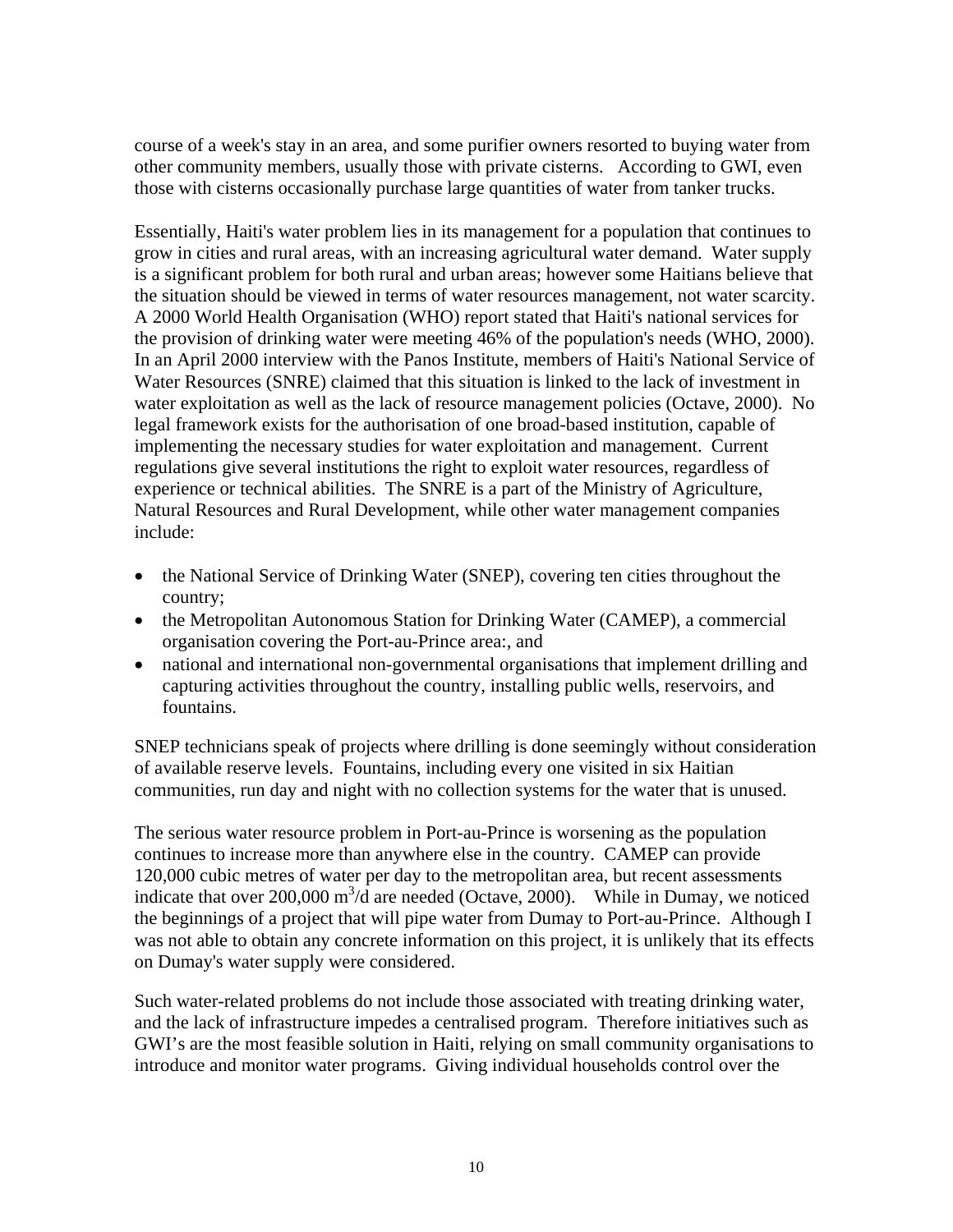quality of their drinking water better ensures that treatment is regularly and effectively performed.

## **3.4 Haiti Field Study**

During the month of January, I had the opportunity to see the GWI project and experience its problems and successes first-hand. Our team spent three weeks in Haiti (Figure 1), travelling to six of the seven communities with GWI water purification projects. In each community, I met the technicians and spoke with project leaders as well as local purifier owners.



Figure 1: Map of Haiti

The villages and towns with GWI initiatives differed notably in their locale, community structure, wealth and availability of fresh water. In the northeastern region, Ferrier's project was very well organised, and water is readily available for the vast majority of the year. Seventy filters are now in place, and over three hundred families have signed a list expressing interest in obtaining a filter. The scheme in Bas Limbe, however, nearer Cap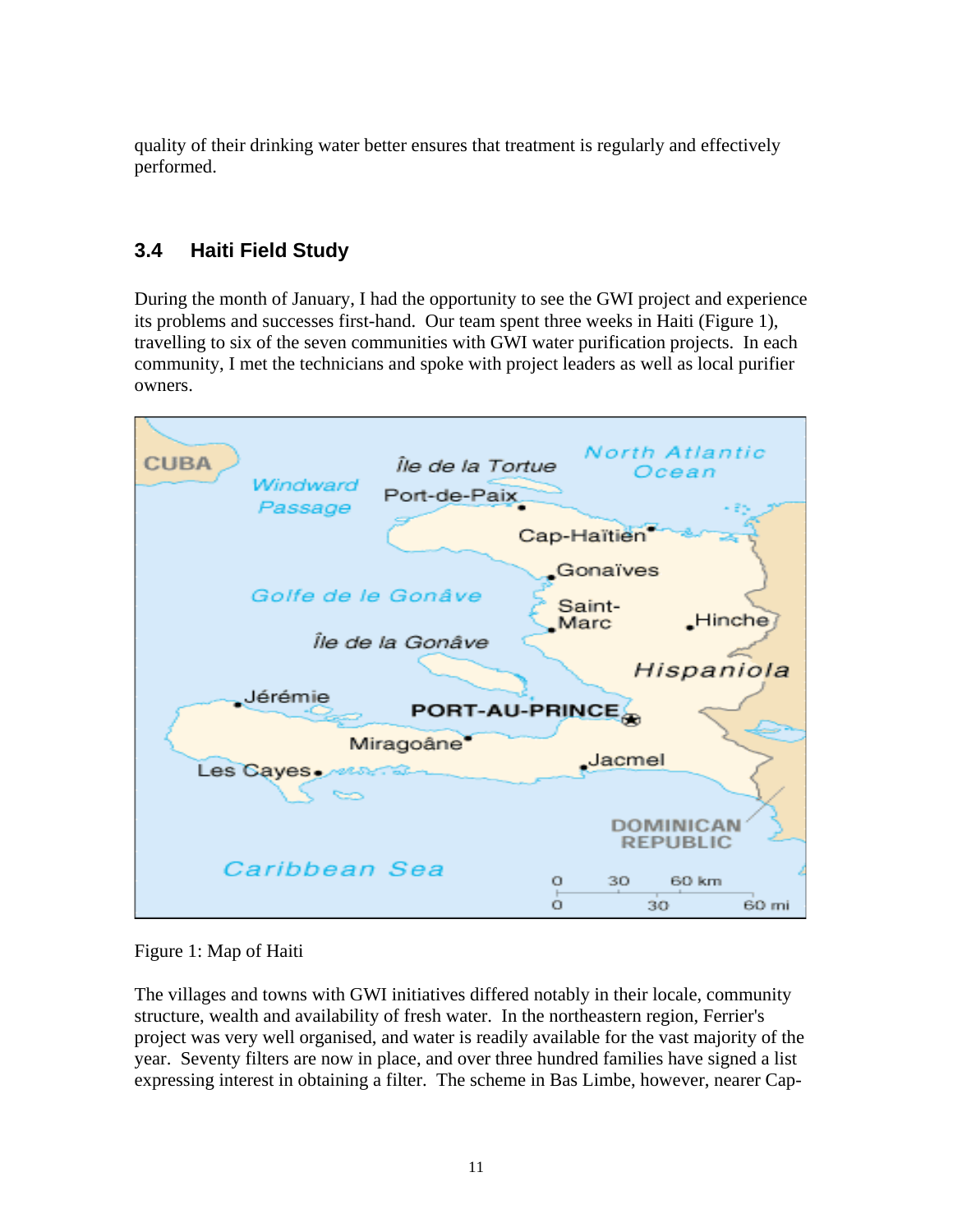Haitian, had been much less successful, with disorganised technicians, a lack of community cohesion, and only forty filters in place. Some of these filters were not in use due to problems with water supply, and of those that were being used, owners seemed to have difficulty with adding sufficient chlorine for disinfection.

In southeastern Haiti, we visited the two communities of Fond Verets and Barasa, struck by serious problems with water supply. In fact, Pere Belneau, a local priest and community leader, cited water supply as Fonds Veret's most pressing concern. The lack of fresh water is so serious that some people had been buying water from other community members with cisterns (for rainwater collection). Barasa's project had similar problems, and approximately 50 filters have been distributed in each community. Les Palmes is located in a very mountainous part of the country west of Port-au-Prince, thus even visiting the remote homes with filters is a daunting task. Some filter owners receive little attention because of the inaccessibility of their homes, and the fact that approximately 600 filters are in place with only ten acting technicians to guide their use.

Dumay, situated slightly south of Port-au-Prince, began its GWI program in 1996. This community is by far the most experienced and saturated with water filters, with estimates ranging from 1800 to well over 2000 purifiers in use. The filter distribution covers a great physical distance, and only eleven technicians monitor the project. Strategies such as monthly community meetings help in educating locals about the importance of drinking water disinfection and the correct usage of the GWI filter. The water committee is in charge of selling chlorine bleach to the community: ten stations throughout the area sell 250 ml bottles of bleach for 3 gourdes (approximately \$0.12 US). Generally, Nathan Dieudonné, a local pastor and community leader as well as GWI's Co-ordinator of Haiti, buys bulk quantities of chlorine bleach from Port-au-Prince as is needed, with prices averaging at 6 gallons for 52 Haitian dollars (equal to 260 gourdes or \$10.40 US). In selling bleach to the community, M. Dieudonné claims that the scheme usually comes close to breaking even. The strong community support, history with GWI and regulation of bleach distribution make Dumay ideal for the pilot hypochlorite generation project. In other villages, it is more common to find people supplying their own bleach than in Dumay, which would further complicate the shift to generated hypochlorite solution. The system of community meetings should also be helpful in easing this transition.

In addition to assessment of chlorine demand and bleach prices, our visit to each community included a random check for bacteria in GWI filter treated water, in order to ascertain how successfully the purifiers are preventing water-related illnesses, and to monitor the correct use of the system. Results varied considerably, with some filter owners having erroneous ideas of how and when to add bleach. In a few cases no bleach whatsoever had been added to the raw water. Most technicians were able to provide instruction to community members on correct filter usage, but this type of problem is especially relevant to the proposed plan of using a generated hypochlorite solution. Because the generated solution contains a lower concentration of chlorine than commercial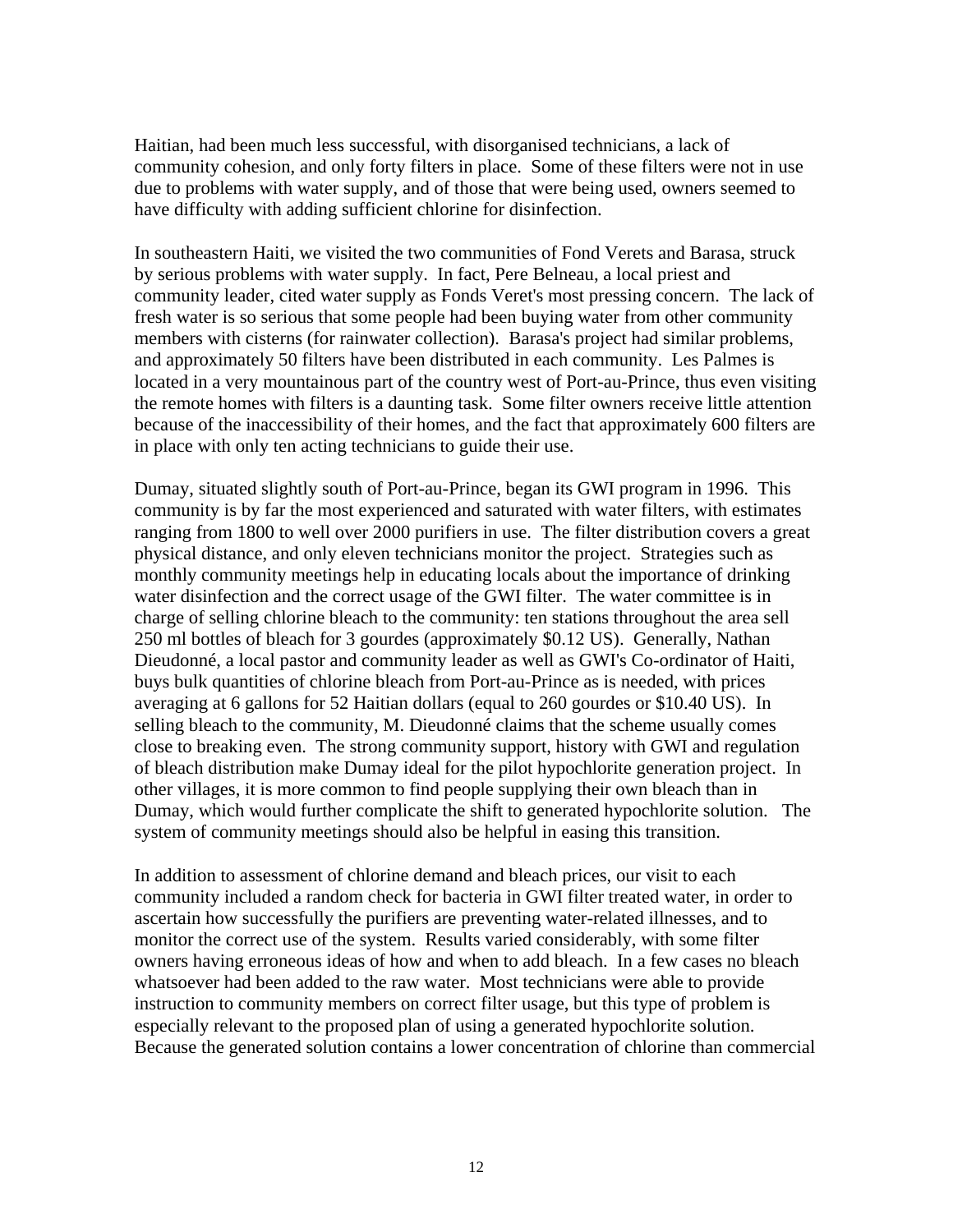bleach, an increased amount will most likely be required per disinfection treatment in the GWI purifier.

## **4.0 Chlorination**

## **4.1 Disinfection Using the GWI Filter**

The GWI water purification system consists of two 20 L opaque plastic buckets, one placed atop the other (Figure 2). Treated water is obtained from a spigot attached to the bottom bucket. The water purifier removes both particulate and chemical contaminants from raw water and commercial chlorine bleach provides disinfection. In the purifier's top bucket, containing a porous cotton core for sediment removal, a 5.25% chlorine bleach solution is added for source water disinfection. This practice serves to prevent bacterial growth in the granular activated carbon contained in the bottom bucket, which removes chemicals, including chlorine, by adsorption. As the bottom bucket's effluent is chlorinefree, additional bleach is added after filtration in order to continue disinfection until the water is consumed.



A standard dispensing bottle (approximately 250 ml volume) and small squeeze dropper are provided with each water purifier, as are detailed instructions outlining when and how to add the chlorine bleach. Purifier owners are directed to add 5 drops to the bottom bucket, and pour a full capful of bleach (approximately 6 ml) from the dispensing bottle into the top bucket. The entire purification process requires approximately 2 hours for complete filtration and disinfection. Users are further instructed to store the bleachdispensing bottle in a cool, dry place, away from sun and heat.

Figure 2: GWI Filter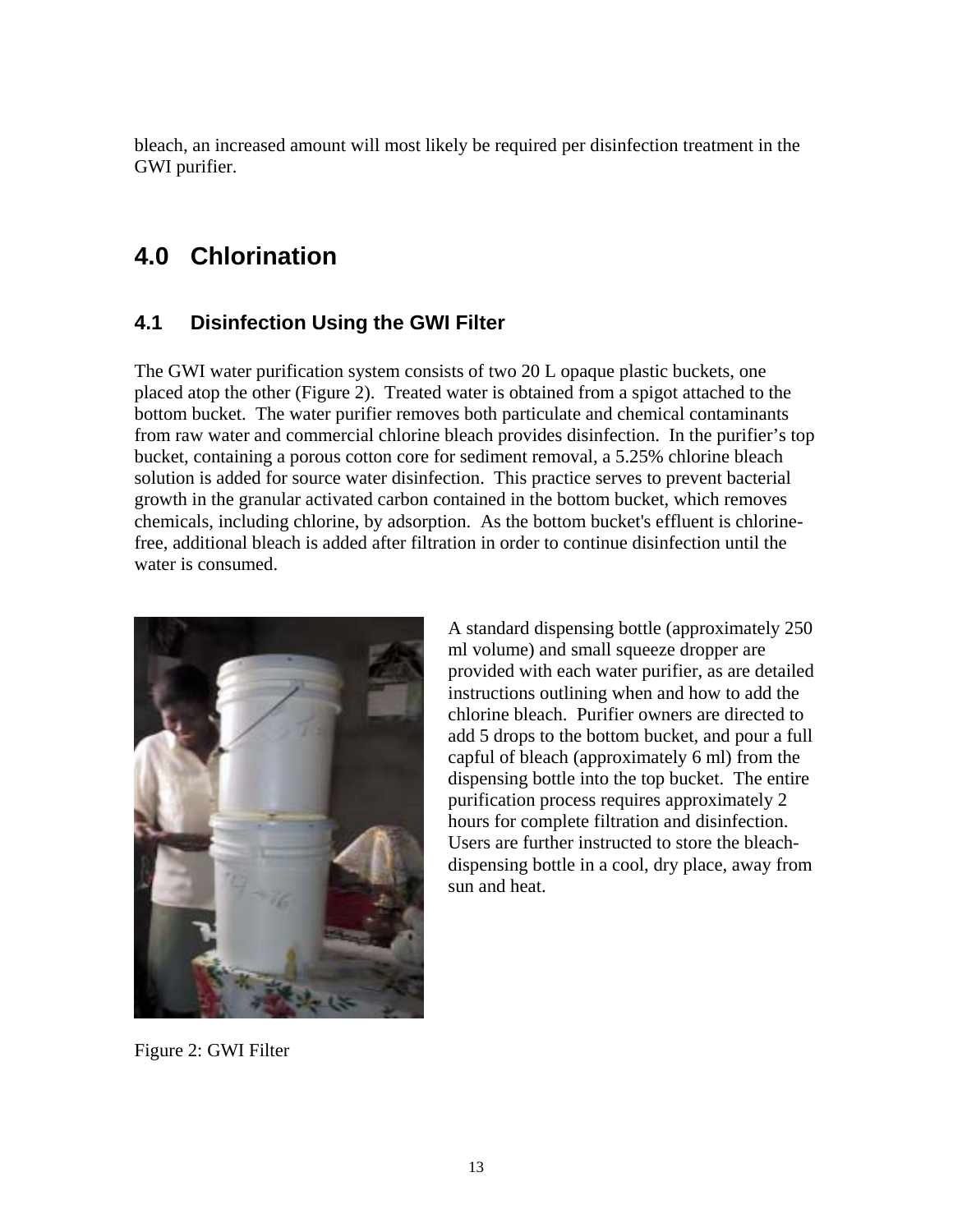### **4.2 Chlorination Fundamentals**

The fundamental purpose of drinking water disinfection is to prevent waterborne diseases by destroying pathogenic organisms. Populations in undeveloped countries, primarily young children, are vulnerable to such diseases as typhoid, dysentery and diarrheal illnesses. The practice of drinking water chlorination represents one of the most significant public health advances of the  $20<sup>th</sup>$  century. Formation of chlorine by-products is a serious concern associated with chlorination; however the greatest priority is the microbiological quality of drinking water. Cancer is a critical concern associated with chlorine by-products but the risk of microbial disease is more certain, serious, and immediate an issue. Thus chlorination remains an appropriate disinfection method.

Chlorine is the most widespread disinfectant meeting the following criteria for a public drinking water disinfectant (Faust and Aly, 1998):

- It must destroy the kinds and numbers of organisms present, within the available contact time, water temperatures and fluctuations in condition of raw water.
- It must be dependable and available at a reasonable cost, in a safe and convenient form.
- It must possess the ability to disinfect without rendering the water toxic or objectionable.
- It must persist as a residual, particularly in cases of considerable time lag between disinfection and consumption.
- It must allow for practical, accurate and quick assessment methods for determining its concentration, efficiency and effectiveness.

Before chlorine, a strong chemical oxidant, can disinfect, the chlorine demand of the water must be satisfied, that being the difference between the added oxidant dose and the residual oxidant concentration. In water, free available chlorine can be found in one of three forms: chlorine  $(Cl<sub>2</sub>)$ , hypochlorous acid (HOCl) and the hypochlorite ion (OCl). Hypochlorite is the most widely used active chlorine compound in disinfection, due to its powerful germicidal action, non-toxic nature at "at-use" concentrations, economic advantages, and ease of use. Chlorine bleach, sodium hypochlorite (NaOCl), forms the hypochlorite ion in water through the following reaction:

 $NaOCl \rightarrow Na^{+} + OCl^{-}$ 

Species distribution is dependent on water pH, temperature, and total chlorine concentration. Industrial strength bleach is 12 to 15% available chlorine, household commercial bleach is 3 to 5.75%, and sodium hypochlorite produced by a generator contains a maximum of 1% available chlorine. "Available chlorine" is an empirical measurement of a compound's oxidising power in terms of an equivalent quantity of pure chlorine; i.e.  $Cl_2$  is 100% available chlorine. It is calculated as though  $Cl_2$  were the oxidising agent in a reaction between free chlorine and the iodine ion. In a titration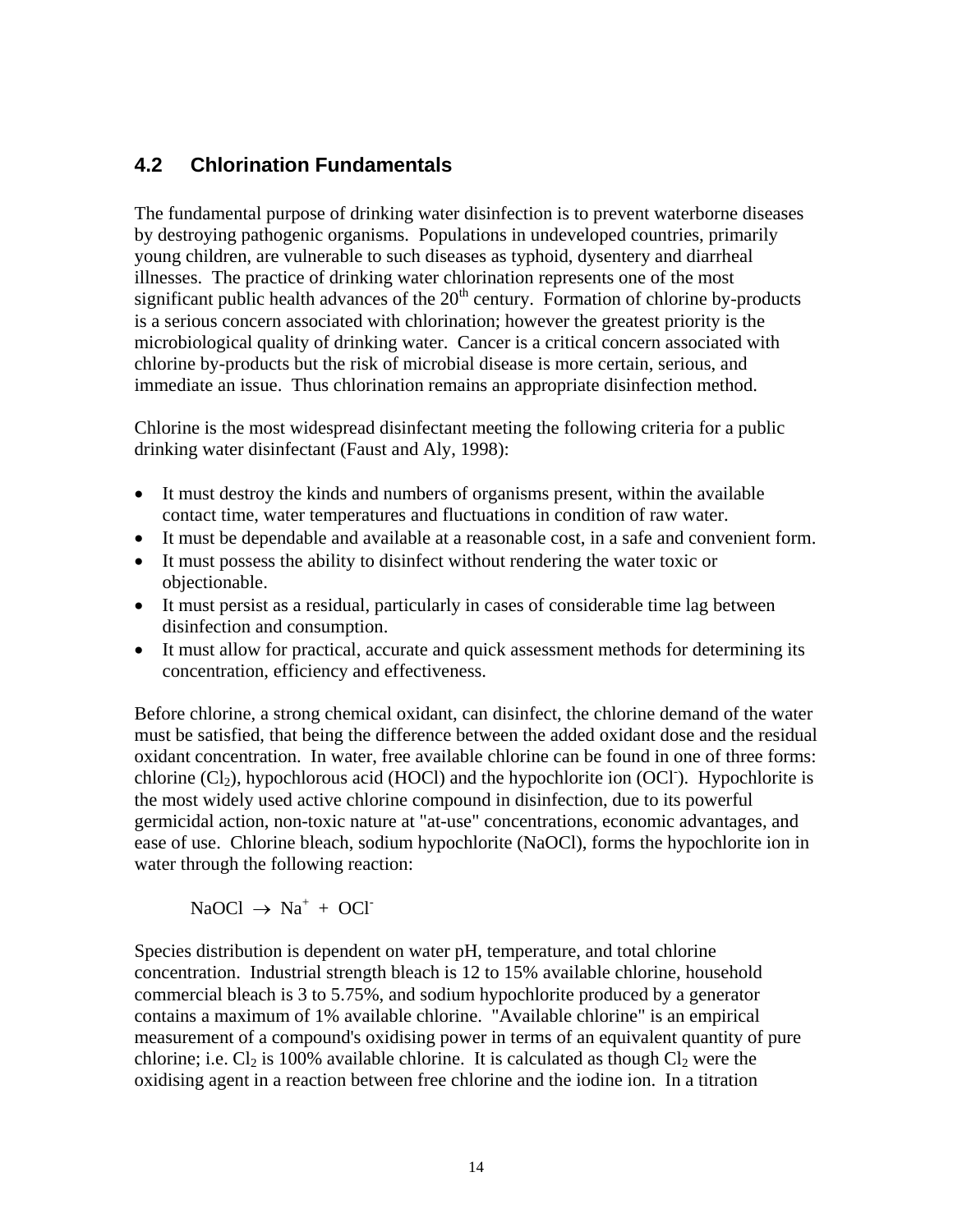reaction to assess available chlorine,  $I_2$  acts as an indicator due to its brown/yellow colouring and either  $Cl_2$  or ClO<sup>-</sup> oxidises  $\Gamma$  (ASTM, 2001). This comparison is valid because both of the two active forms of chlorine's react with the iodine ion with a 1:2 stoichiometry:

 $Cl_2 + 2I \rightarrow 2Cl^+ + I_2$  $ClO^- + 2I^- + H_2O \rightarrow I_2 + Cl^- + 2OH^-$ 

Some commercial chlorine products list the solution's percent chlorine by weight; commercial bleach contains 5.25% chlorine by weight, and (given a bleach density of 1.084 g/ml) approximately 5.7% available chlorine.

Sodium hypochlorite of high chlorine concentration is impractical due to its increasing instability with chlorine concentration. At ambient air temperature, the half-life of sodium hypochlorite is approximately 60 days for an 18% available chlorine solution and 1700 days for a solution of 3% available chlorine (Lawrence and Block, 1968). Heat and light also significantly affect a hypochlorite solution's stability: its rate of decomposition nearly doubles with a temperature increase of 10 degrees Fahrenheit (approximately 5.5 degrees Celsius) (Sconce, 1962). At temperatures reaching 85 degrees Fahrenheit (30 degrees Celsius), the rate of decomposition can be high enough to deplete the solution's available chlorine (Sconce, 1962). Further, as chlorine is a strong oxidant, high concentrations are hazardous and require an extra degree of precaution.

### **4.3 Hypochlorite generation**

The costs and benefits of drinking water disinfection by chlorination depend on sitespecific factors such as power costs, availability of brine/sea water, safety, and ease of use. Disinfection using hypochlorite is often the least expensive and most appropriate option.

On-site sodium hypochlorite generators produce a solution of strengths below 1%, usually between 0.6 and 0.8%. These concentrations are under the threshold for hazardous classification, therefore no containment requirements or process safety management concerns are necessary. This provision considerably minimises safety concerns of the facility operators as well as its neighbours. The only raw materials required by the generator are salt and water (or seawater) and electricity. Generated sodium hypochlorite has a pH of 9 as compared with commercial hypochlorite's pH of 13, making it less likely to cause scaling.

Additional benefits of on-site sodium hypochlorite generation involve the elimination of import and transportation issues, as well as the rising costs of imported goods as Haiti's economy continues its downward trend. Haiti's climate is challenging for chlorine storage, with its mean yearly temperature of 26 degrees Celsius (Dogget and Gordon,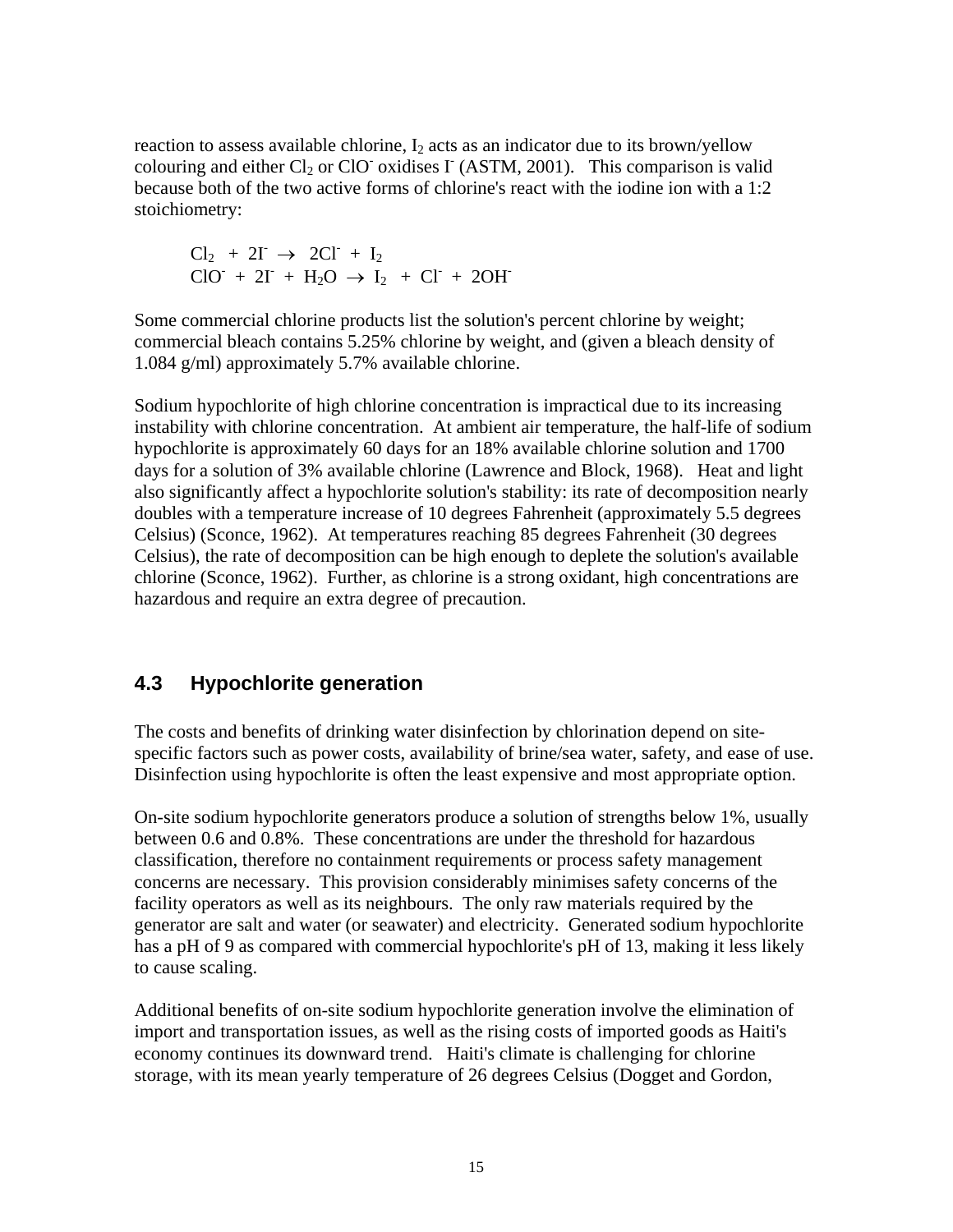1999). Sodium hypochlorite's low chlorine concentration and the reduced storage needs of on-site generation resolve such degradation concerns. The simple nature of the generator further increases its appropriateness for a less developed country. Experience by rural communities in other developing countries indicates that such units are effective and locally accepted and understood, with generator operators needing no technical background. After an outbreak of intestinal illness in La Esmeralda, Guatemala, a portable generator supplied by Exceltec International Corporation was purchased by the Pan American Health Organisation (PAHO) to provide the town a 0.8% hypochlorite solution. The unit is located in the community centre and a local work committee capably operates it, with only a one-day training session by PAHO.

A standard generating system produces 0.6 to 0.8% sodium hypochlorite through electrolysis. The generating cell itself consists of a series of electrodes contained inside a protective shell. With the application of an electric current, the electrodes start an electrochemical reaction where the brine solution (or seawater) is converted into sodium hypochlorite and hydrogen. With respect to brine solutions, the water used in the tank should be as particle free as possible, although microorganism presence is not a concern. Salt impurities may increase calcium build-up on the cathode and necessitate more frequent maintenance, however. Household white vinegar can be used to clean the cell. Most generator models are available using either alternate current (AC) or direct current (DC) electricity. During the electrolysis of a brine solution, chlorine is generated at the anode and hydrogen at the cathode. The following reactions occur in the generator (Exceltec, 2001):

 $2Cl^{-} \rightarrow Cl_{2} + 2e^{-}$  $2H_2O + 2e^- \rightarrow H_2 + 2OH^ Cl_2 + H_2O \rightarrow HOCl + HCl$  $2NaCl + H<sub>2</sub>O \rightarrow NaOCl + NaCl + H<sub>2</sub>$ 

The essential processes and requirements of a hypochlorite generator are relatively simple with respect to North American standards. In Haiti, however, such technology is not in any way widespread, thus a pre-engineered system is most feasible. A number of companies that produce such units, designed for easy installation, operation, and the meeting of specific requirements, were contacted. Each firm expressed interest in working on this project and company representatives were extremely co-operative, answering specific questions and providing recommendations and guidance.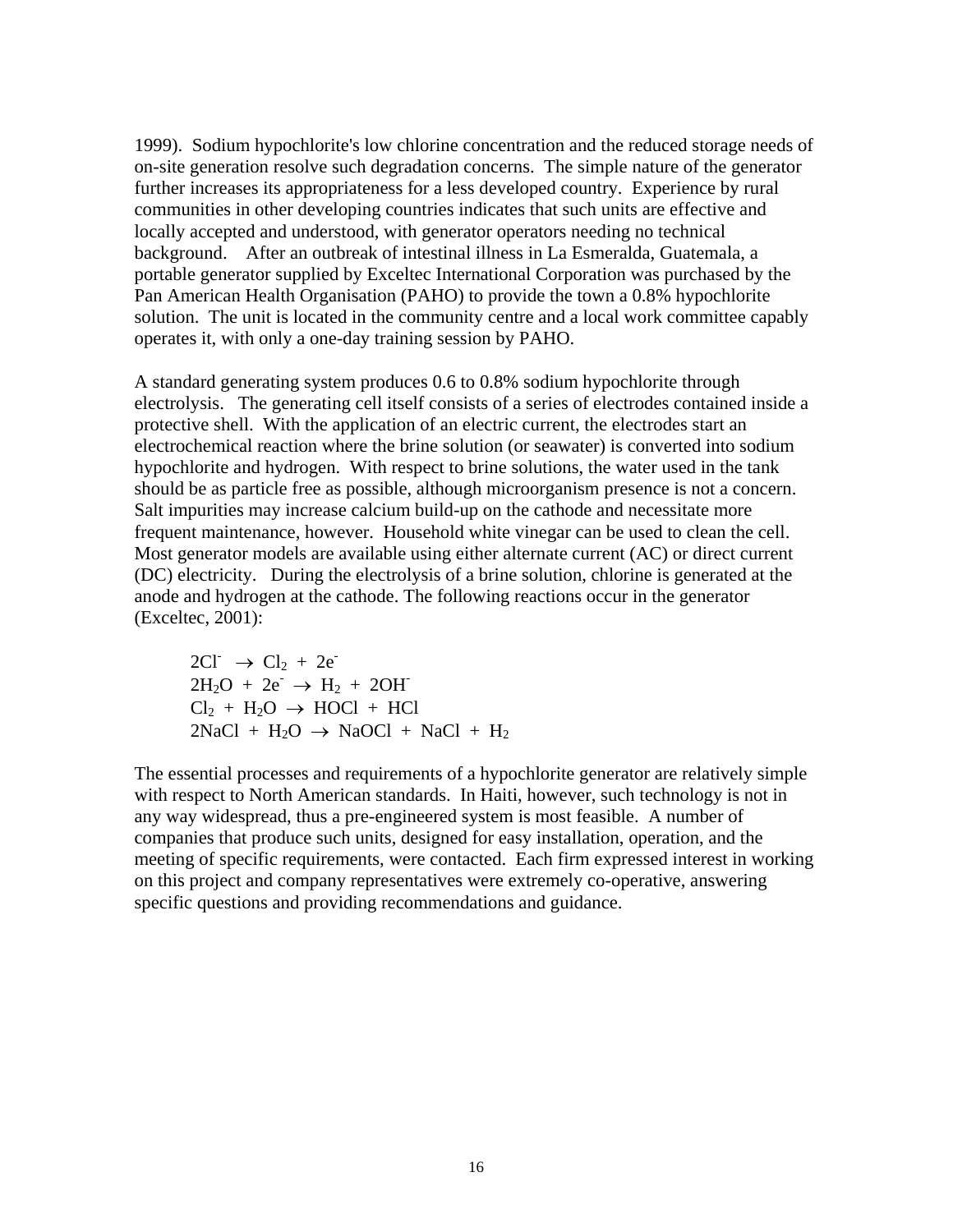#### **4.4 Assessment of Dumay's Chlorine Demand**

Deciding on the generator capacity required for Dumay, allowing for future expansion of GWI's filter distribution without over-designing the project and making it prohibitively expensive, was an extremely difficult task. The prediction of future water purifier use is problematic in itself, but the uncertainty was increased by the contradictory information collected on Dumay's current demand. Chlorine requirements were based on technician surveys to determine the number of purifiers in the area as well as the frequency of chlorine dispenser bottles refilling. Technicians had differing estimates of the numbers of purifiers in the Dumay area, and GWI's estimate was based on parts shipped to Haiti and was much higher. Further, GWI has manufactured parts for an additional ten thousand water filters to be distributed throughout Haiti, with approximately one third designated for Dumay. The most common estimate for Dumay's filters currently in place was between 1800-2000, and I used the conservative figure of 2000 in my calculations. The frequency of bleach bottle refill was assessed through surveys of individual purifier owners, and once per month was the most common estimate. Even this information was questionable, however, because although some families claimed to use their filters every day, the majority responded that they treated water approximately five times per week. Considering a 250 ml bottle being refilled once every 30 days, and the addition of approximately 6 ml of chlorine per use, the frequency of filter use is over once per day:

• filter use per month  $= (250 \text{ ml per bottle})/(6 \text{ ml per filter use})$  $\approx$  42 times per month

In light of these contradictions, I conservatively held that the bottles were filled once per month, in order to ensure adequate chlorine supply. These discrepancies do beg the question of how much of this chlorine bleach is actually being used in the filters.

In determining a capacity for Dumay's generator, I assumed that 2000 filters are currently in use, and in the relatively near future another 3000 would be distributed from the pending GWI shipment. I explicitly acknowledge, however, that assumptions are worth little in Haiti, and with the continued political instability and tensions between Haiti and the US, the GWI program could be hindered. Optimistically, I predict that within the next few years, the number of filters in Dumay will be roughly 5000.

Currently, GWI's practice is to maintain a filter chlorine concentration much higher than that recommended by the Centres for Disease Control and Prevention (CDC). In similar projects using generated sodium hypochlorite, the CDC encouraged a treated water concentration of 0.5 to 2 mg/L (Centres for Disease Control and Prevention, 2001), whereas GWI practice results in approximately 16 mg/L:

• Cl<sub>2</sub> concentration  $= (0.0525 \text{ kg/L}) (10^6 \text{ mg/kg}) (0.006 \text{ L}) / (20 \text{ L})$  $\approx$  16 mg/L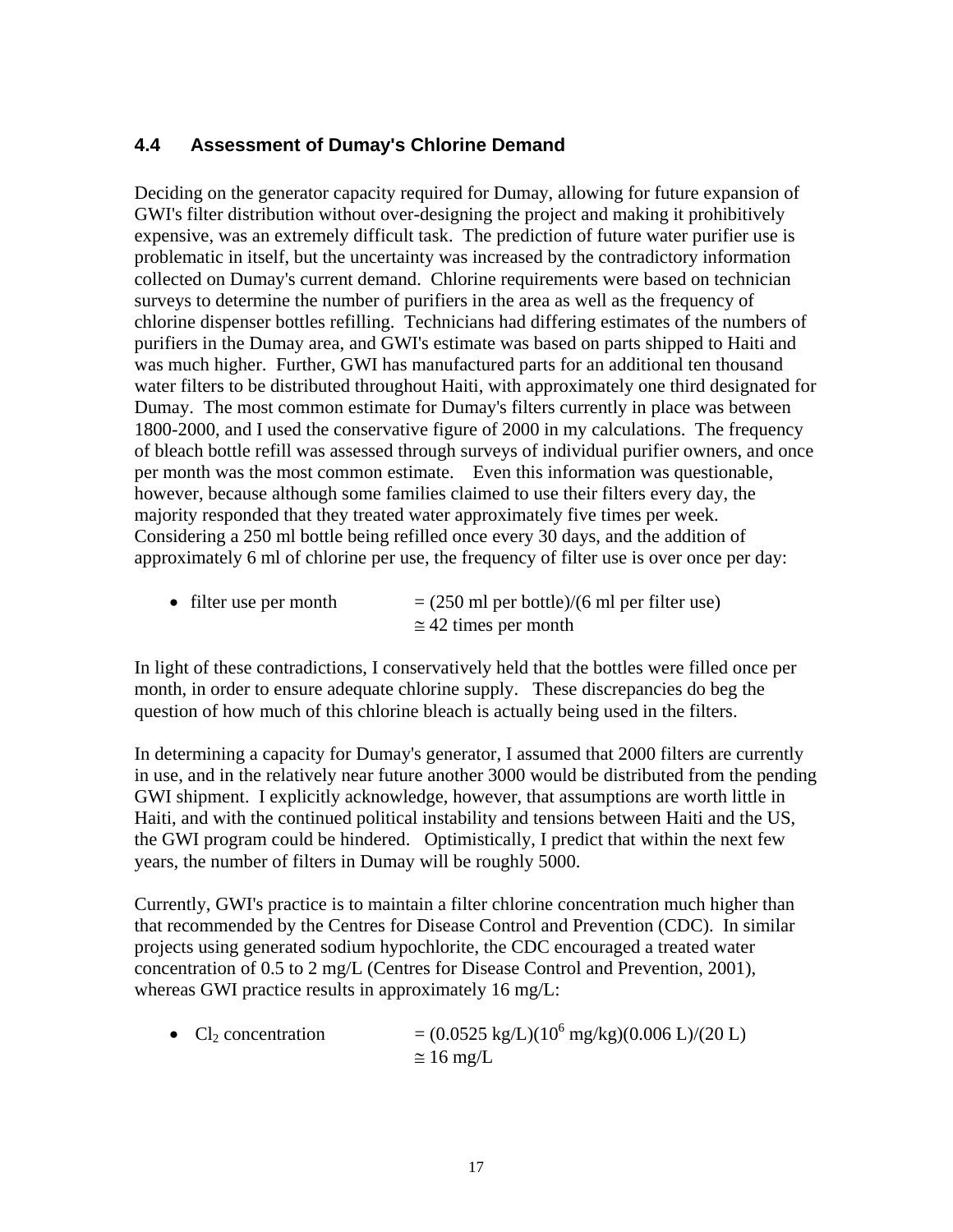This is done to satisfy the chlorine demand of the raw water, which varies considerably throughout the year. Further, as the chlorine is obtained from imported commercial bleach of 5.25% chlorine, degradation interferes with its ability to disinfect, therefore high chlorine doses are needed to compensate. Roughly three years ago, Phil Warwick, GWI's founder, conducted a trial where the chlorine concentration was reduced to 8 mg/L (corresponding to the addition of 3 ml per treatment). According to his account, this action resulted in a decrease in the clean water produced, and although the exact cause was not identified it was suspected to be bleach degradation.

Based on both the CDC and GWI's experiences, I recommend a trial period using a filter concentration of approximately 5 mg/L, corresponding to adding 12 ml (2 capfuls) of generated sodium hypochlorite solution. (If the raw water's chlorine demand is not satisfied with this dose, it can readily be increased to 7 mg/L with the addition of another 6 ml per treatment (corresponding to 3 capfuls). This will require further study in Dumay.) I believe that the issues responsible for decreased clean water in GWI's previous tests will not be similarly problematic with the 0.8% chlorine hypochlorite solution. Because sodium hypochlorite stability increases with decreased chlorine concentration, and the transportation and storage times are reduced to a matter of weeks, degradation will not affect the disinfection capabilities of the solution. Thus raw water will be effectively treated with a 5 mg/L chlorine concentration, while still providing a margin of safety to account for chlorine demand.

As commercial bleach currently in use contains 5.25% chlorine, the maximum available chlorine requirement in Dumay, maintaining a 16 mg/L chlorine concentration, is calculated as follows:

| • filter number           | $= 5000$                            |
|---------------------------|-------------------------------------|
| dispensing bottle size    | $= 250$ ml $= 0.25$ L               |
| • 5.25% bleach needed     | $= (5000)(0.25 \text{ L/month})$    |
|                           | $= (1250$ L/month)(month/30.4 days) |
|                           | $\approx$ 41 L/day                  |
| available chlorine needed | $= (41 L/d)(0.0525 kg Cl/L)$        |
|                           | $\approx$ 2.2 kg/d                  |

The amount of available chlorine needed to maintain a 7 mg/L filter concentration (the conservative estimate, corresponding to the maximum amount of chlorine required) is determined assuming that filters are used once per day:

| • available chlorine needed   | $= [(7 \text{ mg/L}) / (16 \text{ mg/L})] (2.2 \text{ kg/d})$ |
|-------------------------------|---------------------------------------------------------------|
|                               | $\approx 1 \text{ kg/d}$                                      |
| $\bullet$ 5.25% bleach needed | $=$ (1 kg/d) / (0.0525 kg/L)                                  |
|                               | $\approx$ 18 L/d                                              |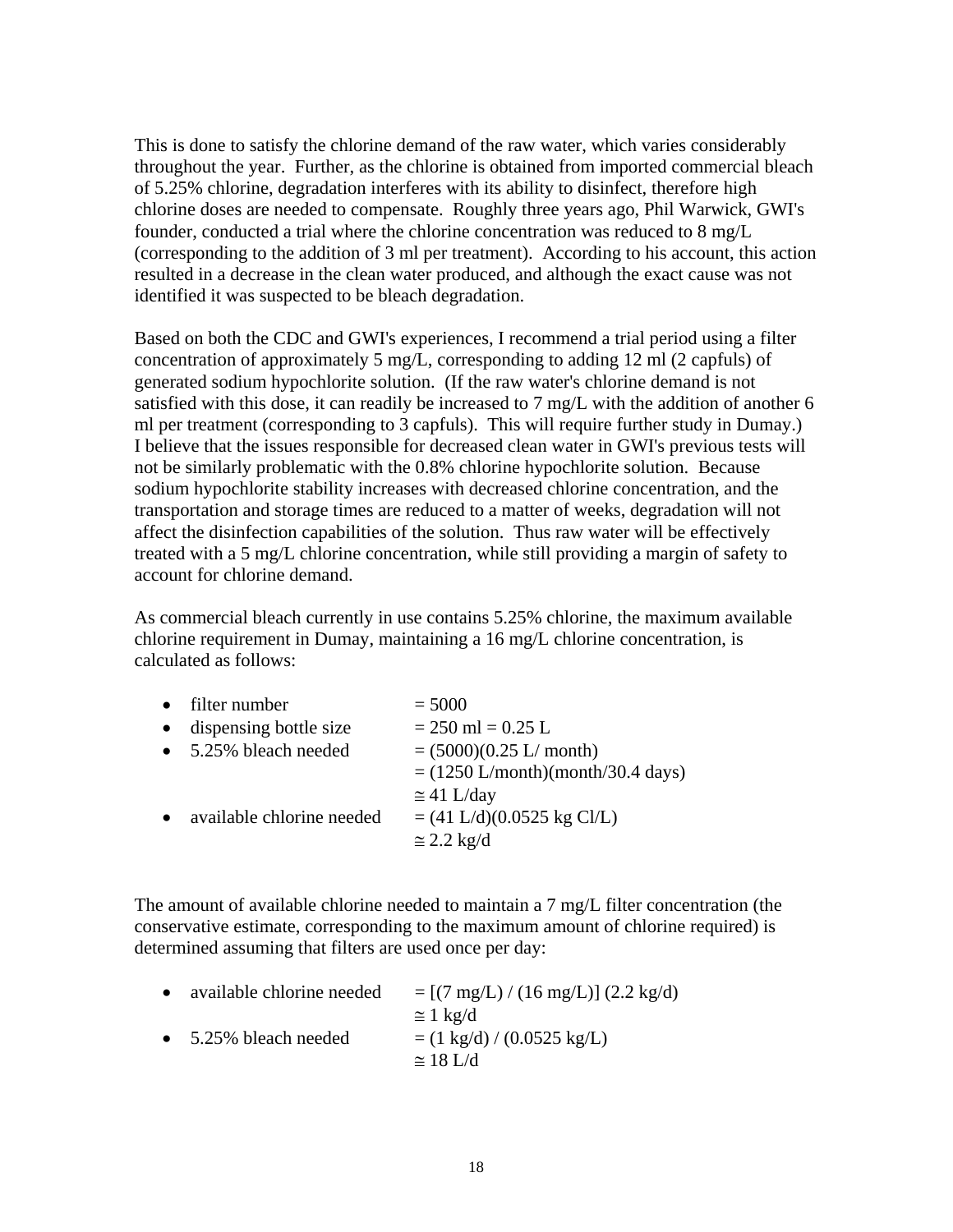Therefore Dumay requires a sodium hypochlorite generator with a capacity of 1.0 kg/d of available chlorine, based on the maximum chlorine demand. Ideally, if the 5 mg/L concentration is sufficient, chlorine requirements will be even lower, but as this is not certain I am assuming the conservative amount.

## **5.0 Brine in Hypochlorite Generation**

#### **5.1 Brine Solution**

Although some commercial units can generate sodium hypochlorite using seawater, the use of brine solution is more common and can achieve higher concentrations of available chlorine (some seawater systems produce solutions of only 0.2% chlorine). Moreover, salt is more readily transported than seawater, particularly important as Dumay is located over 30 km away from the coast, and road conditions are extremely poor. Because of Dumay's location on flat plains near a mountainous region, water supply is not the problem it tends to be in other GWI communities. Adequate fresh water is available to supply the community with household and irrigation water as well as run a sodium hypochlorite generator. The effect of a new project transporting water from the Dumay area to Port-au-Prince, currently in the construction phase, may impact water availability for brine in the future. Neither the scale of this project nor its predicted effect on Dumay's water supply is known, and information on such projects is difficult to obtain. During our January field visit, construction workers were not willing to speak about their work. GWI has considered such uncertainties regarding water supply, however, and is currently exploring plans to collect rainwater for use in the sodium hypochlorite generator.

#### **5.2 Salt**

Salt is essentially sodium chloride (NaCl), a crystalline compound commonly found throughout nature. Sodium chloride has a cubic structure and is colourless to translucent, depending on its purity. It is a hygroscopic substance, absorbing water from the atmosphere. Seawater's average salinity is 35 parts per thousand (ppt), and NaCl makes up over 77% of the dissolved salt. Other species include  $MgCl_2$ ,  $MgSO_4$ , CaSO<sub>4</sub> and KCl, with trace amounts of MgBr and  $CaCO<sub>3</sub>$  (Kaufman, 1960). Salt purity strongly depends on the type of process used for recovery, as well as the quality of its source. Regulated production methods for evaporated and solar salt normally yield a salt of over 99% NaCl.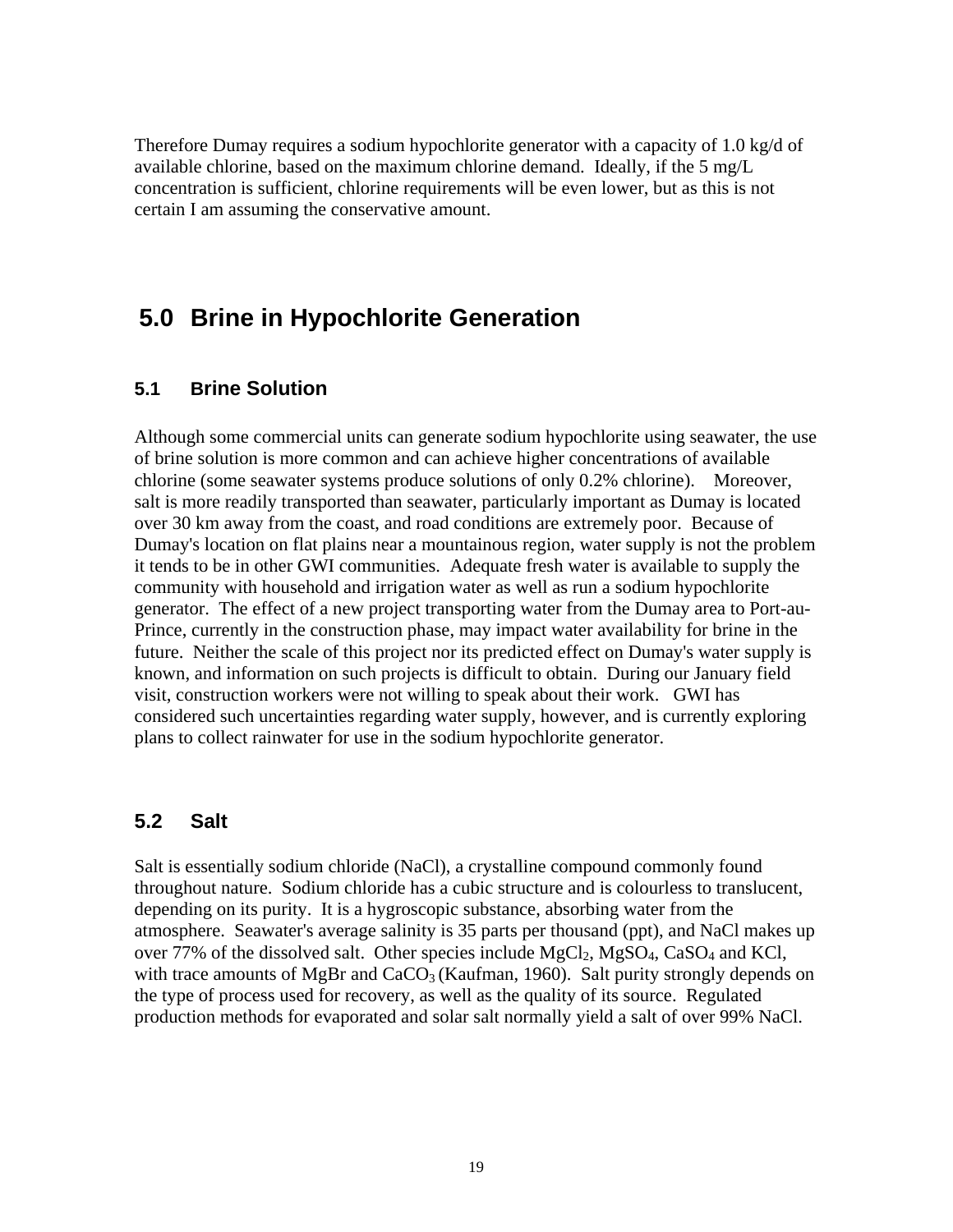## **5.3 Solar Evaporation**

The world's most basic salt supply is obtained from natural deposits due to solar evaporation of shallow seawater pools (See, 1960). Deliberate confinement of seawater in shallow lagoons increases such evaporation, where salt crystals form on the brine surface and are held by surface tension until they either become too large to float or are disturbed. Salt produced in this manner is commonly known as "solar salt." It is never found absolutely pure because the majority of salt is deposited from ocean water that contains many dissolved and suspended materials. In addition to salts other than NaCl, insoluble impurities such as anhydrite, dolomite, iron oxides, and quartz are often found, as well as silt and clay (See, 1960).

Populations have practised solar evaporation for centuries, and methods have improved steadily and significantly. In developing countries such as Haiti, however, production methods remain crude and simple. The type of solar salt produced here is commonly impure because the evaporating stages are not separated and each brine batch is reduced as nearly to dryness as possible. The end product is often damp, with a bitter taste due to a high content of bittern salts. ("Bittern" denotes the liquid remaining after evaporation and crystallisation of NaCl from seawater, containing concentrated forms of calcium and magnesium chlorides and sulphates, bromides, and iodides.) The NaCl concentration of such salt can be as low as 65%, with 28% hydrated magnesium salts, 4% gypsum (CaSO4•2H2O), and small amounts of other compounds found in seawater (See, 1960). Another issue is that the product obtained by evaporating seawater to dryness strongly tends to absorb water vapour from the atmosphere. Practically, the use of seawater involves problems of sanitation and transportation; sand and grit are commonly found as solar salt constituents.

The solar evaporation method can be improved, relatively simply, by removing salt from the pond before all the brine has evaporated, thereby eliminating bittern salts. After evaporation has proceeded until salt-tasting crystals are found at the surface, the brine is transferred to a second pond where it continues to evaporate until only a small amount of brine remains. The salt is then raked into piles along the edges of the pond for further drying. Although the end product is still impure, its quality is notably improved by the separate stages in the process.

In a rigorous purity analysis of solar salt, the following determinations are commonly made (Marciniak et al., 1960):

- moisture content.
- water insolubles (including foreign substances such as paper fibre, lint, ash, and sand),
- calcium and magnesium,
- sulphate,
- iron, alumina and silica,
- alkalinity as calcium carbonate  $(CaCO<sub>3</sub>)$ , and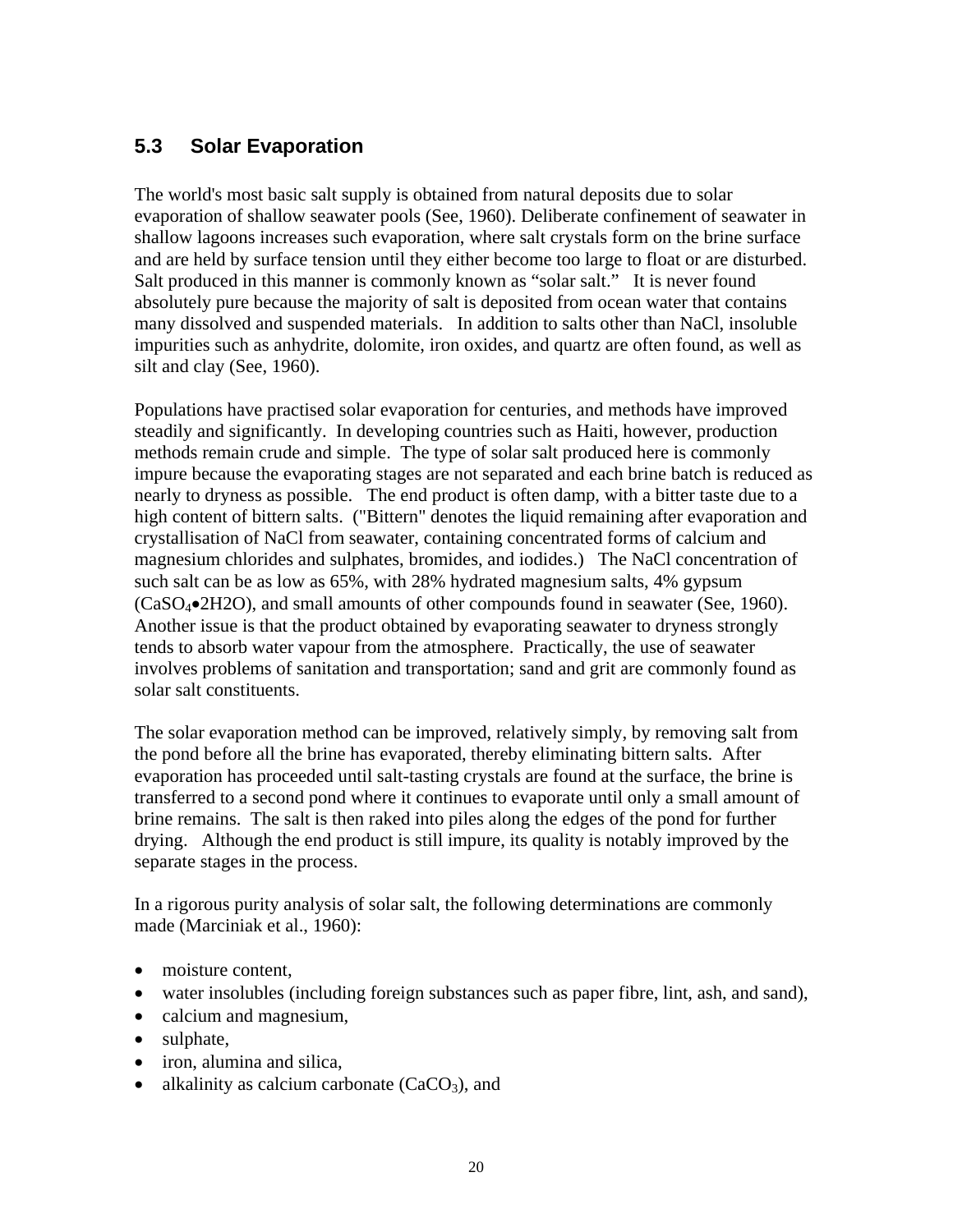• total sodium chloride.

The American Society for Testing and Materials (ASTM) provides standard test methods for the chemical analysis of sodium chloride, testing for moisture, water insolubles, calcium and magnesium, and sulphate (ASTM, 2001).

### **5.4 Salt Production in Haiti**

In Haiti, salt is produced by solar evaporation along the northern coast in semi-agricultural operations. Small units function with minimal organisation or quality control, as producers have little financial means or access to technical assistance. Salt purity in developing countries tends to be low, with estimates ranging from 80-90%, often with visible contamination (Vil, 1999). Production statistics are generally unavailable, however; therefore such estimates have little basis.

A 1999 interview with a 50 year-old Haitian woman conducted by the Panos Institute provides some insight into salt manufacture (Vil, 1999). This woman lives in northeastern Haiti in a small community called Jacquesyl, very close to the centre of salt production in Caracol. According to this interview, salt production occurs for six months of the year, usually April to September, and is generally considered women's work. During the other months, most women take odd jobs and/or produce charcoal. The more fortunate Haitians dig holes into the seashore where seawater will penetrate, and after a few months of drought salt is ready for piling and harvesting. At this time the owners of these "salt pans" call for women willing to collect the salt. Collection itself is described as a painful activity, with continual bending and back strain. Depending on depth, three to four days may be needed to collect the salt from one lagoon and bank it in "bates," piles of approximately 25 kilograms. At the end of a working day, a salt pan owner will usually give the women one quarter of the salt they have collected. The women in turn sell their salt in local markets; 3 kg can costs 10 to 15 gourdes (Vil, 1999). Haiti's government has provided no aid in establishing or regulating salt production.

I was able to personally visit Caracol as part of my field research in Haiti. The road was poor and our group took a lengthy detour to avoid the more direct main route that had been completely washed out. People in nearby communities were aware that salt is made in Caracol, however very few people knew its location or how to get there. Our trip occurred in mid January, during a rainy spell in the north. The frequent rainfall had prevented brine evaporation, and thus the lagoons were quiet and full, most likely with a mixture of seawater and rainwater. The solar salt operation consists of approximately three large lagoons dug close to the seashore (Figure 3), and essentially uses the method described in the Panos Institute's interview. One man was clearly in charge of the salt production, and he welcomed us and readily provided a large sample from his stockpile, locked away in a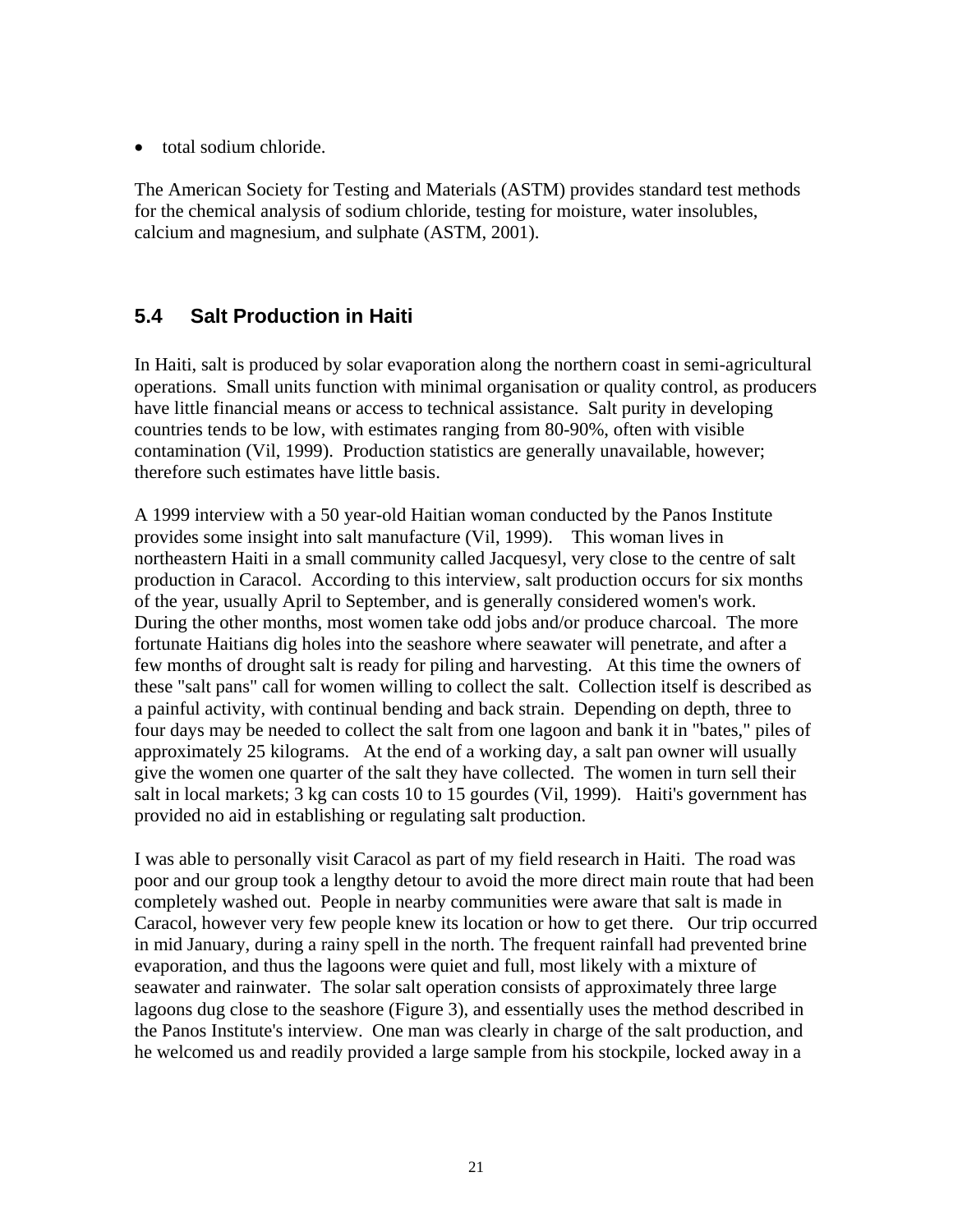wooden hut. The salt was unrefined and very damp, with visible impurities including sand and wood (Figure 4).





Figure 3: Salt Lagoon Figure 4: Raw Salt

The presence of impurities in Haitian-made salt will not be problematic with respect to sodium hypochlorite generation. In response to questions regarding the effects of impure salt on the generator, suppliers indicated that impurities would affect the efficiency and maintenance schedule of the electrodes. As these units generate chlorine on a very small scale, however, the impact of such effects on overall performance is minor. The efficiency of a small generator is not particularly high to begin with, and efficiency is not the paramount concern regarding point-of-use water disinfection. Ed O'Sullivan of Equipment & Systems Engineering, Inc. pointed out that crude sea salt is used around the world, and suggested adding an additional 10% salt to the brine solution as compensation.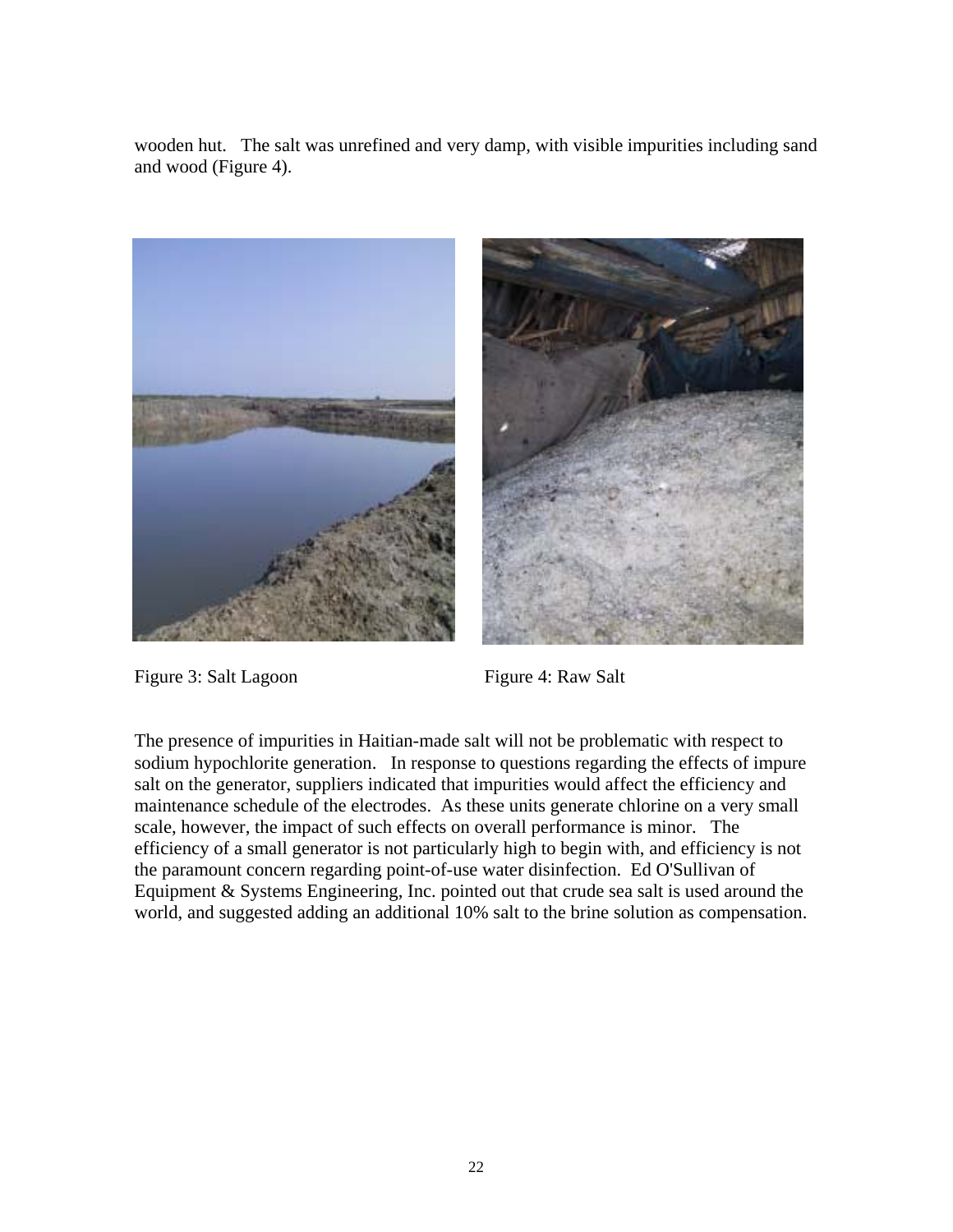## **6.0 Photovoltaic Power**

Photovoltaic power essentially describes the conversion of solar energy to electricity. Its use is appropriate for this project due to its lack of a highly specialised or technical nature, minimal polluting effects, and ability to function in the absence of infrastructure. Solar power systems contain no moving parts and are fairly easy to maintain. Their modular nature allows for added capacity as power needs increase. Currently, solar power is used in some parts of rural Haiti, but diesel generators are more commonly found than photovoltaic panels. I wish to encourage solar energy's use for the sodium hypochlorite generator, because it is a sustainable, non-polluting energy source, and it prevents Haitians from needing to buy imported fuel. Further, Dumay is located in an area that receives more than adequate sunlight to generate solar power. Monthly averages over a ten year period indicate that the amount of solar radiation incident on the earth's surface in this location varies between 4.30 and 6.04 kWh/m<sup>2</sup>/day (McGinnes, 2001). Despite its prime location for solar power, no solar panels are currently used in Dumay; the little community power that does exist comes from a diesel generator that provides up to 46.5 kilowatts.

A typical solar cell is manufactured from a thin silicon wafer, with a patterned metal layer partially covering the side exposed to sunlight, making an electrical contact to it, and a second metal contact covering most of the rear surface. When sunlight hits the cell, electrical output is generated between the contacts, allowing the cells to be used as a battery. Generally, thirty-six cells are connected within a weatherproof package (a solar "module"), with a sheet of glass forming the top surface, providing protection from the environment. Several manufacturers warrant their modules for up to twenty-five years, and technically the cells could last forever because of the absence of processes causing wear. The cells are very costly, however; thus the electricity produced is relatively expensive but cost is offset to some degree by photovoltaic (PV) power's environmental and social benefits.

In rural areas, PV power is usually used in conjunction with "lead-acid" batteries, similar to ordinary car batteries, to store electricity overnight and during periods of low sunshine. The simplest remote power system requires a PV panel connected across a battery, with a fuse to protect the battery from short circuits. This system is problematic because in sunny weather, the panel may supply enough electricity to the battery so as to overcharge it, causing the acid and water mixture to decompose into hydrogen and oxygen, reducing the acid level and eventually destroying the battery. In addition, explosive hydrogen is a serious safety hazard. The battery can go "flat" in conditions of little sun or high electricity demand, where more electricity is drawn from the battery than is being replaced by the panel. In this case the battery will be unable to supply electricity until it is recharged, and flattening reduces battery life. A solution to these problems involves the use of a charge controller, preventing the solar panel from overcharging the battery as well as protecting it from going flat. With a charge controller, either an alarm light is triggered or loads are automatically disconnected from the battery. Another refinement of the simple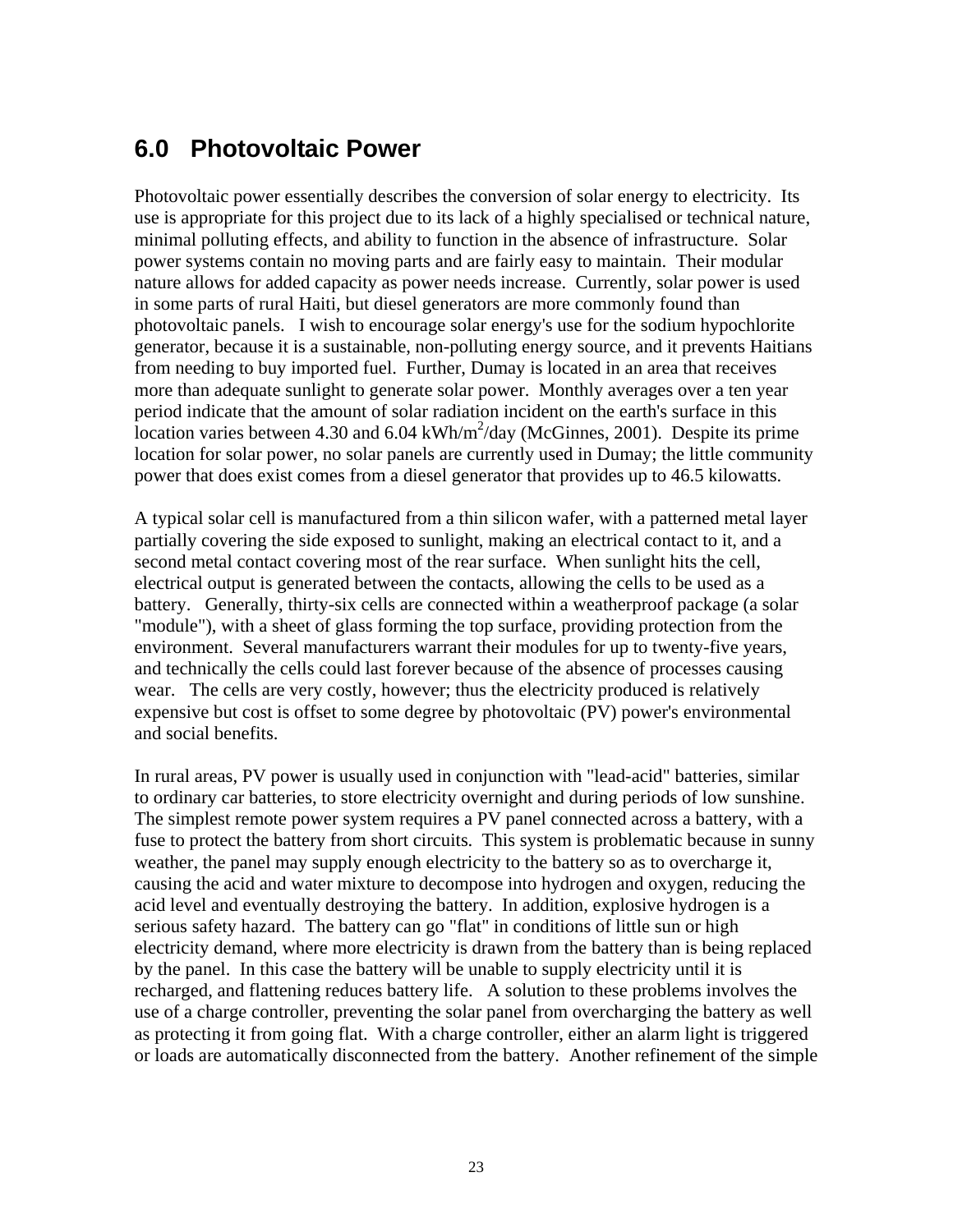system is the addition of an inverter, between the battery and electrical load, to convert direct current (DC) to alternating current (AC) electricity (Green, 2000).

Technically speaking, PV panels themselves are seldom problematic, but local components can be unreliable. Usually car batteries are used for power storage, as they are affordable and locally available, but only a fraction of the total stored charge can be drawn out of this battery without reducing its life, only two to three years under ideal conditions. (Battery life measures the number of times a battery can be charged and discharged before it stops performing, and depends primarily on construction, type of charging, maintenance and use.) A better but less accessible choice would be the heavy-duty batteries used in trucks and buses.

Even the smallest-scale systems can cost up to US\$500 (Green, 2000), which is extremely expensive for rural areas of the developing world. Capital costs are the most significant, but maintenance costs can also be as high as US\$2 to \$3 per month (Green, 2000) because high quality components (batteries, charge controllers, etc.) cannot be afforded and those that are available can need frequent repair or replacement. In weighing costs and benefits, one must remember that the high capital cost is somewhat offset by the elimination of ongoing fuel expenses. Fuel prices as well as inflation affect these savings. The constraint is, however, that despite the ultimate benefits to be gained with a PV system, sufficient capital must be available for the initial investment.

There are some additional considerations regarding the feasibility and efficacy of PV power. Spare parts for panels and components must be available locally, and with reasonable cost and quality. Battery recycling must be addressed to minimise unnecessary environmental contamination; in the Dominican Republic, with considerable help from non-governmental organisations, roughly 50% of batteries used in PV systems are recycled (Cabral et al., 1996). Finally, some degree of local technical support is needed, even if this consists of minimal training of users to perform simple maintenance functions.

Communities such as Ferrier and Fonds Verets currently use photovoltaic power, with panels obtained from Port-au-Prince.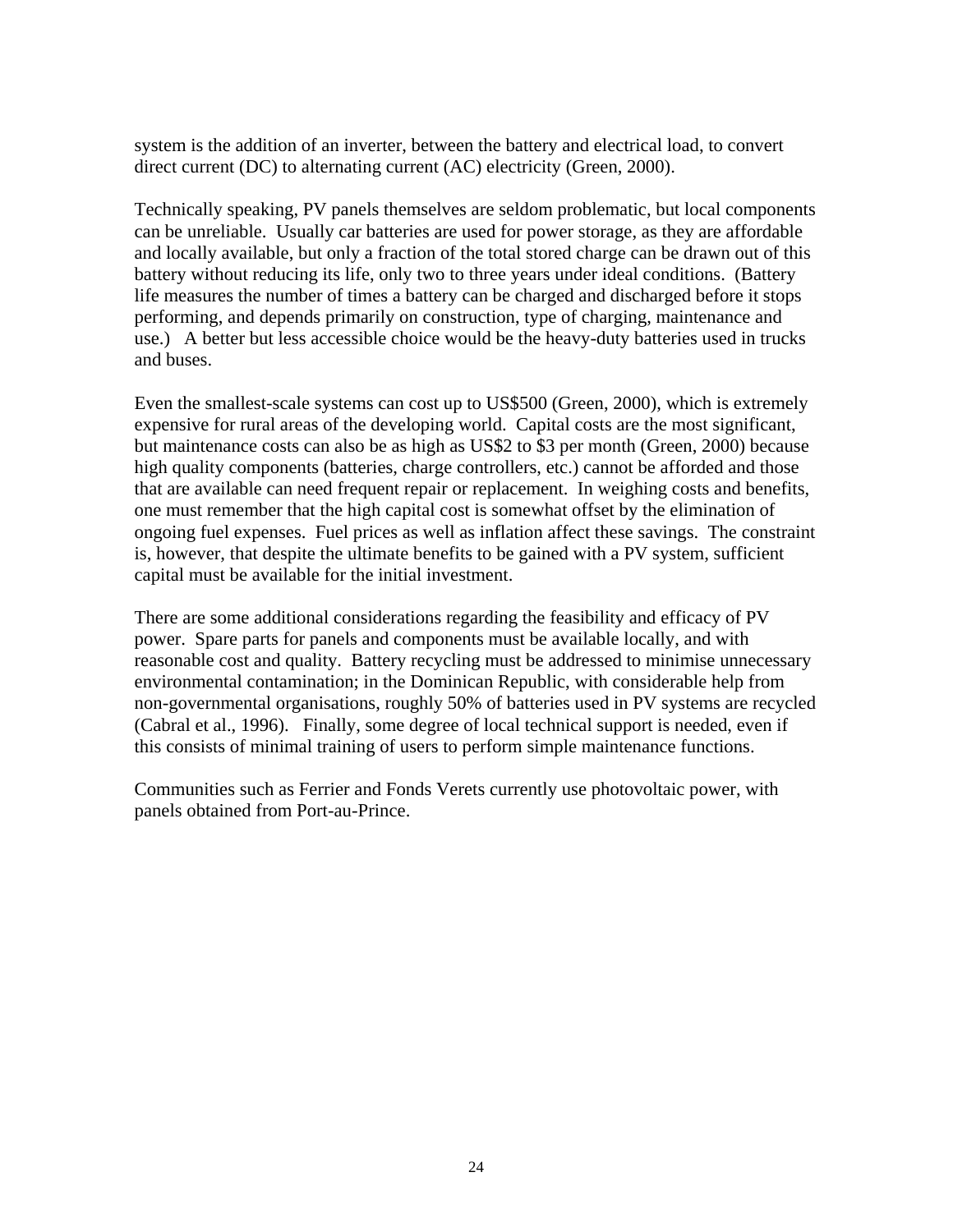## **7.0 Economics and Generator Selection**

The selection of a sodium hypochlorite generator for Dumay involves many factors, both quantitative and qualitative. Economic concerns play a significant role, however it is important not to emphasise these aspects over the social and environmental ones. Given this combination of numeric and less objective criteria, traditional cost-benefit analysis is not sufficient to make a reasoned decision. Ultimately, a blend of common sense and economic analysis was necessary in selecting a specific generator for Dumay. My major areas of concern involved using a cost-benefit analysis with non-monetary criteria, the selection of a discount rate for Haiti, and the high degree of uncertainty surrounding this project, both now and in the future.

The selection of engineering projects among alternatives is commonly done using a logical methodology, the primary criterion being economic effectiveness. Often, however, multiple criteria must be considered such as quality, safety, environmental impact, community attitudes, cash flow positions, risks, system operability and flexibility, and training requirements. Many of the above factors can be expressed in monetary values, but others, such as community attitudes, are impossible to quantify. These elements, affecting the project's outcome but inexpressible in monetary terms, are often called intangibles and are involved in all selection processes.

## **7.1 Cost-Benefit Analysis**

A cost-benefit analysis (CBA) compares the advantages and disadvantages (traditionally and most commonly in monetary terms) of a project, and the alternative with the most positive answer, i.e. the greatest benefits and least costs, is selected. Generally, the following steps are taken in a CBA (White et al., 1998):

- Define a set of feasible alternative, including all of their effects (e.g. health, safety, economy-oriented).
- Define a planning horizon over which to compare the alternatives.
- Develop the costs and savings in monetary terms. This step may be difficult and subjective where non-monetary factors are significant.
- Specify an interest rate. Again, this may be difficult, especially in developing countries with unstable economies.
- Compare the alternatives.
- Perform supplementary analyses (risk / sensitivity).
- Select the preferred alternative.

The discount rate/interest rate question poses a problem in developing countries, particularly in Haiti because of its unstable government and economic uncertainty.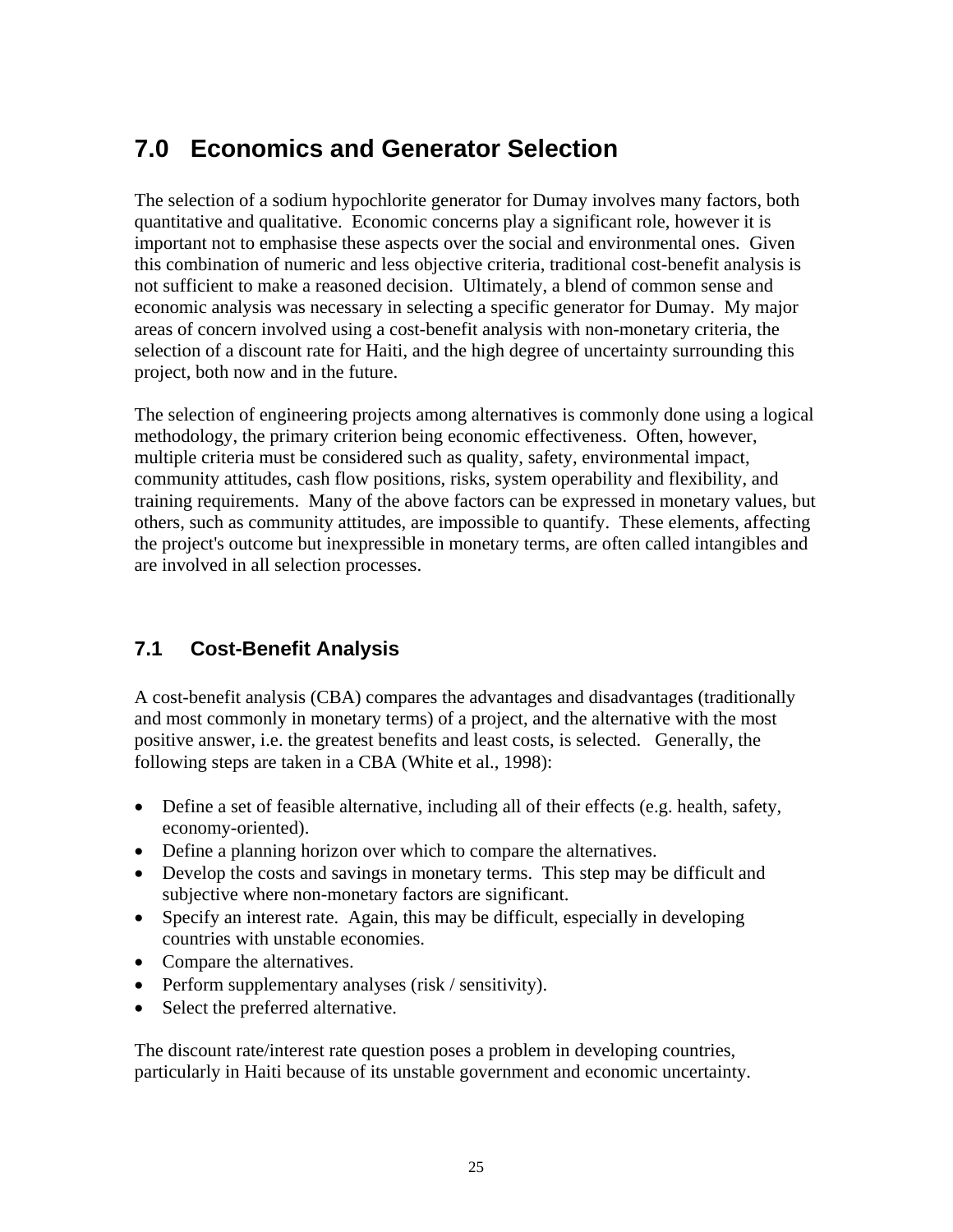Suggested rates for this type of situation range from 0% to 15%; thus the effect on net present worth of cash flows is significant. In an ideal market, the interest rate that equilibrates savings and investment is equal to the marginal rates of return on capital (White et al., 1998). In practice, however, factors such as government policy distortions and market failures create divergences between these rates. In countries like Haiti, the urgency of satisfying immediate needs is a higher priority than long-term security; therefore projects with social costs over the long-term and benefits in the near-term are attractive and favoured by a higher discount rate. Projects with long-term benefits are less likely to be undertaken with a high discount rate. As the majority of environmentally sustainable actions are geared to long-term benefits, it is often argued that a lower discount rate should be chosen. A lower rate can be problematic because by lowering the cost of capital, more is consumed in the near term than might be the case otherwise. This degree of detail is not necessary for the CBA of hypochlorite generator alternatives, because the project is on a very small scale, and the alternatives are very similar. Yet the selection of an appropriate discount rate is an important and difficult issue.

Inflation (the decrease in purchasing power of money caused by an increase in general price levels of goods and services without an accompanying increase in the value of goods and services) also affects the interest rate. In 2000, USAID estimated Haiti's inflation rate to be 10% (USAID, 2001), but a Haitian interest rate has been much more difficult to find. In a telephone interview, a representative of the Haitian Consulate in Boston claimed that in February 2001 the interest rate in Haiti was 18% (Haitian Consulate interview, 2001). Unfortunately this information could not be confirmed by another source, but was the only estimate I was able to find.

The combined interest rate should reflect both the time value of money and inflation, and a number of methods exist for combining the two factors. Due to the great uncertainty surrounding Haitian rate information, I have used the simple combined interest rate formula as was used in a comparable project in Nigeria, with the same range of interest and inflation rates (Adeoti, 2000):

 $i = [(100 + p)/(100 + a)](100) - 100$ where  $i =$  interest rate  $p =$  market interest rate  $a = inflation rate$ 

Based on the above formula and data, the Haitian combined interest rate is 7.3%.

Risk and uncertainty are inherent in project decisions, particularly in those regarding this project, and must be addressed. Estimating the expected value of costs or ensuring against unknown possibilities is essentially impossible, and the complex and variable interactions between environmental, political, and economic systems demand consideration. The traditional method of handling uncertainty on a project-level CBA is the use of a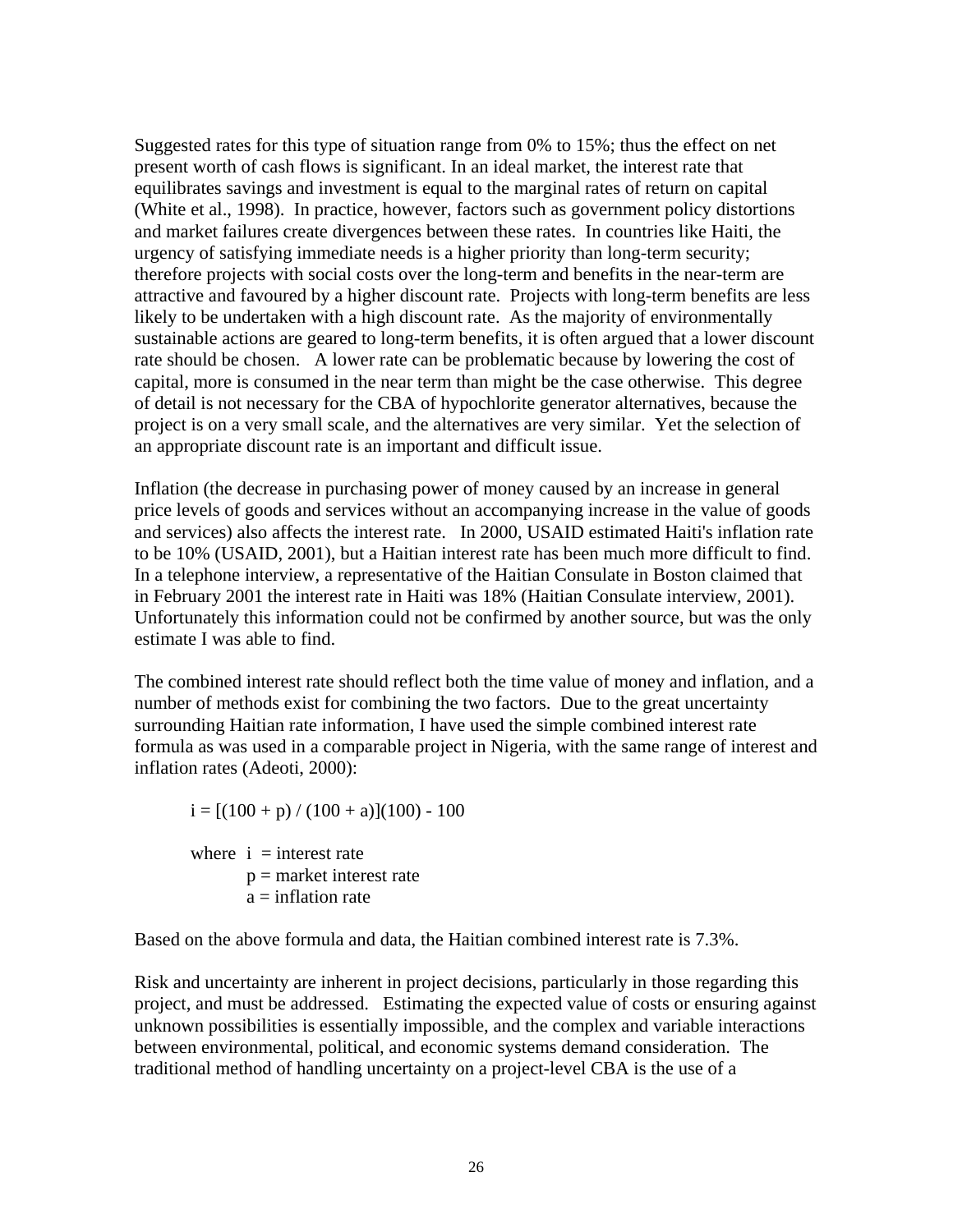sensitivity analysis to determine which variables most affect the project's benefits and costs. A sensitivity analysis is most often used when one is fairly confident in the possible values of a parameter, but unsure of each value's chances of occurring. It examines the effects of errors in parameter estimation, as the worth of an investment is affected differently and to different degrees by errors in the various factors involved. In the extreme case of complete uncertainty of possible parameter values, a break-even analysis can be used to determine a set of values for which the project is economically justified, and the set for which the project is not justified. Both analyses' objective is to reduce the amount of information needed to make a sound decision (White et al., 1998). The acknowledgement of uncertainties makes economic comparisons more realistic because any assumption about future information is risky.

### **7.2 Alternative Project Analyses**

The importance of non-economic factors in the analysis of this project is vital, and although some literature discusses ways to quantify such factors, a measure of subjectivity is then added to the CBA. I decided that rather than try to put all factors into monetary terms, I would explore project evaluation methods that deal more explicitly with qualitative elements of project selection.

Other methods of selecting the "best" alternative are less focussed on maximising economic worth, and based on satisfying a set of multiple criteria. Any complex selection process involves multiple measures of quantitative and qualitative natures, as well as risks and uncertainties regarding the future outcome. We often try to gauge all costs and benefits in monetary terms, but the reduction of factors such as safety and operability can become almost arbitrary. "Weighted factor comparisons" are used in decision-making with multiple attributes, where each alternative is assigned a numerical value in proportion to a set of factors (e.g. operator safety, net present worth) according to specified degrees of importance (White et al., 1998). Based on alternatives' performances with respect to each factor, a numerical score is given. This step is the most difficult and subjective aspect of the process, and the most likely to be disputed. Scores are multiplied by the factor's weight, and products are then summed over all factors to determine each alternative's total weighted score. The highest score identifies the preferred alternative, but scaling difficulties are involved, such as a halo effect, where a very high or low ranking regarding one factor influences an alternative's ranking with respect to other factors. Paired comparisons can minimise such effects, where alternatives are compared two at a time, and the paired comparisons are then combined.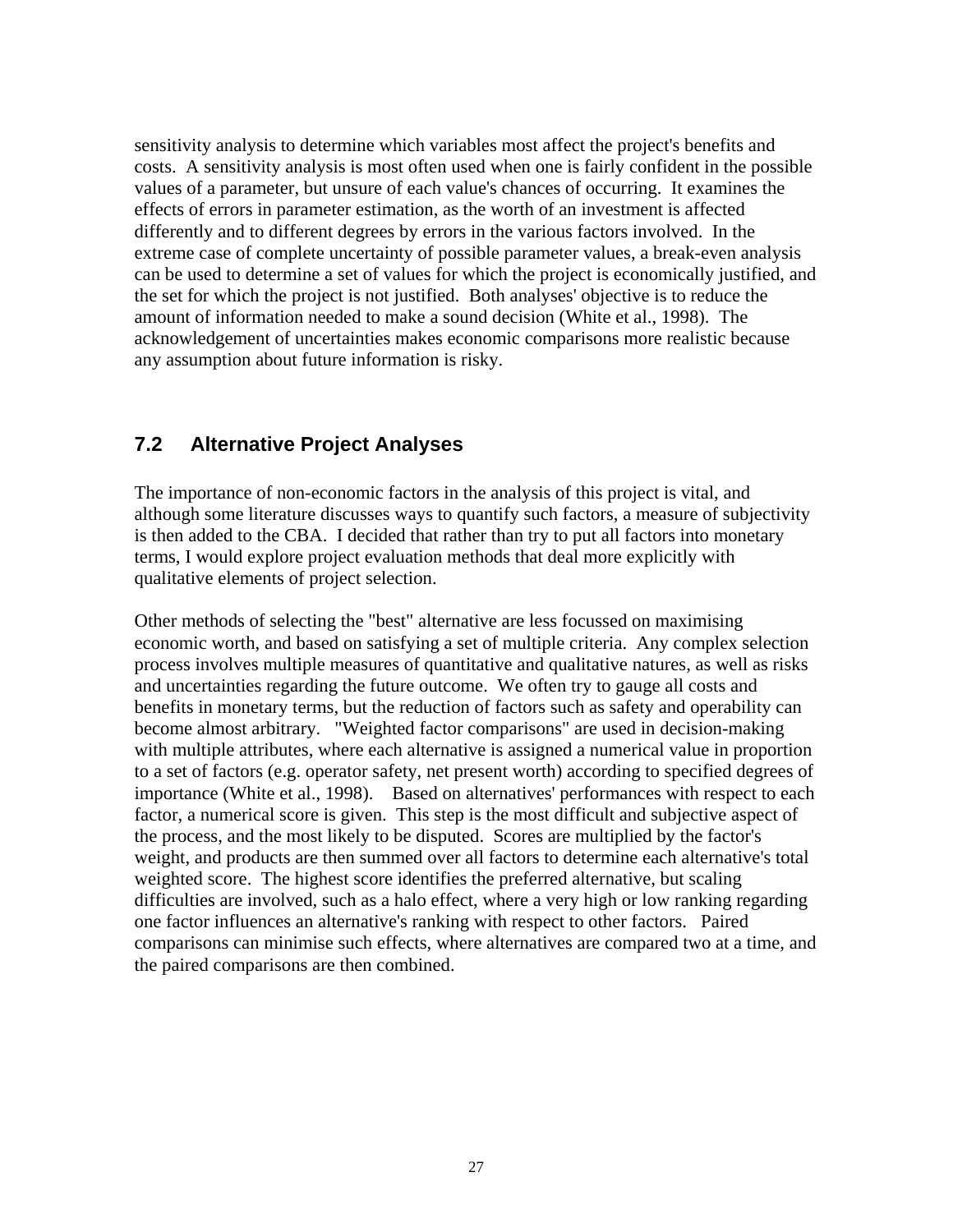## **7.3 Weighted Factor Comparison**

In evaluating generator units using a weighted factor comparison, the first step involves selection of criteria to measure the alternatives. The goal of this comparison is to consider each generator unit with respect to a set of factors, reflecting economic, sustainability, social, and practical concerns. I selected fifteen factors against which to evaluate the generator models, based on the most important issues addressed by this project. In order to facilitate the weighting of these factors, I assigned values that sum to 100. Selecting weights was done by first assigning equal weights to each factor, i.e. dividing the total score of 100 by 15, and adjusting the weights to reflect the relative importance of each factor. The list of factors and their weights is as follows:

- 1. Net present value: This factor indicates the economic feasibility of the generator unit, as capital cost will have a critical impact on selection (14.6).
- 2. Generator lifetime: A unit with a longer useful life is preferred over one that will require replacement or significant repair sooner (6.6).
- 3. Generator capacity: The capacity of the generator to make sodium hypochlorite is important for future expansion of the project; a larger capacity will prolong the use of the unit (9.3).
- 4. Energy usage: Meaningful from both economic and environmental perspectives, a unit requiring less electricity is preferred (9.3).
- 5. Water and salt usage: Again important for economic and environmental reasons; I wish to use the minimum amount of resources to make the hypochlorite solution (3.9).
- 6. Supplier experience with similar projects: A supplier having experience with projects in developing countries is beneficial both for project understanding and support (3.9).
- 7. Generator durability: The unit must be able to stand harsh conditions and inexperienced operators (4.9).
- 8. Ease of use: As the operators will be local Haitians, the unit must be fairly easy to run, with a minimum of steps in the procedure  $(14.6)$ .
- 9. Maintenance needs: Related to durability of the generator, a high-maintenance model is less appropriate than one with less stringent maintenance requirements (8.3).
- 10. Hypochlorite solution concentration: The higher the concentration, the less filterowners will need to add to the purifier for disinfection (3.4).
- 11. Manual and product information: The most simple, diagram-rich manual is preferred, in addition to detailed instructions in case of malfunction (likely to be used by GWI or other volunteers) (5.4).
- 12. Warranty: This factor reflects the supplier's support of the generator and its confidence in the unit's performance and lifetime (6.1).
- 13. Size/space requirements: A machine requiring a great deal of space is less practical than a more compact unit, particularly as a building or room will be made especially for the generator (2.9).
- 14. Portability: For convenience and repair purposes, it is beneficial that the unit be portable (2.9).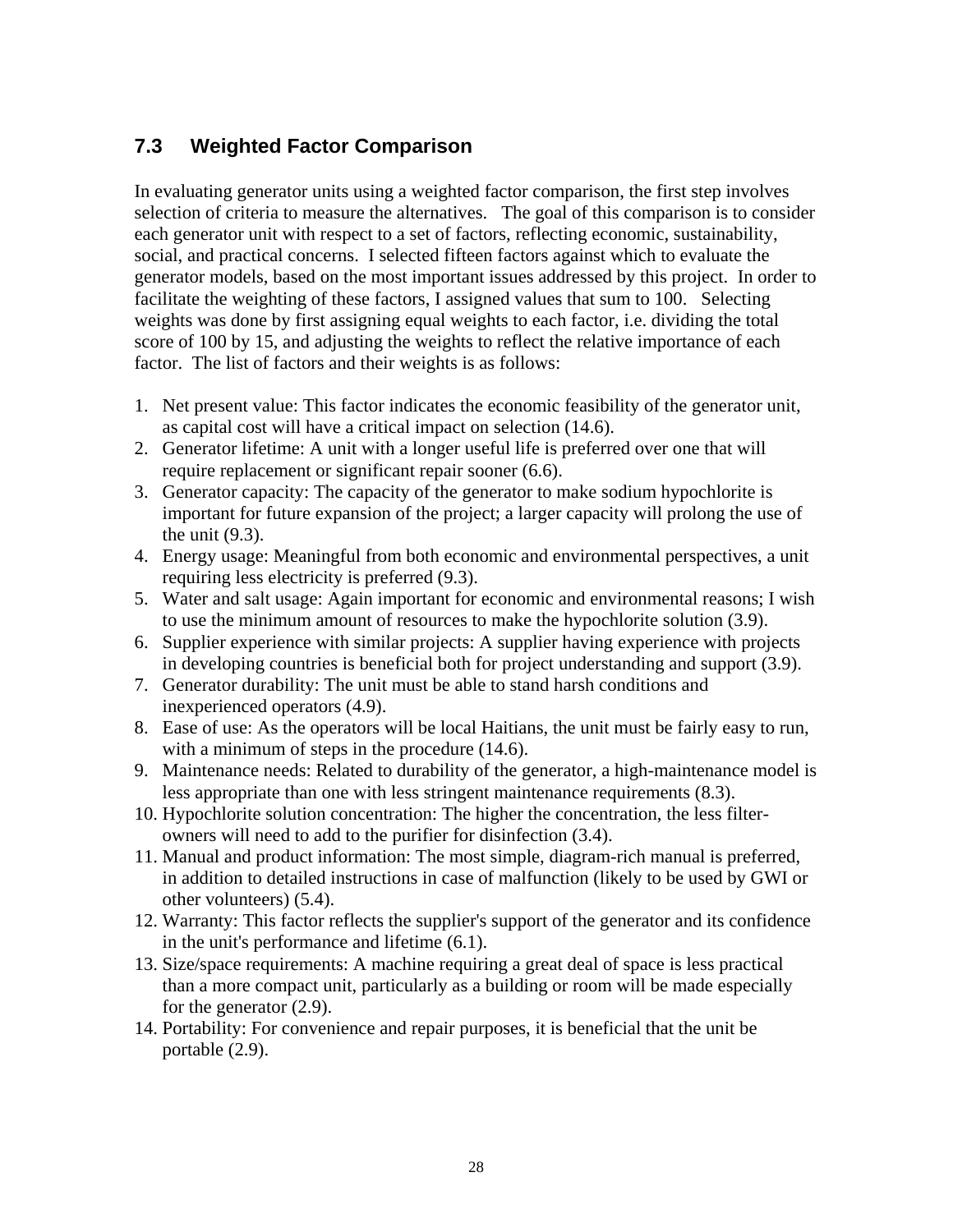15. Supplier support: In case of problems, the ability to contact the unit's supplier by telephone or e-mail directly for support is important (3.9).

## **7.4 Generator Selection**

During the initial search for a sodium hypochlorite generator, I contacted a number of companies about the manufacture of such machines. As the generator unit criteria became more focussed, of the original six suppliers contacted only two remained. Some of these firms were inappropriate due to geographical location, i.e. they are based out of the United Kingdom or Australia, while others do not manufacture generators of a capacity small enough to be suitable for this village-based project. Finally, some generators are simply not geared for use in developing countries, requiring specialised equipment and/or operating skills, and having little durability.

The two companies providing the most suitable units for this project are Exceltec International Corporation and Equipment & Systems Engineering Inc. Each firm manufactures potentially appropriate units for Dumay's needs and a weighted factor comparison was used to make the final generator selection.

### **7.5 Generator Specifications**

The following units are similar with respect to their technology and general requirements. Both Exceltec and Equipment & Systems Engineering make units durable and portable enough to be used in Dumay, and both of the following generators can use AC or DC electricity.

Exceltec's SANILEC 6 unit is designed for water disinfection in remote locations, and has been used in countries such as Burkina Faso and Guatemala under conditions similar to those in Dumay. A SANILEC 2 is also available, but as it can produce a maximum of 1 kg per day of available chlorine, its capacity is insufficient. Although the SANILEC 6's maximum production of 3 kg/day is not needed at this time, the unit can be run intermittently, and the procurement of a large unit will facilitate project expansion.

Equipment & Systems Engineering manufactures a suitable unit for Dumay, the AC100D. It is very similar to the SANILEC 6 unit, although this unit generates hypochlorite solution of 0.6% strength as opposed to SANILEC 6's 0.8% chlorine concentration. This unit can produce up to 2.4 kg of available chlorine per day. The similar but smaller unit, the AC50D has a maximum capacity of 1.2 kg of available chlorine per day, and would not be appropriate for the long term.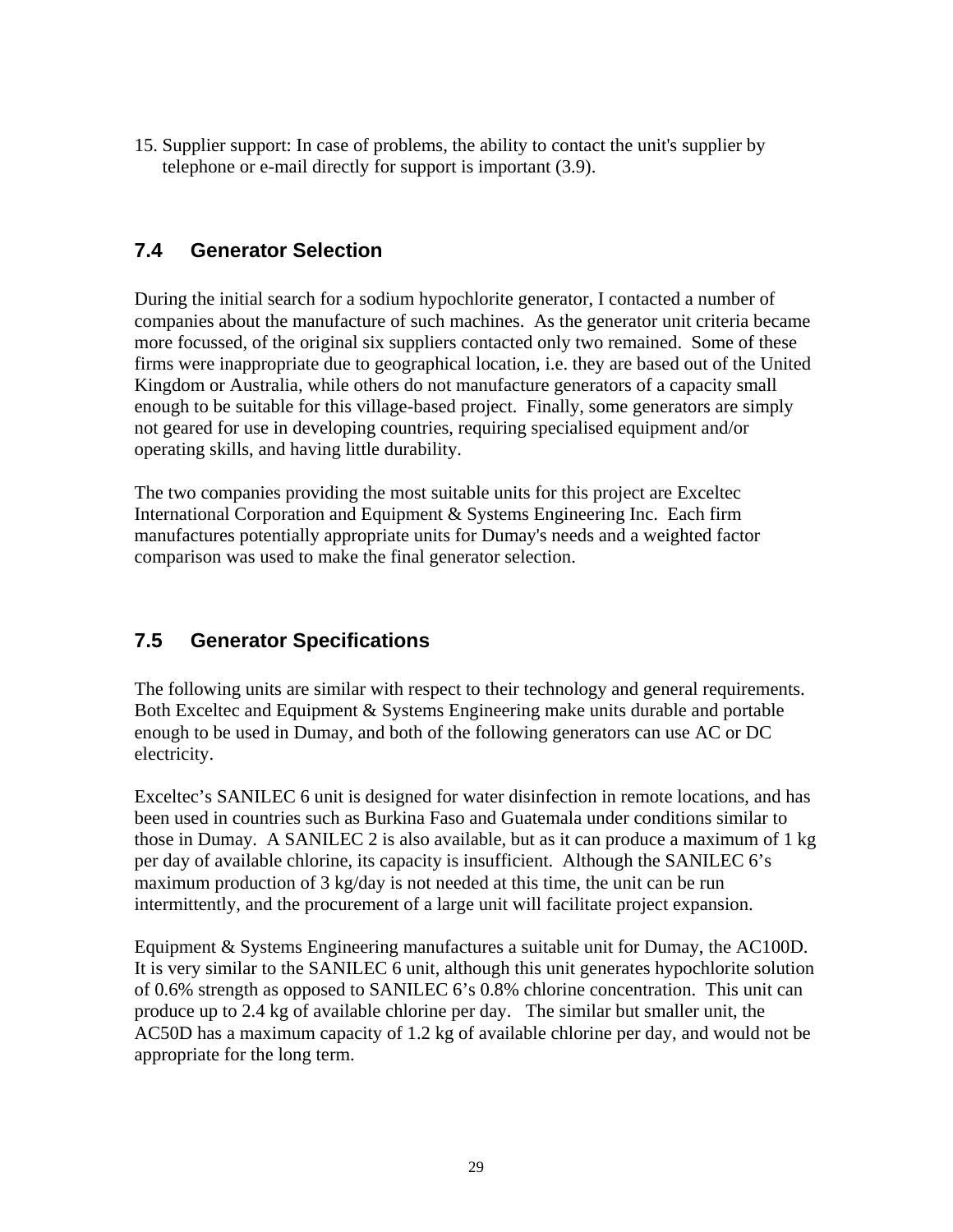|                         | <b>SANILEC 6</b>  | <b>AC100D</b>    |
|-------------------------|-------------------|------------------|
| amount/hr of available  | 113 g             | 100 g            |
| chlorine                |                   |                  |
| equivalent chlorine     | 0.8%              | 0.6%             |
| concentration           |                   |                  |
| water consumption per   | 455 L             | 400L             |
| 24h cycle               |                   |                  |
| salt consumption per    | $13.6 \text{ kg}$ | $12 \text{ kg}$  |
| 24h cycle               |                   |                  |
| electricity consumption | $5.5$ kW          | 8.3 kW           |
| per kg chlorine         |                   |                  |
| generator weight        | $4.1$ kg          | $7.7 \text{ kg}$ |
|                         |                   |                  |
| generator dimensions    | 17.8 cm diameter  | 112 cm length    |
|                         | 102.6 cm length   |                  |
| Warranty                | 2 years           | 1 year           |
|                         |                   |                  |
| electrode lifetime      | "depends on       | "several years"  |
| (vendor description)    | maintenance"      |                  |
| Cost                    | \$2000            | \$2450           |
|                         |                   |                  |

The specifications of the SANILEC 6 and AC100D units are displayed in Table 1:

Table 1: Generator Specifications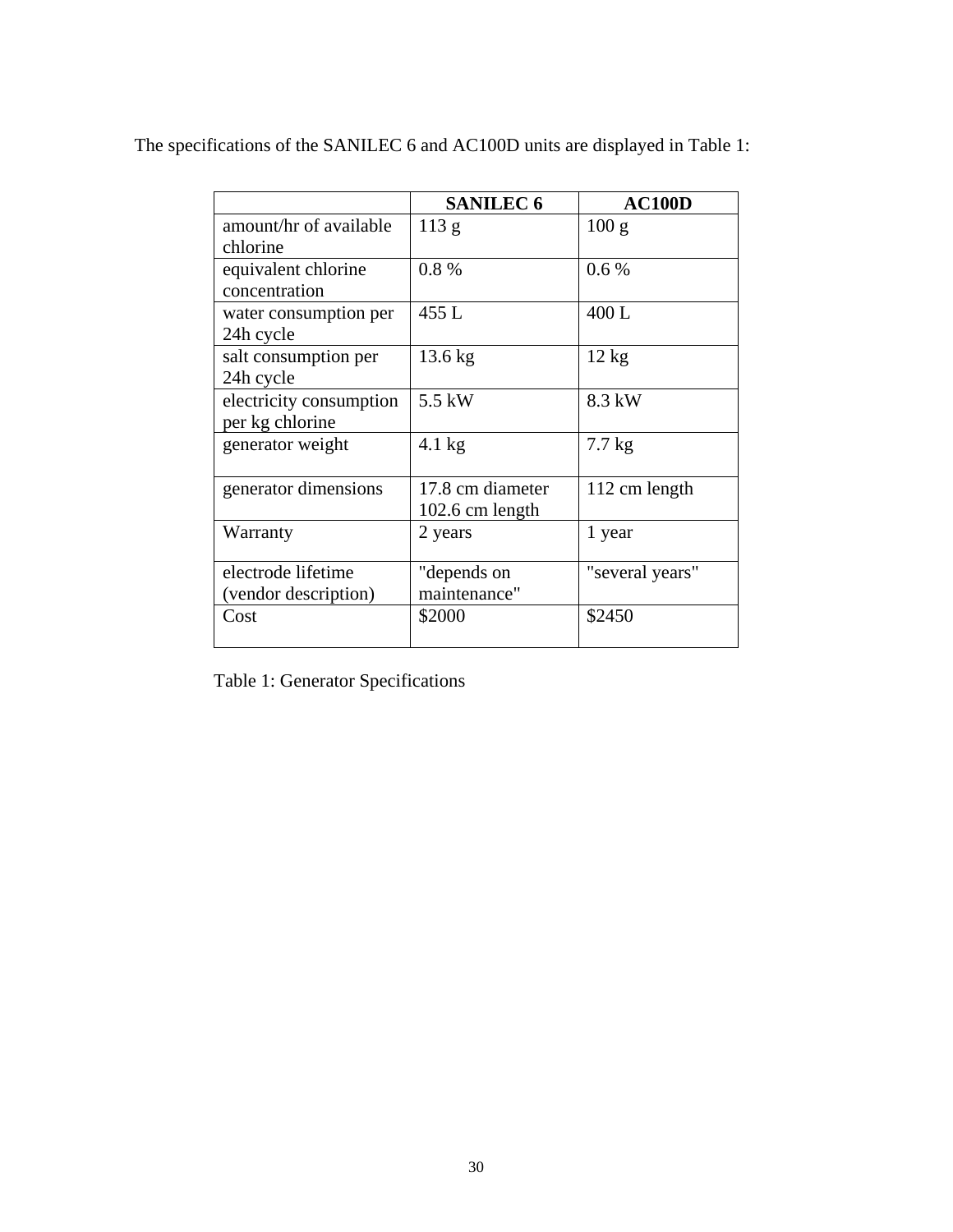### **7.6 Generator Weighted Factor Comparison**

Based on the above criteria and unit specifications, I rated both units individually in order to establish total scores for each one. The score is simply the weight of the factor multiplied by the unit's rate out of 1.0 with respect to said factor, and the total score is their sum. Using the generator specifications, each factor was evaluated: some factors were easier to evaluate than others (e.g. generator lifetime versus supplier support) and in some cases both units received poor ratings. The "Ease of use" factor, for example, rated low for both units, simply because generator operation will not be easy for the Haitian operators. Again, I acknowledge the subjective nature of this method but careful consideration was given to each factor and the rates allotted. I believe that this procedure effectively contrasts the two units. Table 2 presents the results of this comparison:

| <b>Factor</b>                         | <b>Weight</b>    |      | Sanilec-6    | <b>AC100</b> |                   |
|---------------------------------------|------------------|------|--------------|--------------|-------------------|
|                                       |                  | Rate | <b>Score</b> |              | <b>Rate Score</b> |
| 1 NPV / initial machine cost          | 14.6             | 0.8  | 11.7         | 0.6          | 8.8               |
| 2 Generator lifetime                  | 6.6              | 0.7  | 4.6          | 0.7          | 4.6               |
| 3 Generator capacity                  | 9.3              | 0.9  | 8.4          | 0.8          | 7.4               |
| 4 Energy usage                        | 9.3              | 0.9  | 8.4          | 0.5          | 4.7               |
| 5 Water, salt usage                   | 3.9              | 0.7  | 2.7          | 0.7          | 2.7               |
| 6 Supplier experience with developing | 3.9              | 0.9  | 3.5          | 0.9          | 3.5               |
| countries                             |                  |      |              |              |                   |
| 7 Generator durability                | 4.9              | 0.8  | 3.9          | 0.7          | 3.4               |
| 8 Ease of use                         | 14.6             | 0.5  | 7.3          | 0.5          | 7.3               |
| 9 Maintenance needs                   | 8.3 <sub>l</sub> | 0.6  | 5.0          | 0.6          | 5.0               |
| 10 Chlorine concentration of solution | 3.4              | 0.9  | 3.1          | 0.7          | 2.4               |
| 11 Manual & product information       | 5.4              | 0.6  | 3.2          | 0.8          | 4.3               |
| 12 Warranty                           | 6.1              | 0.8  | 4.9          | 0.6          | 4.3               |
| 13 Size, space requirements           | 2.9              | 0.8  | 2.3          | 0.5          | 1.5               |
| 14 Portability                        | 2.9              | 0.9  | 2.6          | 0.8          | 2.3               |
| 15 Supplier support                   | 3.9              | 0.7  | 2.7          | 0.9          | 3.5               |
| sum                                   | 100.0            |      | 74.3         |              | 65.1              |

Table 2: Generator Weighted Factor Comparison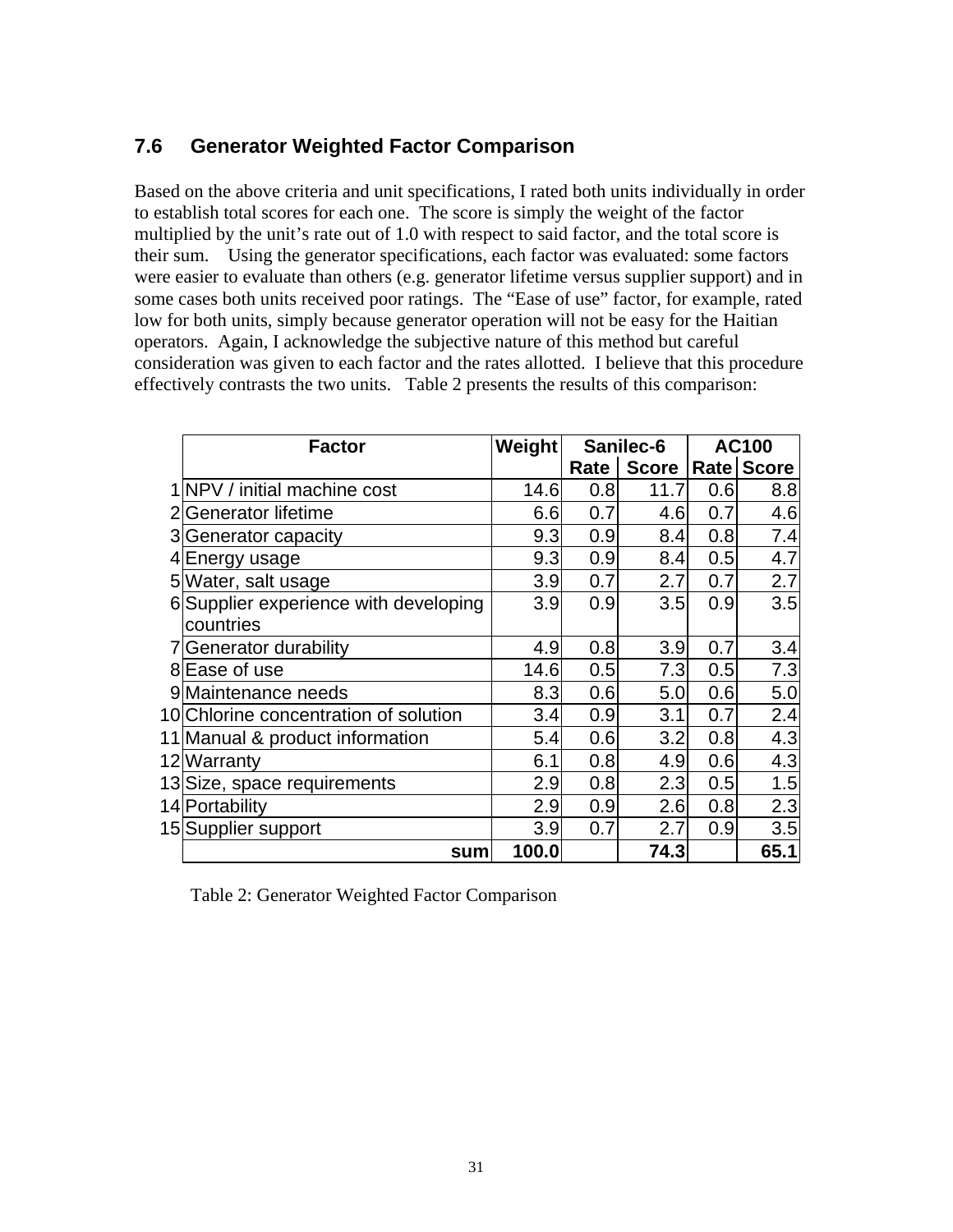The above comparison indicates that the SANILEC-6 model is clearly the most appropriate for this project (Figure 5). Its cost, particularly for a generator of this capacity, is an important factor in this selection, as is the experience of its manufacturer, Exceltec International Corporation, having completed similar projects in Burkina Faso and Guatemala. This model clearly scores better using the weighted factor comparison, and as this method incorporates all key issues in generator selection, I recommend the SANILEC-6 for Dumay.



Figure 5: SANILEC 6 Generator

## **8.0 Project Implementation**

As the household water disinfection program is already in place in Dumay, implementing this aspect of the project, sodium hypochlorite generation, should be fairly readily achieved. The most significant challenges will be establishing the generator in Dumay and training its operators. The key objectives of the implementation phase of this project are:

- to run the generator safely and properly, with no accidents or errors in chlorine concentration;
- to reach the same (or better) levels of water disinfection using the new hypochlorite solution as achieved with chlorine bleach;
- to achieve, by the households using the new solution, the capability of using it, and comfort with the change;
- to gain acceptance of the generated chlorine solution and any price changes necessary, by the community at large.

I have separated the implementation into two parts, one involving GWI and the project administrators in Dumay as well as the technicians and generator operators, and the other involving the greater community, i.e. those families who are selected as test cases for the new hypochlorite solution.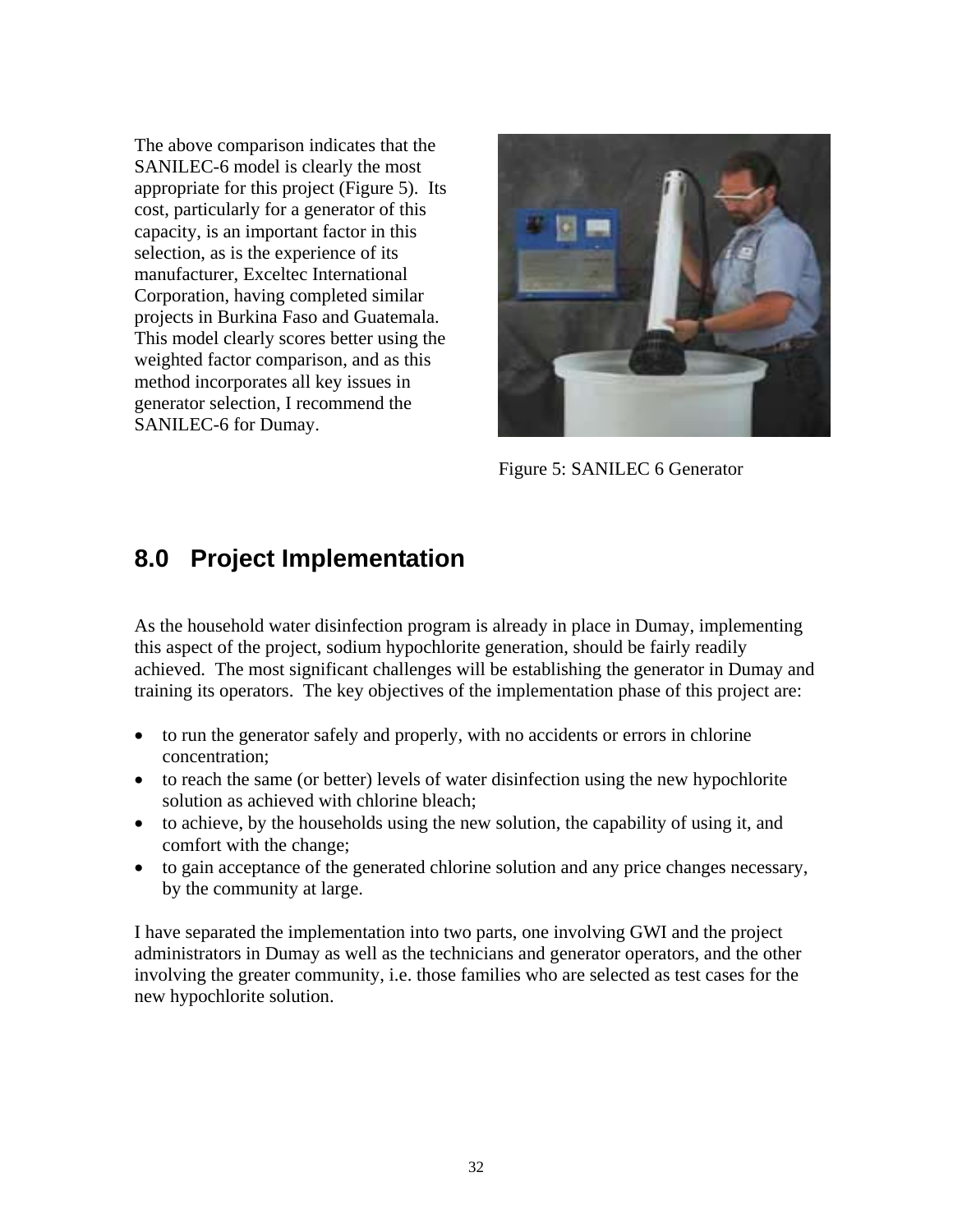## **8.1 Generator and Operator Requirements**

First and foremost, the generator must be procured. As Exceltec International Corp., is located in the US and has experience with projects in developing countries, GWI should have little trouble with this arrangement. Whether the initial costs are to be borne by GWI or a combination of it and Dumay's benefactors will be decided by GWI. The basic needs of the generator are the following (Centres for Disease Control and Prevention, 2001):

- a room for the equipment, with a cement floor at least  $2 \times 2m$ , opposite windows for ventilation and circulation of the hydrogen gas by-products and a locking door;
- an electrical source, 110-220 V, 20 amps (here to be provided with PV power)**;**
- salt, best stored in covered plastic containers;
- close proximity to a water source (pump or fountain), and water storage containers;
- a measuring device for the chlorine concentration; and
- 100 to 200 L barrels to store the hypochlorite solution, with covers and spigots for distribution.

Detailed instructions from the manufacturer are needed, as well as a simpler set for everyday use by the operators. Exceltec has executed a very similar project in Burkina Faso, a French-speaking country, thus appropriate instructions are available. Three operators must be trained, by GWI, to run the generator, bottle the solution, and handle any problems that arise. I recommend that technicians or community members already involved with chlorine distribution become the generator operators, as they are familiar with the program and GWI. The ability to read and write in French is also required in order to understand the manual, although even with these skills, GWI must train the operators and monitor their work during the initial period. The operators must be comfortable with the machinery and fully understand their jobs in running it. Most importantly, the concentration of the new solution must be carefully monitored and maintained at 0.8%. During the initial runs of the generator, the chlorine concentration may be too low. This is generally solved by one of the following actions (Centres for Disease Control and Prevention, 2001):

- increase the operation time by 1 hour increments, until the 0.8% chlorine concentration is reached;
- increase the salt concentration in the generator by 10%; or
- check the amperage produced by the machine. If this is the problem, operators may need to contact the manufacturer (this would be handled by GWI).

GWI project leaders must monitor the quality and quantity of sodium hypochlorite production, the capability and dedication of generator operators, and the community's adjustment to this new solution. Nathan Dieudonné should oversee the implementation of the generator, and conduct regular progress meetings with operators and technicians. Operators should be instructed to keep detailed records on the concentration and amount of hypochlorite produced, as well as the amounts of salt, water, and electricity needed for each batch. They should record their maintenance schedules, and any irregularities in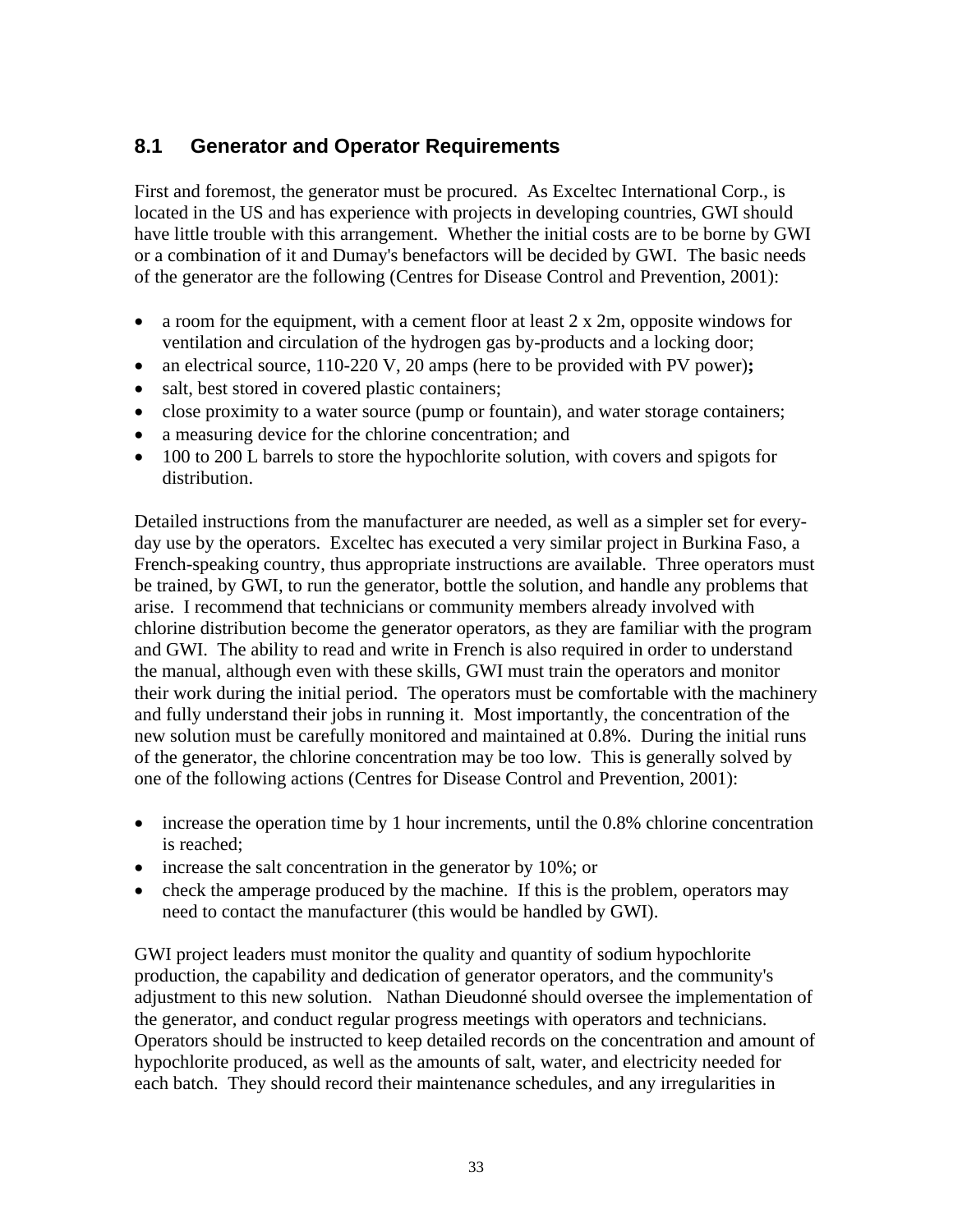production. This may not be a feasible expectation if operators are unaccustomed to record keeping, but it should be attempted.

The most efficient and cost-effective means of procuring a photovoltaic power system for Dumay is to obtain one from Port-au-Prince, guided by recommendations by community leaders from Fonds Verets and Ferrier, as these communities have experience in this area. The source must provide either 110V or 220V single phase power, AC or DC. In the case that solar panels are no longer available in Port-au-Prince, Sunwize Technologies, Inc. was recommended by Equipment & Systems Engineering, Inc.

### **8.2 Community and Technician Requirements**

The initial step in introducing sodium hypochlorite solution to Dumay is to select a group of families for the pilot project. The purpose of this miniature pilot project is to determine the best procedures and product, through trial and error, before expanding to the entire community. In this case, the test population will have a range of experience with the system, be motivated to try the new solution, and have a good understanding of the necessity of adding chlorine to the filter water for disinfection. A range of familiarity is desired, from households who have had filters since 1995 to those who are relatively new to the project, to gauge how people with different levels of experience react to the generated solution. In order to explore the acceptance and efficacy of the new solution, test families will be divided between Dumay's eleven technicians. As this project will eventually include approximately 5000 filters, the miniature pilot project's size must be representative but manageable. Increased technician visits will be necessary to guide correct usage of the generated hypochlorite.

As a potential health concern exists due to the reduction of the filters' chlorine concentration, I am recommending an initial study case of 60 filters, handled by one technician. These households will be strictly monitored in order to assess the efficacy of both the generated hypochlorite, and the change to a 5 mg/L chlorine concentration. Two months should be sufficient to determine the success of both factors.

Shortly after this test, presuming that it is successful, I propose a miniature pilot project involving 660 filters, 60 per each technician in Dumay. This number is a small fraction of the total filters projected for this area, however I believe that it is necessary in order to give these households sufficient attention and to quickly identify common problems and solutions**.** Using the same calculation as performed in assessing Dumay's chlorine demand, 660 filters will need a maximum of 150 g/d of available chlorine. The SANILEC-6 may be run intermittently to provide this lower amount. Pilot projects of this nature generally last from 12 weeks to one year (Centres for Disease Control and Prevention, 2001), and as this sample is small, I suggest a maximum time frame of 4 months to obtain a sense of the feasibility of project expansion.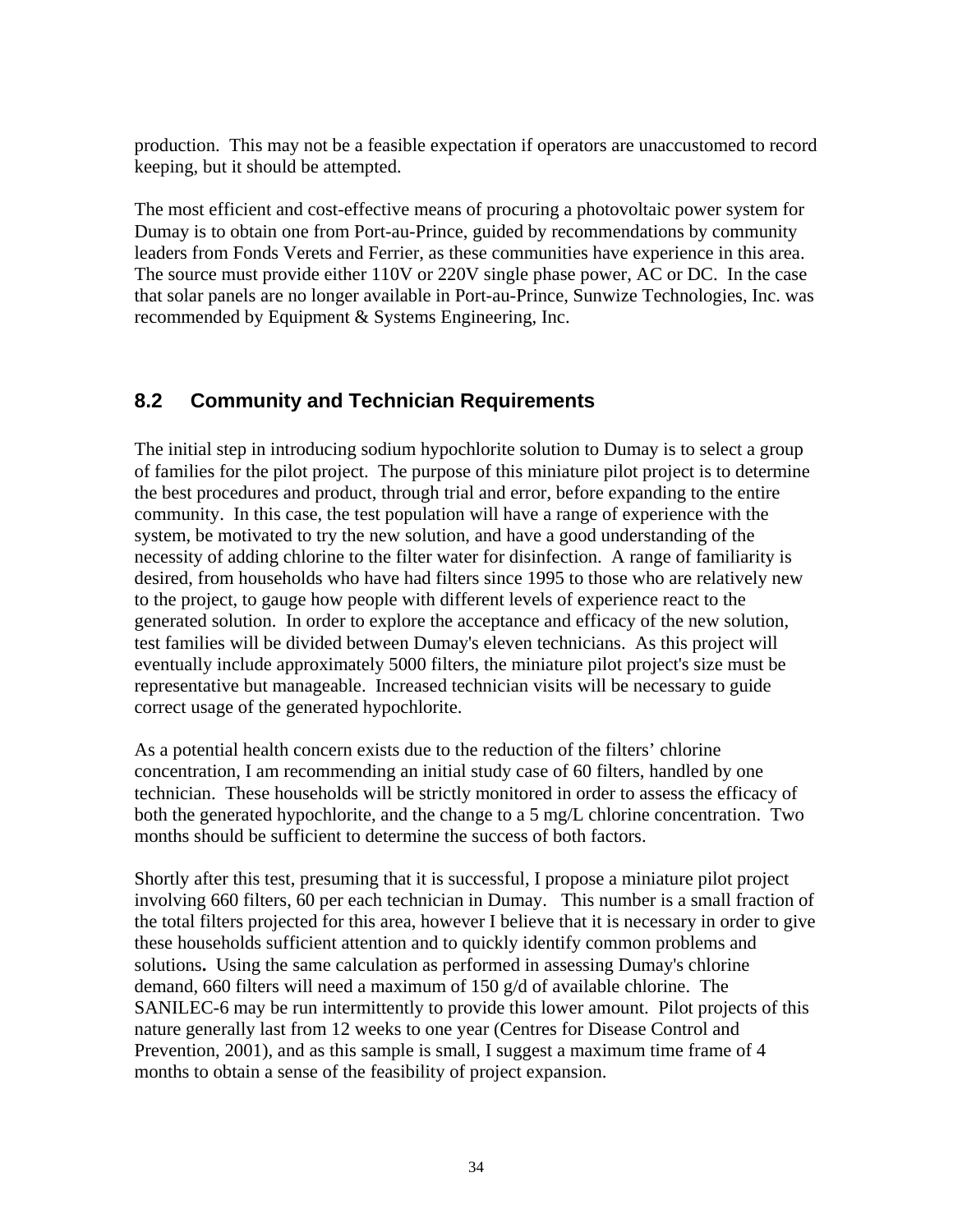As well as frequent technician visits to involved households, large community meetings will be useful in introducing the new hypochlorite solution, and making all of Dumay aware of the changes to come. The launch of the generator should be an event involving all filter-owners, to create excitement and awareness of the generated solution and its benefits for the community (job creation, long-term cost savings, reduced transport needs, etc.). Special meetings should be held on a monthly basis for the participants in the miniature pilot project, to address concerns and issues regarding the new solution. The change in filter chlorine concentration, to 5 mg/L by the addition of 2 capfuls of the generated solution, should be regularly monitored by technicians, and the bacterial content of the treated water measured by GWI. An indication on the bottle itself that 2 capfuls instead of 1 are now needed may be useful, even a simple reminder written in marker. My major concern is that filter-owners will continue to add the same amount of hypochlorite solution as the stronger chlorine bleach. According to CDC recommendations, however, the chlorine concentration corresponding to adding 1 capful, approximately 2.5 mg/L is still adequate (Centres for Disease Control and Prevention, 2001), although Dumay's raw water chlorine demand may be problematic at this low concentration. Further, as the transition in practice is relatively simple, I hope that new habits will be readily and quickly formed.

#### **8.3 Cost Recovery**

One of GWI's goals for sodium hypochlorite generation is to reduce the costs of disinfectant for the filters, putting these savings back into the program to lead it towards self-sufficiency. At this stage, only a partial cost recovery is possible in Dumay, especially because the capital costs of the generator are very high. Setting a price for the new hypochlorite solution, or leaving it unchanged, requires a number of considerations including the cost of production (salt, electricity, etc.), the current cost of a 250 ml squeeze bottle of chlorine bleach (3 gourdes or \$0.12), and the ability/willingness of Haitians to pay. For example, in Zambia, the cost of producing one bottle of disinfectant is \$0.20. Project leaders decided on a 25% retail mark-up and charge \$0.25 per bottle (Centres for Disease Control and Prevention, 2001). GWI's plan to use profits to contribute to technicians' salaries is another factor to consider in setting the price. Profits are best controlled by M. Dieudonné, as he is trusted and educated, and in close contact with GWI in Florida.

Costs associated with local generation of sodium hypochlorite involve the generator itself, power, and salt. For simplicity and continuity, all expenses are calculated in US dollars. The SANILEC-6 unit, at \$2000, is clearly the most significant capital cost. According to solar panel owners in Ferrier, the approximate price of a series of panels is \$800 to \$1000, obtained through a Catholic priest in Port-au-Prince. As before, assuming 5000 filters will be in use, based on Dumay's projected chlorine demand and the SANILEC-6's salt requirements per kilogram of chlorine, 4 kg/d are needed, accounting for 10% surplus salt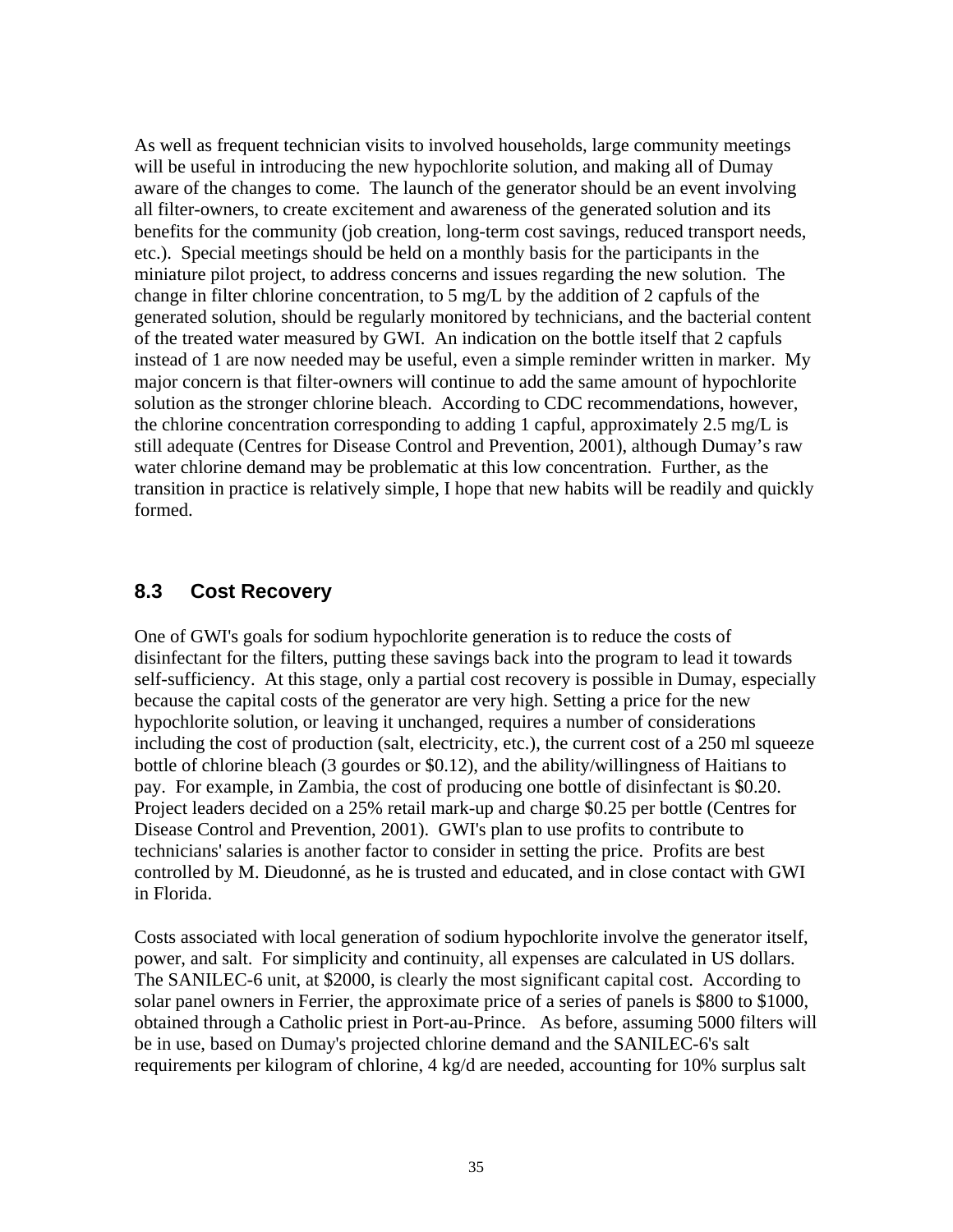used to compensate for impurities. At a cost of \$0.20 per kilogram of salt, the monthly cost is \$24.

At the January 2001 commercial bleach price of approximately \$0.45 per litre, the monthly cost of bleach for 5000 filters is \$570:

• monthly bleach cost  $= (5000 \text{ filters})(0.25 \text{ L/month})(\$0.457/\text{L})$  $\approx$  \$570

With the use of a generated solution, these costs will be eliminated.

Community bleach sellers bring in \$0.12 (3 gourdes) per squeeze bottle of bleach, totalling \$600 per month for the future 5000 filters. If sodium hypochlorite is sold to the community for the half of the amount per bottle as bleach, 1.5 gourdes, but 2 times more solution is needed per use, bottles will be filled twice per month and monthly income will remain at \$600. These figures assume that 5 mg/L will be a sufficient filter chlorine concentration. I suggest keeping the same monthly disinfectant cost because I do not want to discourage Dumay's filter owners from buying generated solution, and because monetary resources are scarce in the community.

The series of cash flows is as follows (provided that 5000 filters are in use, the generator is run properly; and maintenance costs are minimal yet may vary thus are not included in this series):

| month 0 |                         | \$600 | \$600 | \$600 | \$600 | \$600 | \$600 | \$600 |
|---------|-------------------------|-------|-------|-------|-------|-------|-------|-------|
|         | \$2,000 \$24<br>\$1,000 |       | \$24  | \$24  | \$24  | \$24  | \$24  | \$24  |

In order to determine the time at which the generator's capital costs will be recovered, a time value of money calculation was performed, using the following relationship for a uniform series of cash flows (White et al., 1998):

 $P = (A) [(1+i)^n - 1] / [(i)(1+i)^n]$ 

where  $P =$  present value  $A =$  individual cash flow  $n = number of cash flows$  $i =$ interest rate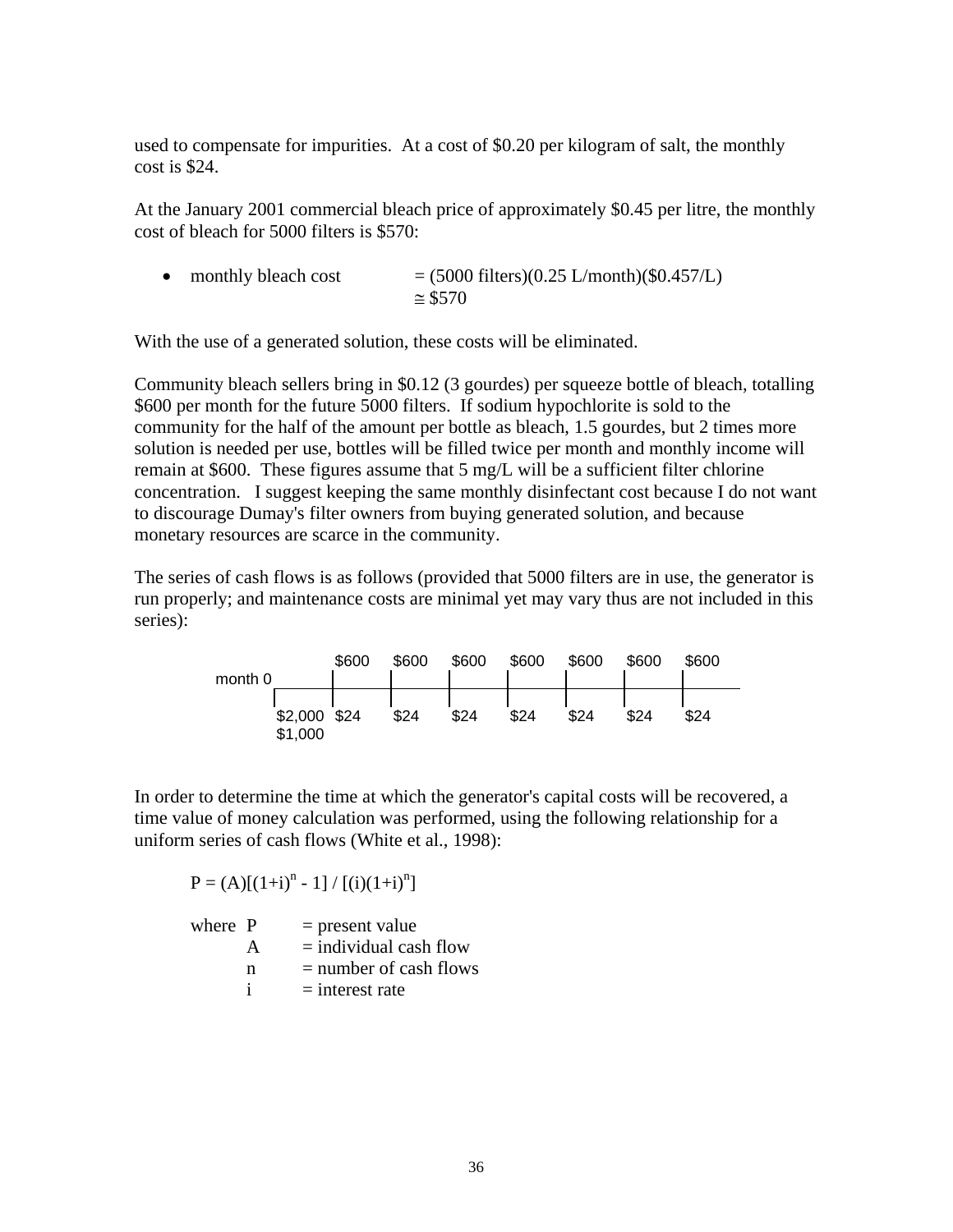The number of months required for cost recovery is calculated as follows:

• present costs  $= $3000$ • net monthly cash flow  $= $576$ • monthly interest rate  $\approx i/12 = 7.3\% / 12$  $\approx 0.61\%$ 

Based on tabulated uniform series present worth values (White et al., 1998), the costs of the generator will be recovered in slightly less than 6 months. This analysis is optimistic in that it does not take into account any problems with the transition to the generated solution, and it applies to the larger scale case of the entire Dumay community, numbering 5000 filters, using sodium hypochlorite solution.

As the available information regarding Haiti's interest rate is very uncertain, I also performed these calculations presuming that the consulate provided me with Haiti's combined interest rate as opposed to its market interest rate. In this case, using the same procedure as above, the time required to recover the generator's costs is again just under 6 months. Assuming that because monetary values are in American dollars, a typical American discount rate of 5.5% would be more appropriate (Federal Reserve, 2001), a maximum of 6 months is needed.

### **8.4 Sensitivity Analysis**

I have performed a sensitivity analysis on the above calculations because of the significant uncertainty surrounding the Haitian interest rate, and its effects on the project's cost recovery. The results above indicate that the time frame required to recover initial costs is fairly insensitive to changes in the interest rate. A more rigorous analysis, however, provides a clearer correlation between changes in interest rate and changes in the cost recovery period. Due to the Haitian interest rate's great uncertainty, I contained its possible values within a range from -80% to +80% of the initial 7.3% estimate. I held that the other parameters, initial investment and monthly revenue, were correct.

In a 6 month time frame, the net present value of \$576 monthly payments is (White et al., 1998):

Present worth =  $576(P|A (7.3\%/12)(1+x)$ , 6 months)

where  $x =$  the percent error in estimating the interest rate

Based on the formula for a uniform series of cash flows,

 $x = 0\%$  Present worth = \$3384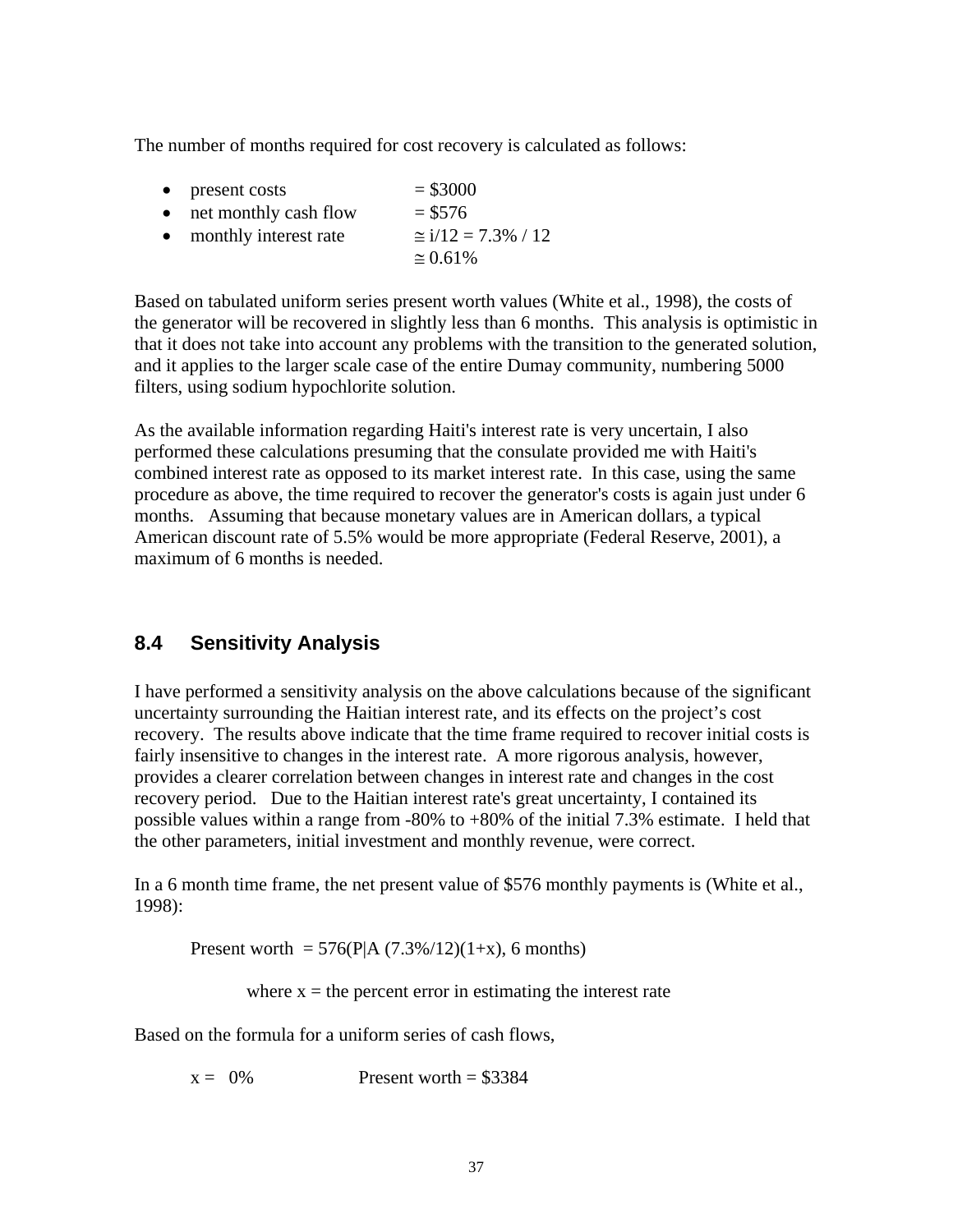| $x = -80\%$ | Present worth $=$ \$3441 |
|-------------|--------------------------|
| $x = +80\%$ | Present worth = $$3326$  |

Therefore the present value of monthly investments over a 6 month period is relatively insensitive to changes in the interest rate, and cost recovery is affected to a very small extent by such changes. The investment in a generator can be encouraged despite the lack of certainty regarding Haiti's discount rate.

## **9.0 Conclusions and Recommendations**

The purpose of this project was to provide an alternative to the current GWI practice of chlorinating raw water with imported commercial bleach in its Haitian water filtration programs. Based on the current social and political instability in Haiti, as well as the positive response to GWI's efforts thus far, the continued small-scale approach to water purification will be most effective in aiding the Haitian people. This new element, sodium hypochlorite generation, will provide economic benefit as well as the beginnings of selfsufficiency. Dumay, the site of the longest-running and largest GWI program, is well suited to host the pilot project. From Dumay's chlorine demand and plans for future expansion, in the near future I estimate the number of filters to be 5000. Exceltec's SANILEC-6 hypochlorite generator is the most appropriate unit for Dumay's conditions, based on a weighted factor comparison, and I recommend its procurement. The capital cost of this machine plus photovoltaic power units, \$US 3000, is perhaps more than what GWI had anticipated, yet when the current costs of buying imported bleach are considered, as well as the revenue to be gained from selling bleach to 5000 filter owners, these costs are fairly readily recovered. Further, disinfection problems associated with bleach degradation will be alleviated due to the low chlorine concentration and short time between manufacture and use of the generated solution.

I do recommend further studies, however, to determine the exact relationship between the raw water's chlorine demand and the minimum amount of chlorine required for adequate disinfection. My suggestion of 5 mg/L as the chlorine dose for the generated hypochlorite, although significantly higher than the CDC's recommended 2 mg/L, may not be sufficient if raw water chlorine demand in Dumay continues to affect disinfection capabilities of the bleach solution.

I sincerely hope that GWI undertakes sodium hypochlorite generation in Dumay, and moves toward the replacement of the entire country's practice of purchasing imported bleach. This change would greatly aid the Haitian people, in terms of health and economics, as well as their self-reliance.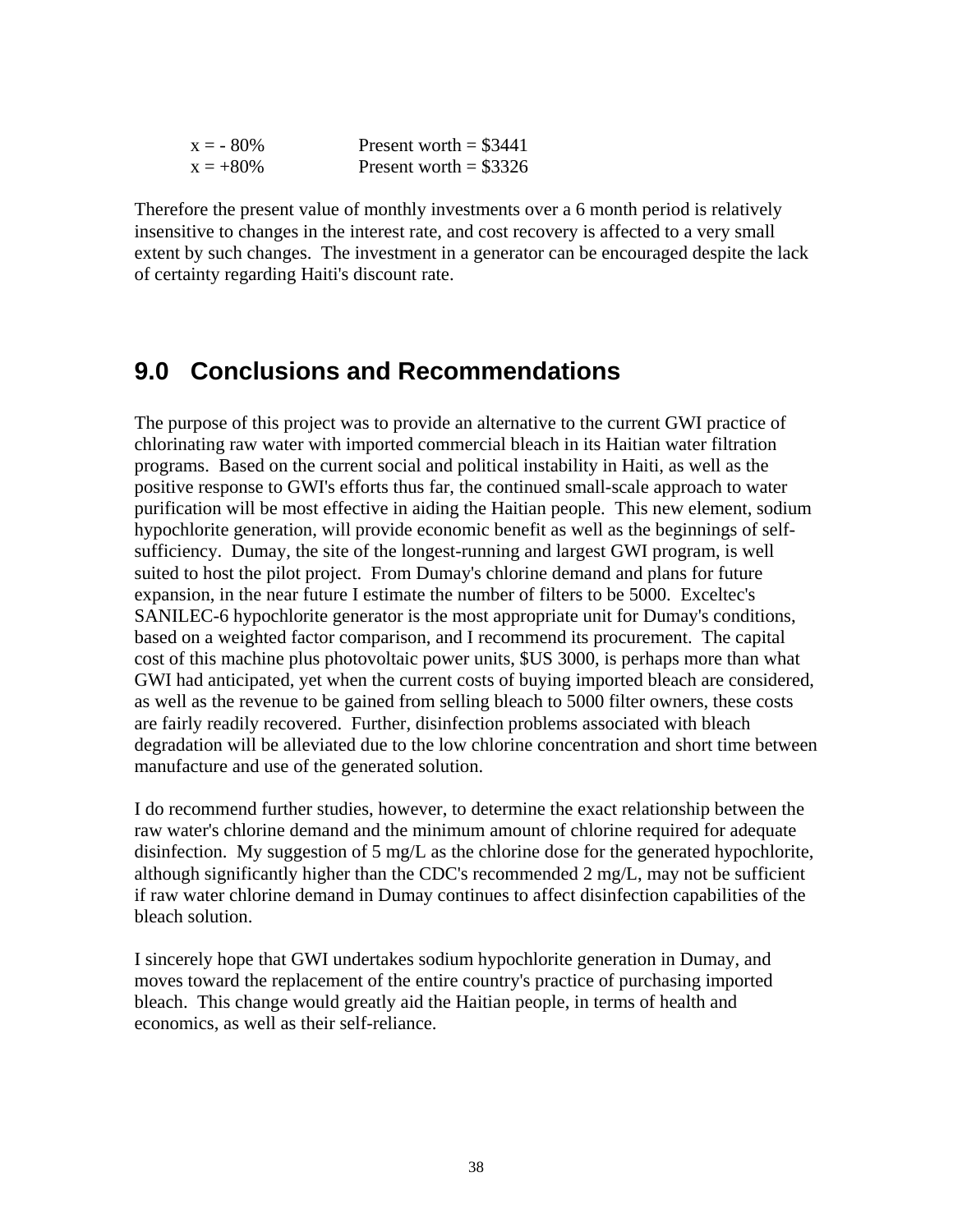## **References**

American Society for Testing and Materials. (2001). Test Method 534-98 Standard Test Methods for Chemical Analysis of Sodium Chloride. West Conshohocken, Pennsylvania: American Society for Testing and Materials.

American Society for Testing Materials (2001). Test Method D2022-89 Standard Test Methods of Sampling and Chemical Analysis of Chlorine-Containing Bleaches. West Conshohocken, Pennsylvania: American Society for Testing and Materials.

Adeoti, O., Ilori, M. O., Oyebisi, L. O. & Adekoya, L. O. Engineering design and economic evaluation of a family-sized biogas project in Nigeria. Technovation, 20.2, 103- 108.

Brent, R. J. (1998). Cost-Benefit Analysis for Developing Countries. Cheltenham, U.K.: Edward Elgar Publishing Ltd.

Cabral, A., Cosgrove-Davies, M. & Schaeffer, L. (1996). Best Practices for Photovoltaic Household Electrification Programs. World Bank Technical Paper, 34, Asia Technical Department Series. Washington D.C.: World Bank.

Centres for Disease Control and Prevention, Department of Health & Human Services. (2001). Safe Water Systems for the Developing World: A Handbook for Implementing Household-Based Water Treatment and Safe Storage Projects. Atlanta: CARE/CDC Health Initiative.

Chlorine Chemistry Council. Chlorine Knowledge Centre. <http://www.c3.org> (cited 1 Nov. 2000).

Country Report: Dominican Republic, Haiti, Puerto Rico. (1999). London: The Economist Intelligence Unit.

Davidson, E. (2000). You Can't Eat GNP - Economics as if Ecology Mattered. Cambridge, Massachusetts: Perseus Publishing.

de Oliveira Jr, A.& Tavares Pinho, J. (1993). An Alternative Water Disinfecting System for Amazon Rural Communities. Waterfront, 3, 14-15.

Doggett, S. & Gordon, L. (1999). Lonely Planet: Dominican Republic and Haiti. Hawthorn, U.K.: Lonely Planet Publications Pty Ltd.

Encyclopaedia Britannica. Salt. <http://www.britannica.com/eb/article.html> (cited 7 Feb. 2001).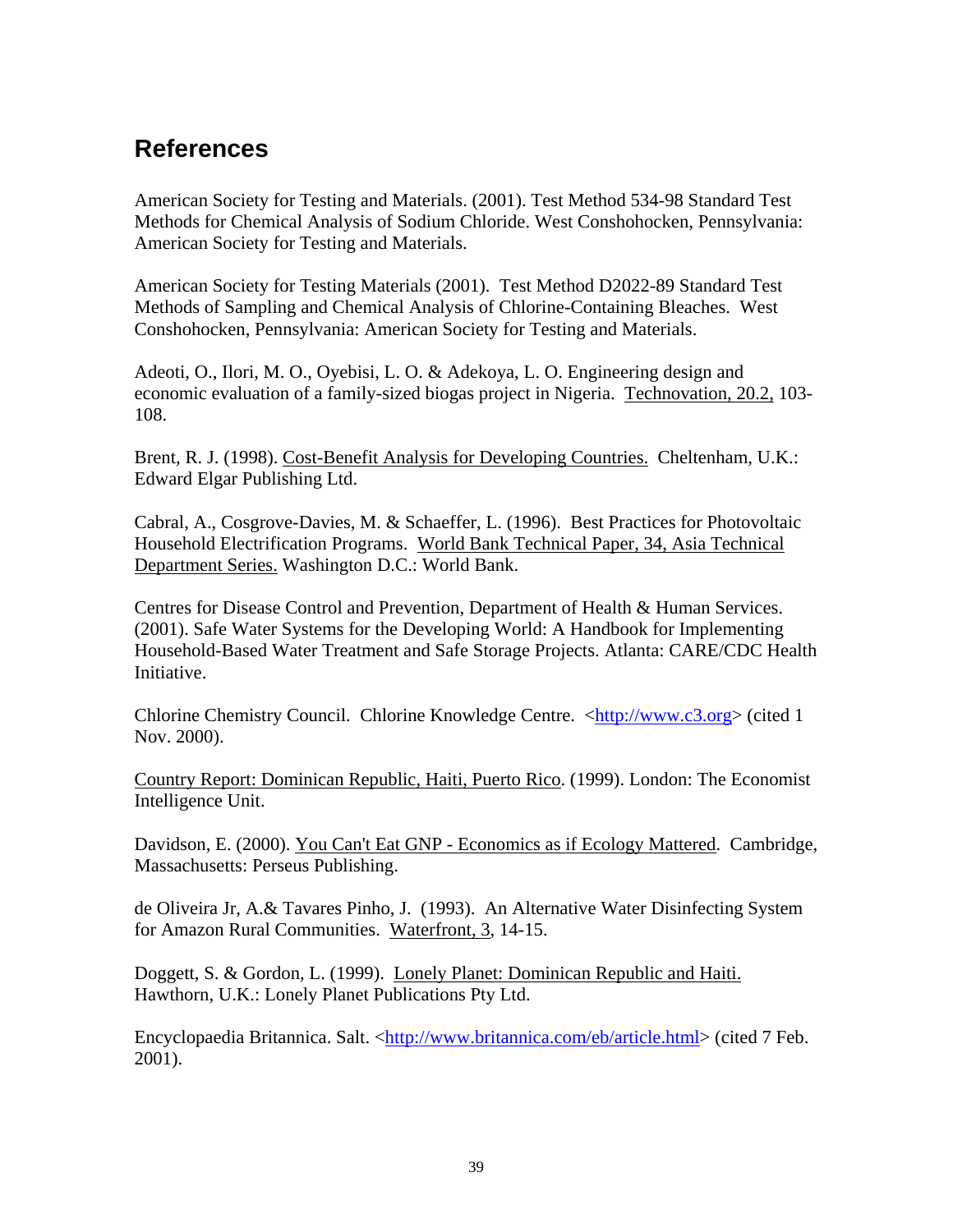Equipment & Systems Engineering, Inc. Aquachlor. <http://www.quakepro.com/aqua/indes.htm> (cited 13 Feb. 2001).

Exceltec International Corporation. SANILEC On-Site Generators. <http://www.sanilec.com/products/sanilec/index.html> (cited 1 Nov. 2000).

Faust, S. D. & Aly, O. M. (1998). Chemistry of Water Treatment, 2nd Edition*.* Chelsea, Michigan: Sleeping Bear Press.

Federal Reserve (2001, January). Federal Reserve Board Press Release. <http://www.federalreserve.gov/boarddocs/press/general/2001/20010103/default.htm> (cited 1 May 2001).

Gift of Water, Inc. (1999). Water Purifier Assembly Instructions Satellite Beach, Florida: Gift of Water, Inc.

Green, Martin A. (2000). Power to the People: Sunlight to Electricity Using Solar Cells. Sydney: University of New South Wales Press Ltd.

Haitian Consulate of Boston. Telephone interview. 5 April 2001.

Ionics, Incorporated. The Cloromat System. <http://www.ionics.com/products/consumer/elite/cloromat.html> (cited 1 Nov. 2000).

Kreider, J. F., Hoogendoorn, C. J. & Kreith, F. (1989). Solar Design: Components, Systems, Economics. New York: Hemisphere Publishing Corporation.

Lawrence, C. A. & Block, S. S. (1968). Disinfection, Sterilization, and Preservation. Philadelphia: Lea & Febiger.

Letterman, Raymond D. (1999). Water Quality and Treatment, 5<sup>th</sup> ed. New York: McGraw Hill Handbooks.

Marciniak, A. J., Imes, P. V., & Marcy, V. M. (1960). Analytical Methods. In D.W. Kaufman (Ed.) Sodium Chloride (pp. 318-359). New York: Reinhold Publishing Corporation.

McGinnes, R. (2001, Apr. 1). NASA Surface meteorology and Solar Energy Data Set. <http://eosweb.larc.nasa.gov> (cited 1 Apr. 2001).

Munasinghe, M. (1993). Environmental Issues and Economic Decisions in Developing Countries. World Development, 21.11, (1729-1748).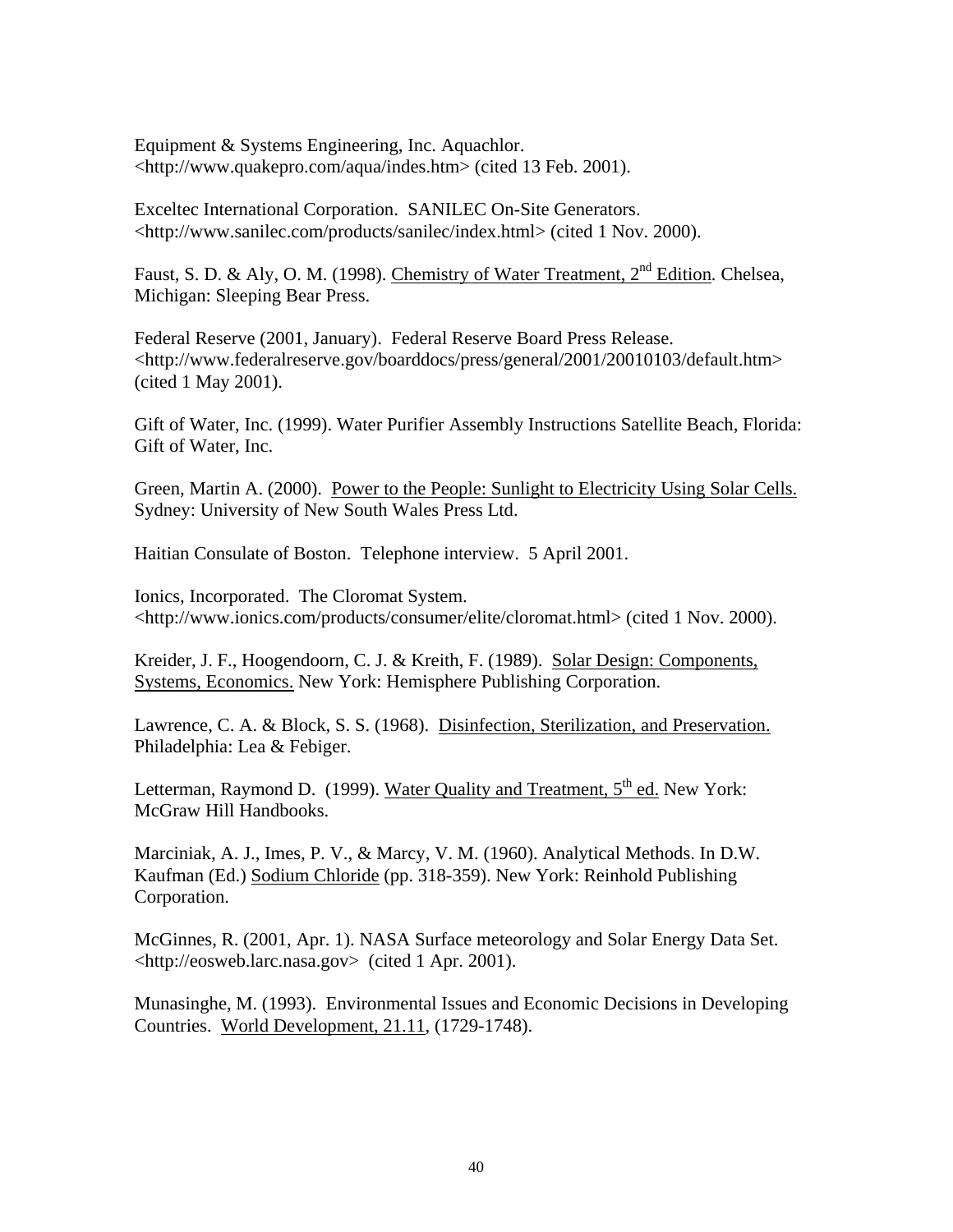Neville, R. C. (1995). Solar Energy Conversion: The Solar Cell. 2<sup>nd</sup> ed. Amsterdam: Elsevier Science B.V.

Octave, F. (2000, April). MediaNET Bulletin: Haiti - Water management and difficulties of supply. <http://www.panosinst.org/island/IB29e.html> (cited 15 Feb 2001).

Pires, C. (1998). Sustainability and Cost-Benefit Analysis. Environment and Planning A, 30.12, 2181-2194.

Ramsdell, L. S. (1960). Mineralogy of Salt. In D.W. Kaufman (Ed.) Sodium Chloride (pp.13-22). New York: Reinhold Publishing Corporation.

The Salt Institute. (2001, Feb). What you always wanted to know about salt. <http://saltinstitute.org/4.html> (cited 7 Feb. 2001).

Sconce, J.S. (1962). Chlorine, its manufacture, properties and uses. New York: Reinhold Publishing Corporation.

See, D. (1960). Solar Salt. In D.W. Kaufman (Ed.) Sodium Chloride (pp.96-109). New York: Reinhold Publishing Corporation.

Solar Energy Industries Association. Powerful Solutions with Photovoltaics. <http://seia.org/OldWeb.pvapps.htm> (cited 13 Feb. 2001).

Tiwari, D. N. (2000). Sustainability criteria and cost-benefit analysis: an analytical framework for environmental-economic decision making at the project level. Environment and Development Economics, 5.3, 259-288.

United States Environmental Protection Agency. Drinking Water. <http://www.epa.gov/ebtpages/wdrinkingwater.html> (cited 20 Oct. 2000).

USAID. (2001, January). Haiti Overview. <http://www.usaid.gov/country/lac/ht/index.html> (cited 1 May 2001).

Vil, P. (1999, August). MediaNET Bulletin: Suzanne - or the ordeal of a deported family. <http://www.panosinst.org/island/IB11e.html> (cited 15 Feb 2001).

White, J. A., Case, K. E., Pratt, D. B. & Agee, M. H. (1998). Principles of Engineering Economic Analysis.  $4<sup>th</sup>$  ed. New York: John Wiley & Sons, Inc.

World Bank. Haiti Data Profile. <http://worldbank.org/data/countrydata/countrydata.html> (cited 15 Feb. 2001).